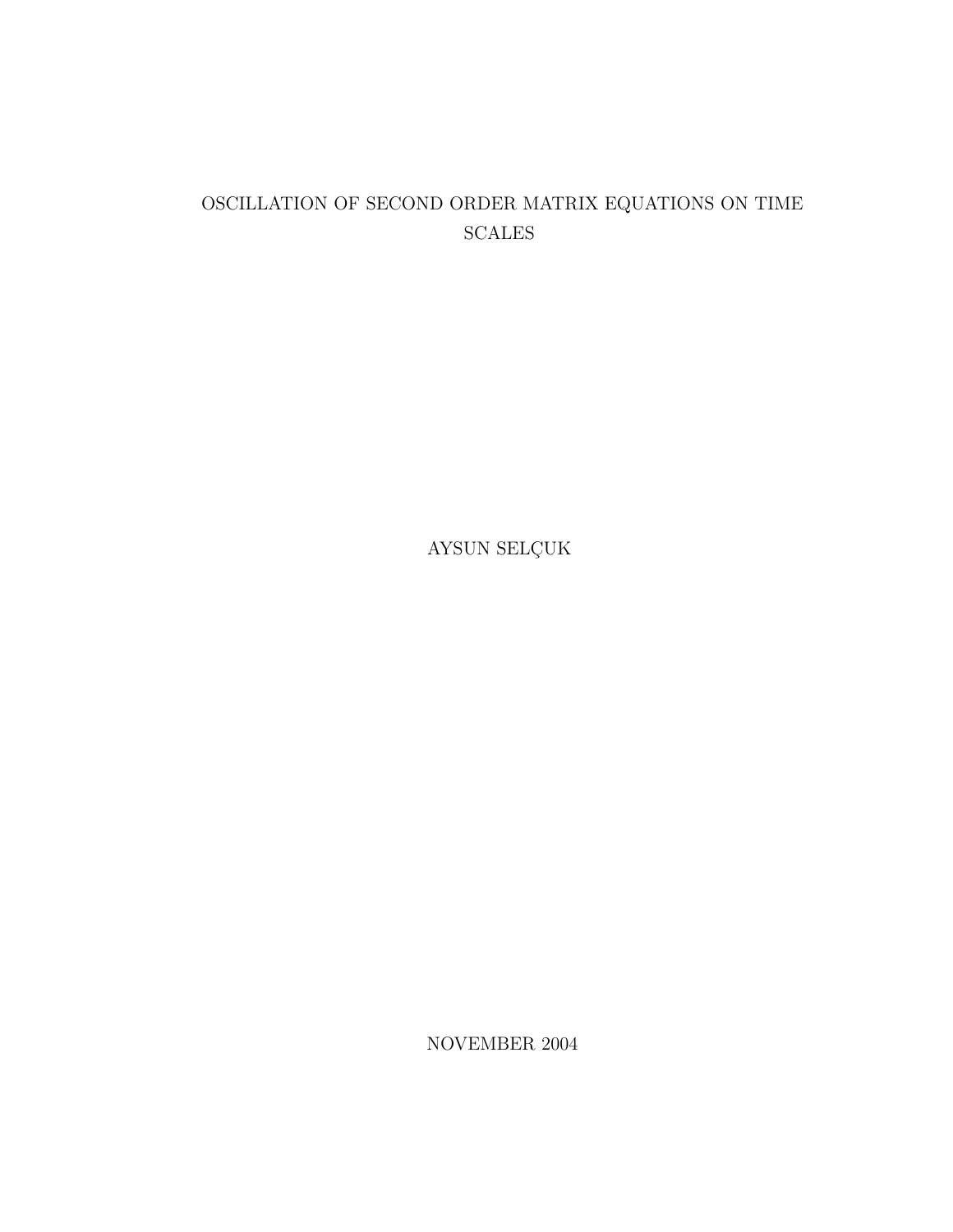#### OSCILLATION OF SECOND ORDER MATRIX EQUATIONS ON TIME **SCALES**

### A THESIS SUBMITTED TO THE GRADUATE SCHOOL OF NATURAL AND APPLIED SCIENCES OF MIDDLE EAST TECHNICAL UNIVERSITY

BY

AYSUN SELÇUK

## IN PARTIAL FULFILLMENT OF THE REQUIREMENTS FOR THE DEGREE OF MASTER OF SCIENCE IN **MATHEMATICS**

NOVEMBER 2004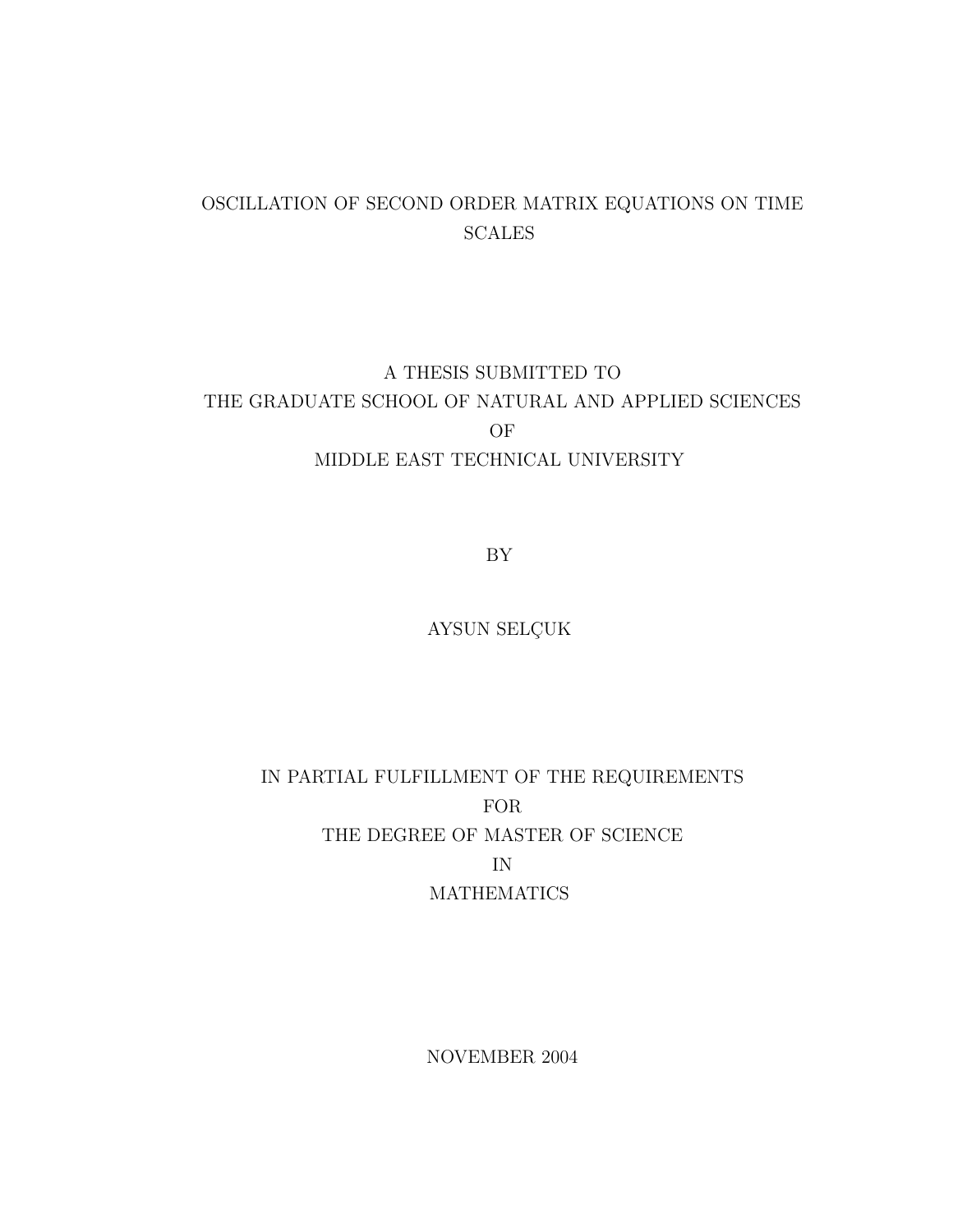Approval of the Graduate School of Natural and Applied Sciences

Prof. Dr. Canan ÖZGEN Director

I certify that this thesis satisfies all the requirements as a thesis for the degree of Master of Science.

> Prof. Dr. Şafak ALPAY Head of Department

This is to certify that we have read this thesis and that in our opinion it is fully adequate, in scope and quality, as a thesis for the degree of Master of Science.

> Prof. Dr. Ağacık ZAFER Supervisor

Examining Committee Members

Prof. Dr. Okay ÇELEBi (M Prof. Dr. Ağacık ZAFER (METU) Prof. Dr. Hasan TAŞELI ( Prof. Dr. Marat AKHMET (METU) Dr. Ömür UĞUR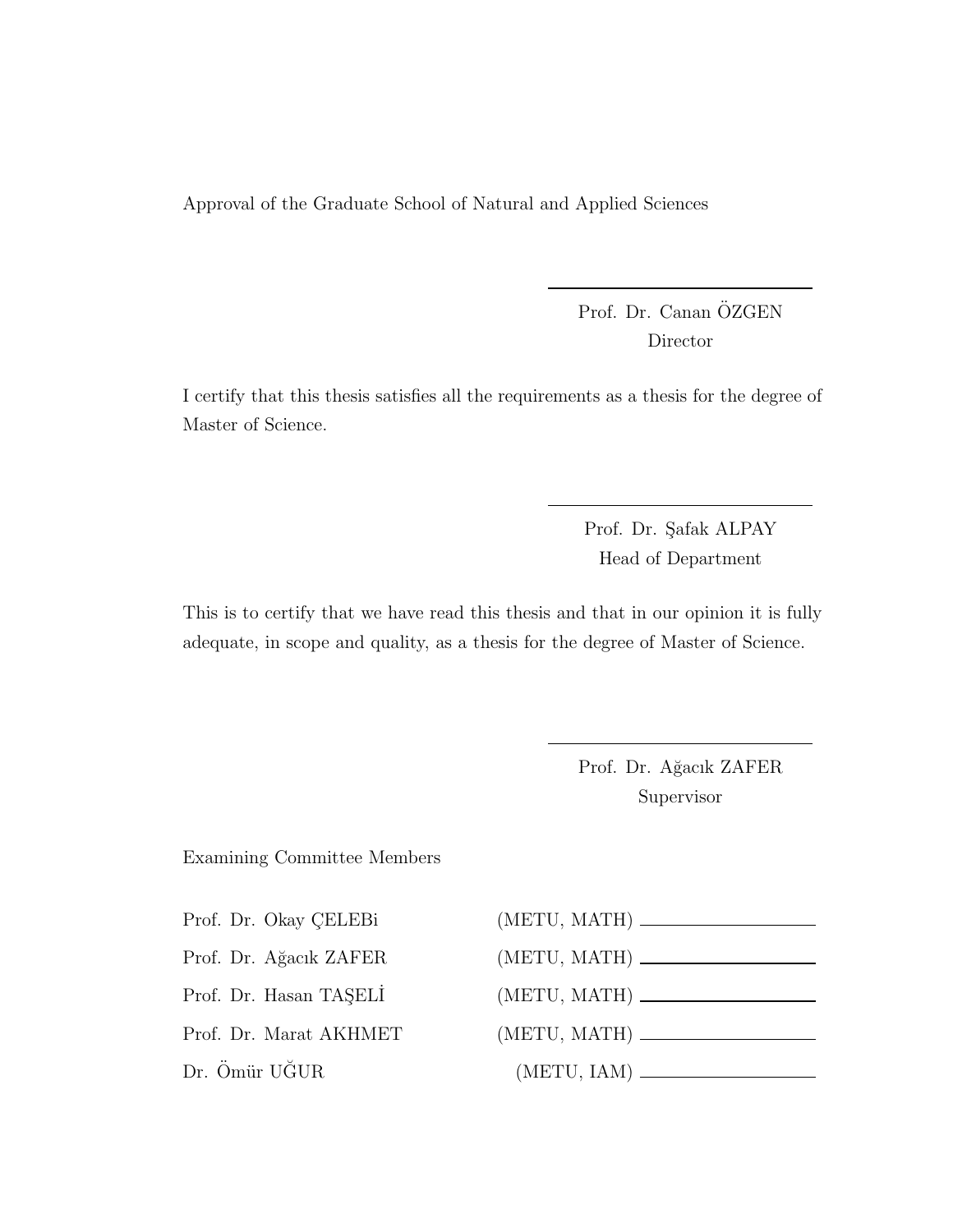I hereby declare that all information in this document has been obtained and presented in accordance with academic rules and ethical conduct. I also declare that, as required by these rules and conduct, I have fully cited and referenced all materials and results that are not original to this work.

> Name, Last name : Signature :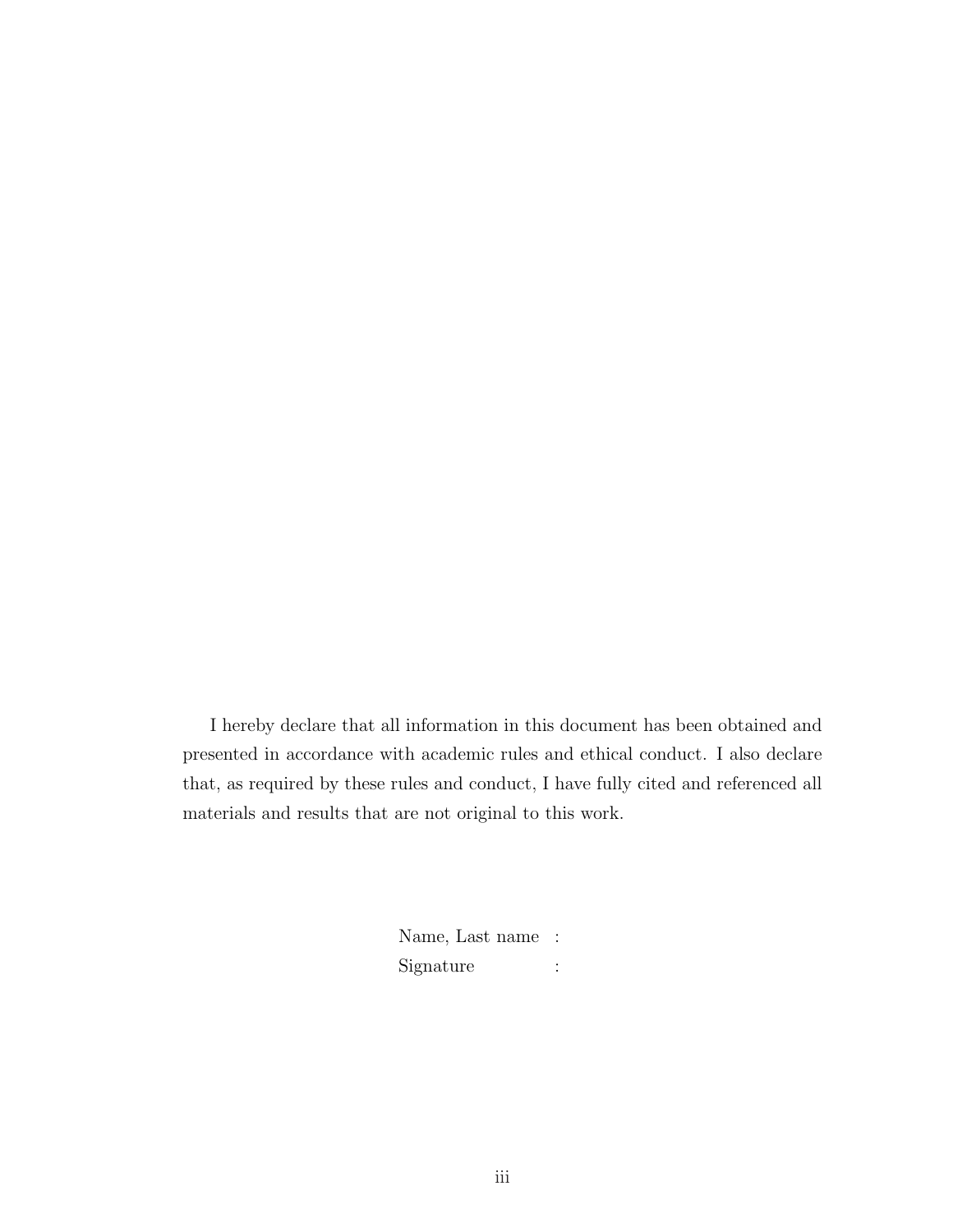# **ABSTRACT**

#### OSCILLATION OF SECOND ORDER MATRIX EQUATIONS ON TIME SCALES

Selçuk Aysun M.Sc., Department of Mathematics Supervisor: Prof. Dr. Ağacık Zafer

November 2004, 43 pages

The theory of time scales is introduced by Stefan Hilger in his PhD thesis in 1988 in order to unify continuous and discrete analysis. In our thesis, by making use of the time scale calculus we study the oscillation of nonlinear matrix differential equations of second order. The first chapter is introductory in nature and contains some basic definitions and tools of the time scales calculus, while certain well-known results have been presented with regard to oscillation of the solutions of second order matrix equations and some new oscillation criteria for the same type equations have been established in the second chapter.

Keywords: Differential equation, Time scales, Riccati equation, Oscillation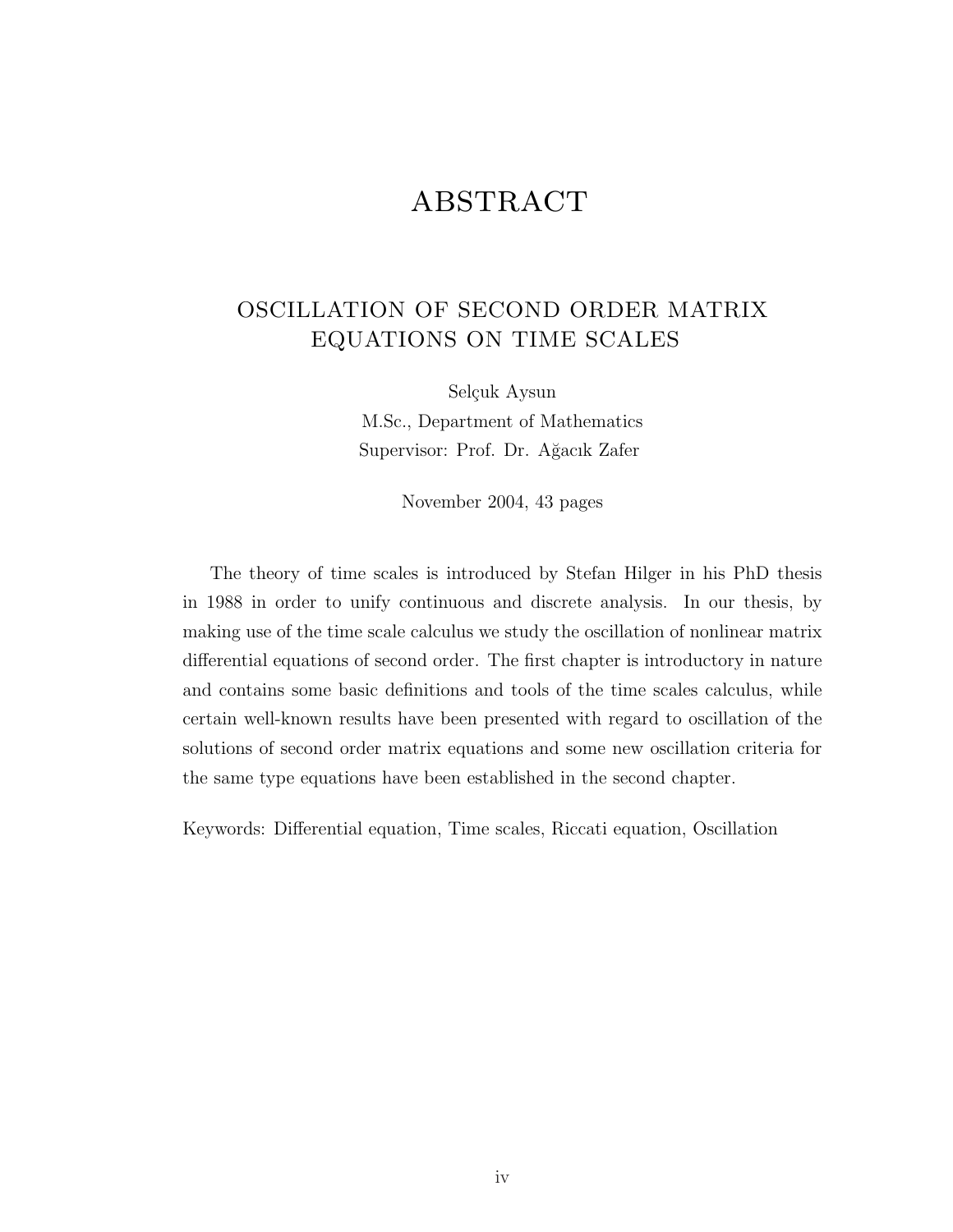# öz

## ZAMAN SKALASI ÜZERİNDE MATRİS DENKLEMLERİN SALINIMI

Selçuk Aysun Yüksek Lisans, Matematik Bölümü Tez Yöneticisi: Prof. Dr. Ağacık ZAFER

Kasım 2004, 43 sayfa

Zaman skalası teorisi 1988 yılında Stefan HILGER' in doktara tezinde sürekli ve ayrık analizi birlestirmek üzere ortaya konmustu. Tezimizde, zaman skalasının analizi kullanılarak lineer olmayan ikinci mertebeden denklemlerin salınımlılığını çalıstık. Öncelikle zaman skalasının analizindeki temel tanımları ve araçları verdik. Ikinci mertebeden matrix diferensiyel denklemlerinin çözümlerinin salınımhlığıyla ilgili iyi bilinen sonuçları sunduk. Son olarakta aynı tip denklemlerin salınımlılığı için yeni kriterler kurduk.

Anahtar Kelimeler: Diferensiyel denklem, Zaman skalasi, Riccati denklemi, Salınımlı çözüm, Salınımsız çözüm.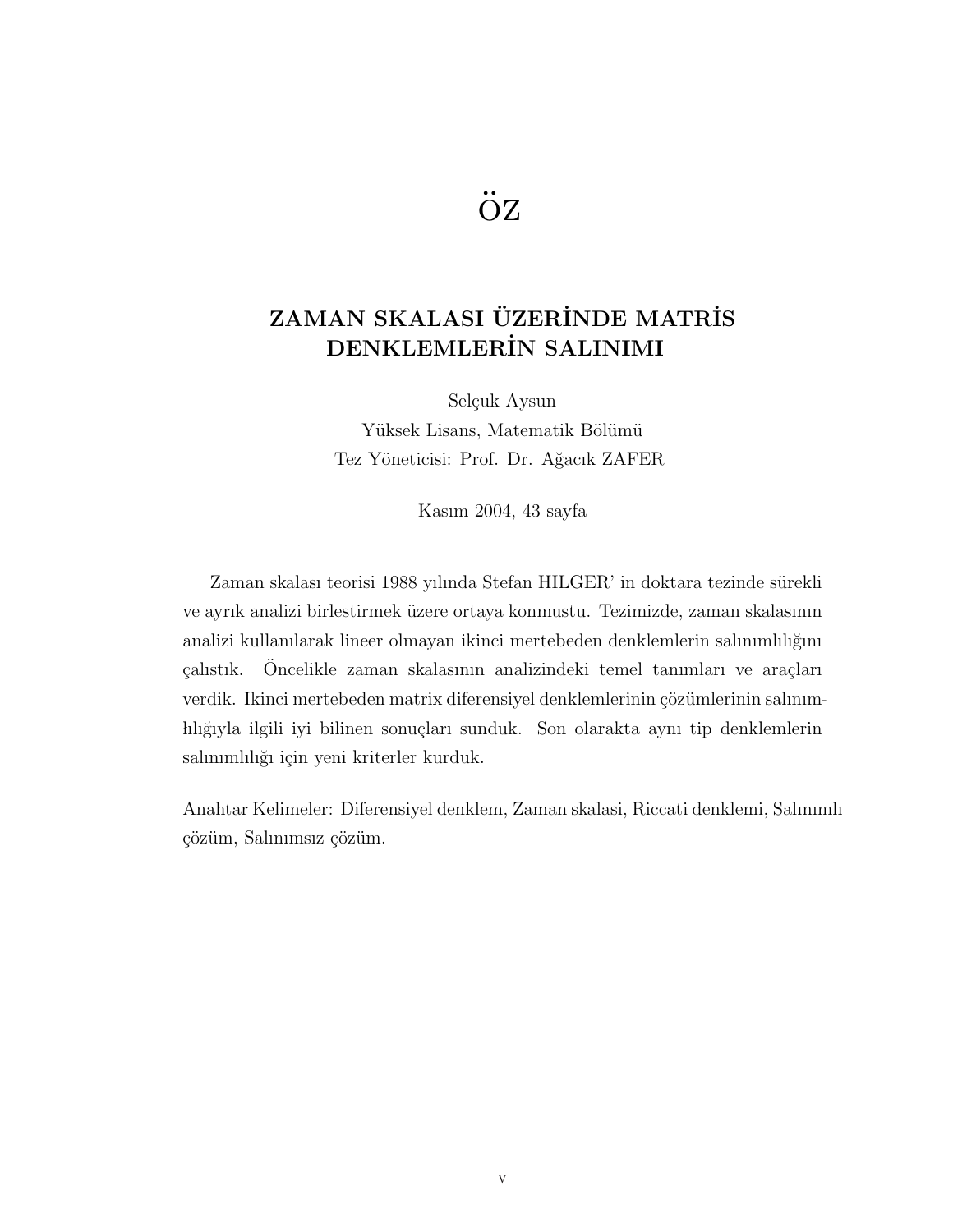To my lovely husband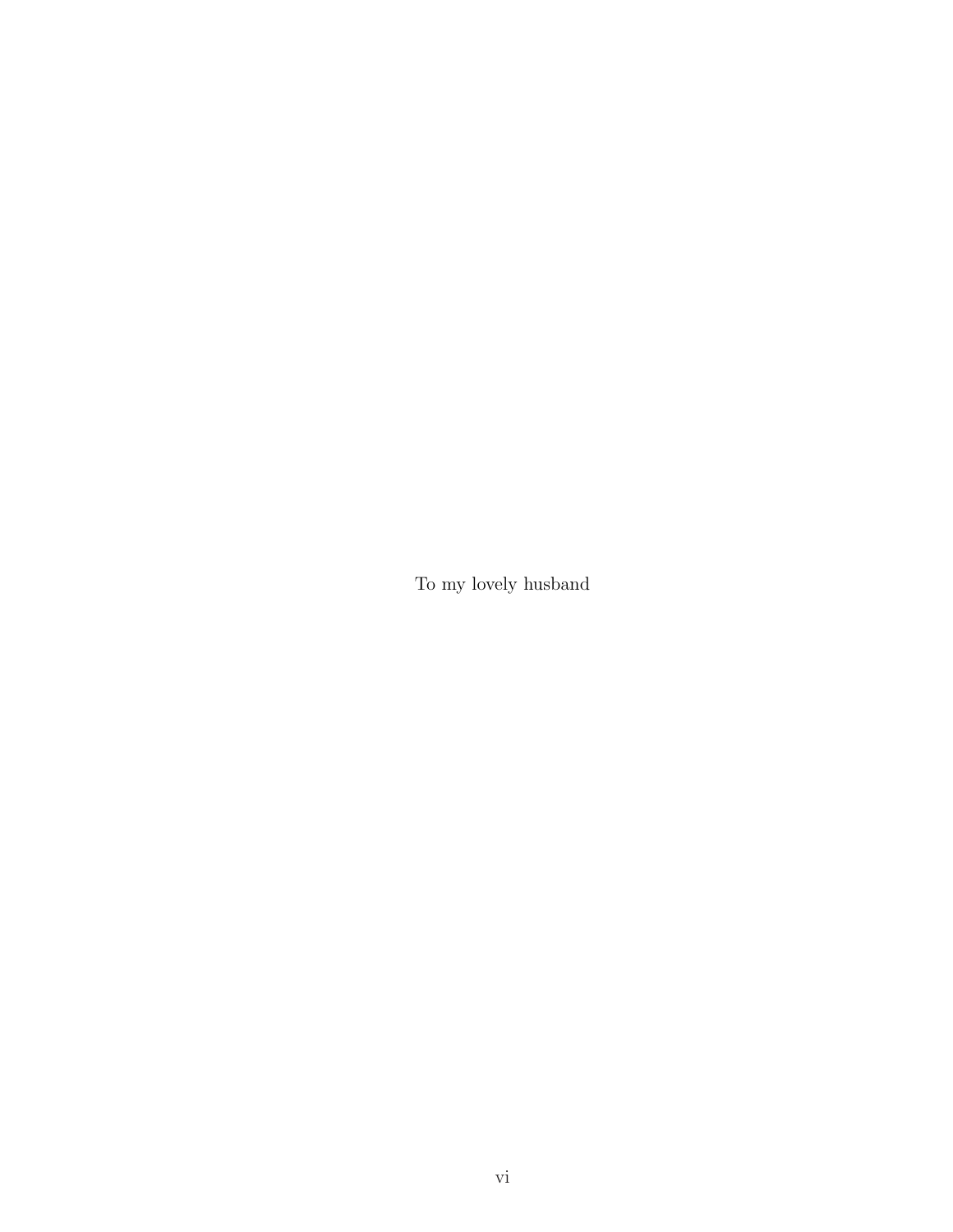# acknowledgments

I would like to express my sincere gratitude to my supervisor, Prof. Dr. A˘gacık ZAFER, for his precious guidance and encouragement throughout the research. To my husband, Özgür KIZILSU, and to my parents Nejla and Ahmet SELÇUK, I offer special thanks for their precious love, and encouragement during the long period of study.

 $\;$  I am indepted to Ayşen KÜTAHYALIOĞLU for her suggestions during the period of writing the thesis, especially.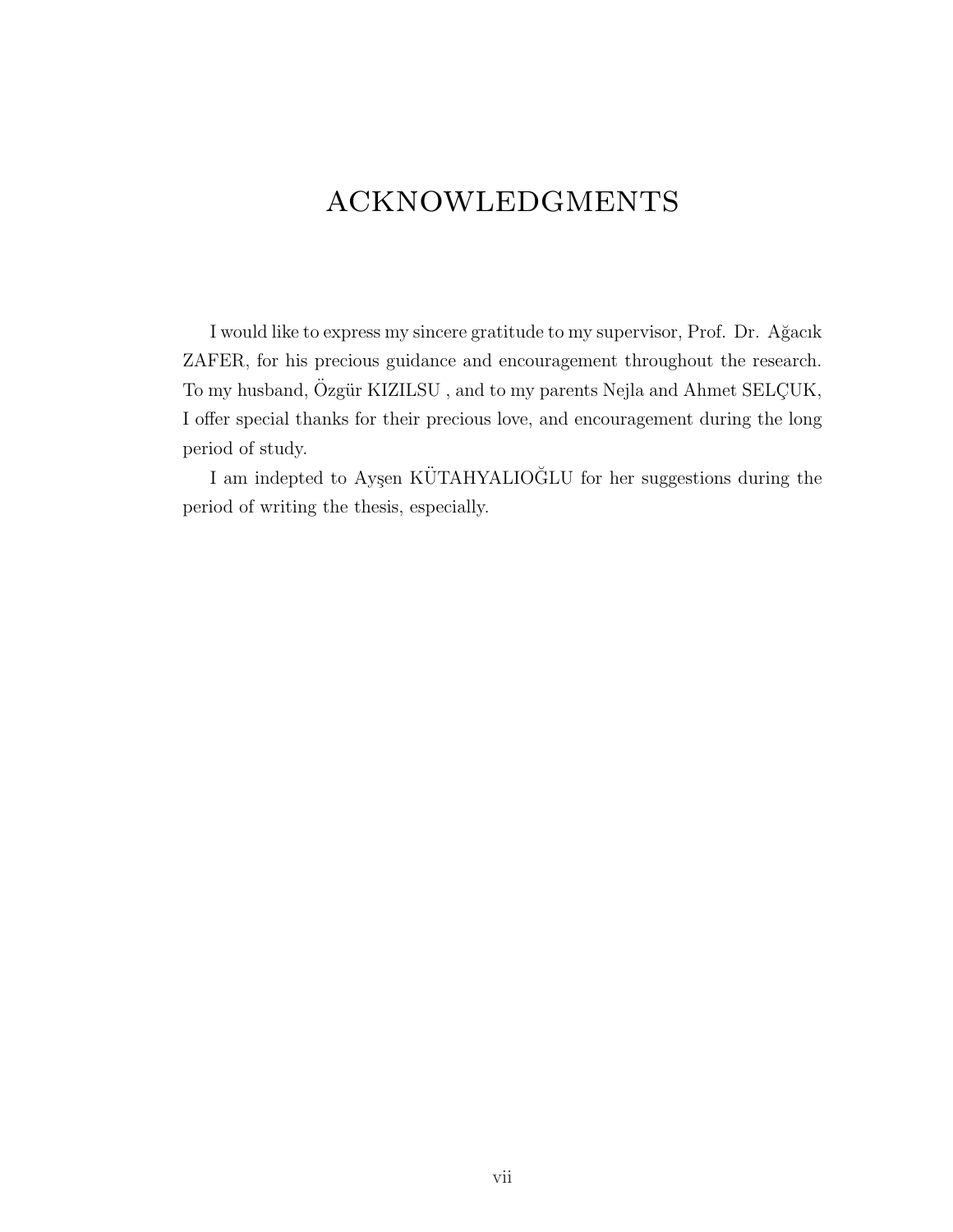# CHAPTER 1

# INTRODUCTION

#### 1.1 Basic Definitions:

A time scale is an arbitrary nonempty closed subset of the real numbers. Thus, the real numbers, the integers, the natural numbers, and the nonnegative integers are examples of time scales, as are  $[0, 1] \cup [2, 3]$ ,  $[0, 1] \cup \mathbb{N}$  and the Cantor set, while the rational numbers, the irrational numbers, and the open interval between 0 and 1 are not time scales. We will denote a time scale by the symbol T.

For  $t \in \mathbb{T}$ , we define the forward jump operator  $\sigma : \mathbb{T} \to \mathbb{T}$  by

$$
\sigma(t) = \inf\{s > t : s \in \mathbb{T}\}
$$

and the backward jump operator  $\rho : \mathbb{T} \to \mathbb{T}$  is defined by

$$
\rho(t) = \sup\{s < t : s \in \mathbb{T}\}.
$$

If  $\sigma(t) > t$ , we say t is right-scattered, while if  $\rho(t) < t$ , we say t is leftscattered. Points that are right-scattered and left-scattered at the same time are called isolated. Also, if  $t < \sup \mathbb{T}$  and  $\sigma(t) = t$ , then t is called right-dense, and if  $t > \inf \mathbb{T}$  and  $\rho(t) = t$ , then t is called left-dense. Points that are right-dense and left-dense at the same time are called dense. Finally, the graininess function  $\mu : \mathbb{T} \to [0, \infty)$  is defined by

$$
\mu(t) = \sigma(t) - t.
$$

If T has a left-scattered maximum m, then by  $\mathbb{T}^k$  we denote the set  $\mathbb{T}^k$  =  $\mathbb{T} - \{m\}$ . Otherwise,  $\mathbb{T}^k = \mathbb{T}$ . Throughout the thesis we shall make use of the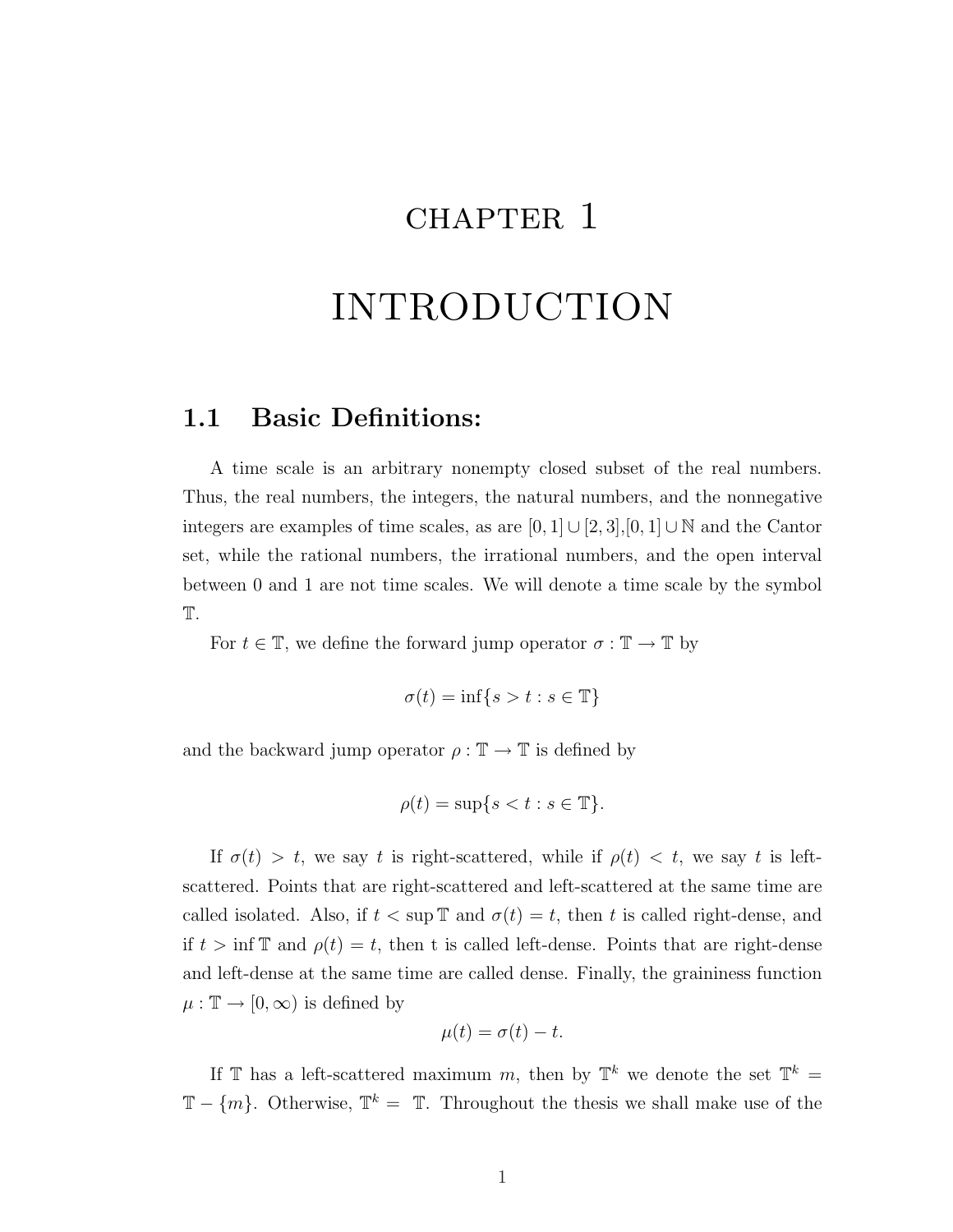notation  $f^{\sigma}$  to mean that

$$
f^{\sigma}(t) = f(\sigma(t))
$$
 for all  $t \in \mathbb{T}$ .

Let us identify  $\sigma$ ,  $\rho$ , and  $\mu$  by considering specific time scales.

1. If  $\mathbb{T} = \mathbb{R}$ , then

$$
\sigma(t) = \inf\{s \in \mathbb{R} : s > t\} = \inf(t, \infty) = t
$$

and

$$
\rho(t) = \sup\{s \in \mathbb{R} : s < t\} = \sup(-\infty, t) = t.
$$

Hence every point  $t \in \mathbb{R}$  is dense. The graininess function  $\mu$  turns out to be  $\mu(t) \equiv 0$  for all  $t \in \mathbb{T}$ .

2. If  $\mathbb{T} = \mathbb{Z}$ , then

$$
\sigma(t) = \inf\{s \in \mathbb{Z} : s > t\} = \inf\{t + 1, t + 2, t + 3, \ldots\} = t + 1
$$

and

$$
\rho(t) = \sup\{s \in \mathbb{Z} : s < t\} = \sup\{..., t - 3, t - 2, t - 1\} = t - 1
$$

Hence every point  $t \in \mathbb{Z}$  is isolated. The graininess function  $\mu$  in this case is  $\mu(t) \equiv 1$  for all  $t \in \mathbb{T}$ .

3. If  $\mathbb{T} = \{2^n : n \in \mathbb{Z}\} \cup \{0\};\$  then

$$
\sigma(2^n) = 2^{n+1}, \sigma(t) = 2t
$$
 and  $\rho(2^n) = 2^{n-1}, \rho(t) = \frac{t}{2}$ 

Hence every point  $t \in \mathbb{T}$  is isolated.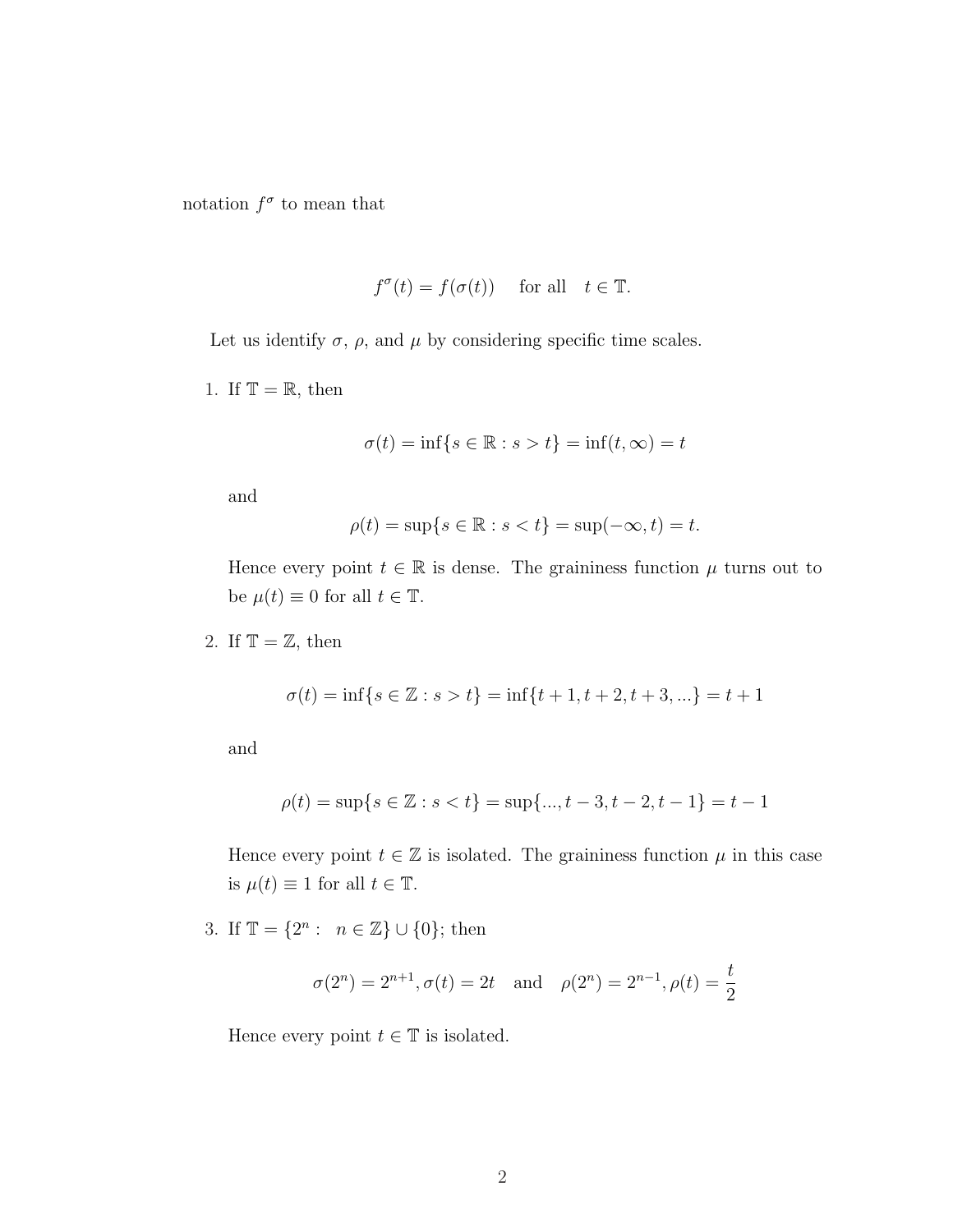4. If  $\mathbb{T} = \{\frac{1}{n}\}$  $\frac{1}{n}$ :  $n \in \mathbb{N}$ ª ∪ {0}; then

$$
\sigma(\frac{1}{n})=\frac{1}{n-1}, \sigma(t)=\frac{t}{1-t} \quad \text{and} \quad \rho(\frac{1}{n})=\frac{1}{n+1}, \rho(t)=\frac{t}{1+t}
$$

Hence every point  $t \in \mathbb{T}$  is isolated.

#### 1.2 Differentiation

Let  $f: \mathbb{T} \to \mathbb{R}$  and  $t \in \mathbb{T}^k$ . The derivative of f at t, denoted by  $f^{\Delta}(t)$ , is defined to be the number with the property that given any  $\epsilon > 0$ , there is a neighborhood U of t such that

$$
| [f(\sigma(t)) - f(s)] - f^{\triangle}(t) [\sigma(t) - s] | \le \epsilon |\sigma(t) - s| \text{ for all } s \in U
$$

We call  $f^{\Delta}(t)$  the delta derivative of f at t. Moreover, we say that f is delta differentiable on  $\mathbb{T}^k$  provided  $f^{\Delta}(t)$  exists for all  $t \in \mathbb{T}^k$ . The function  $f^{\Delta}: \mathbb{T}^k \to$  $\mathbb R$  is then called the derivative of f on  $\mathbb T^k$ .

For a function  $f : \mathbb{T} \to \mathbb{R}$  we shall talk about the second derivative  $f^{\Delta\Delta}$ provided  $f^{\triangle}$  is differentiable on  $\mathbb{T}^{k^2} = (\mathbb{T}^k)^k$  with derivative  $f^{\triangle\triangle} = (f^{\triangle})^{\triangle}$ :  $\mathbb{T}^{k^2}\to\mathbb{R}.$ 

The proof of the next theorem which can be found in [3] is based on the definition of the derivative.

**Theorem 1.2.1.** Assume  $f : \mathbb{T} \to \mathbb{R}$  is a function and let  $t \in \mathbb{T}^k$ . Then we have the following:

- 1. If  $f$  is differentiable at  $t$ , then  $f$  is continuous at  $t$ .
- 2. If f is continuous at t and t is right-scattered, then f is differentiable at t with

$$
f^{\triangle}(t) = \frac{f(\sigma(t)) - f(t)}{\mu(t)}
$$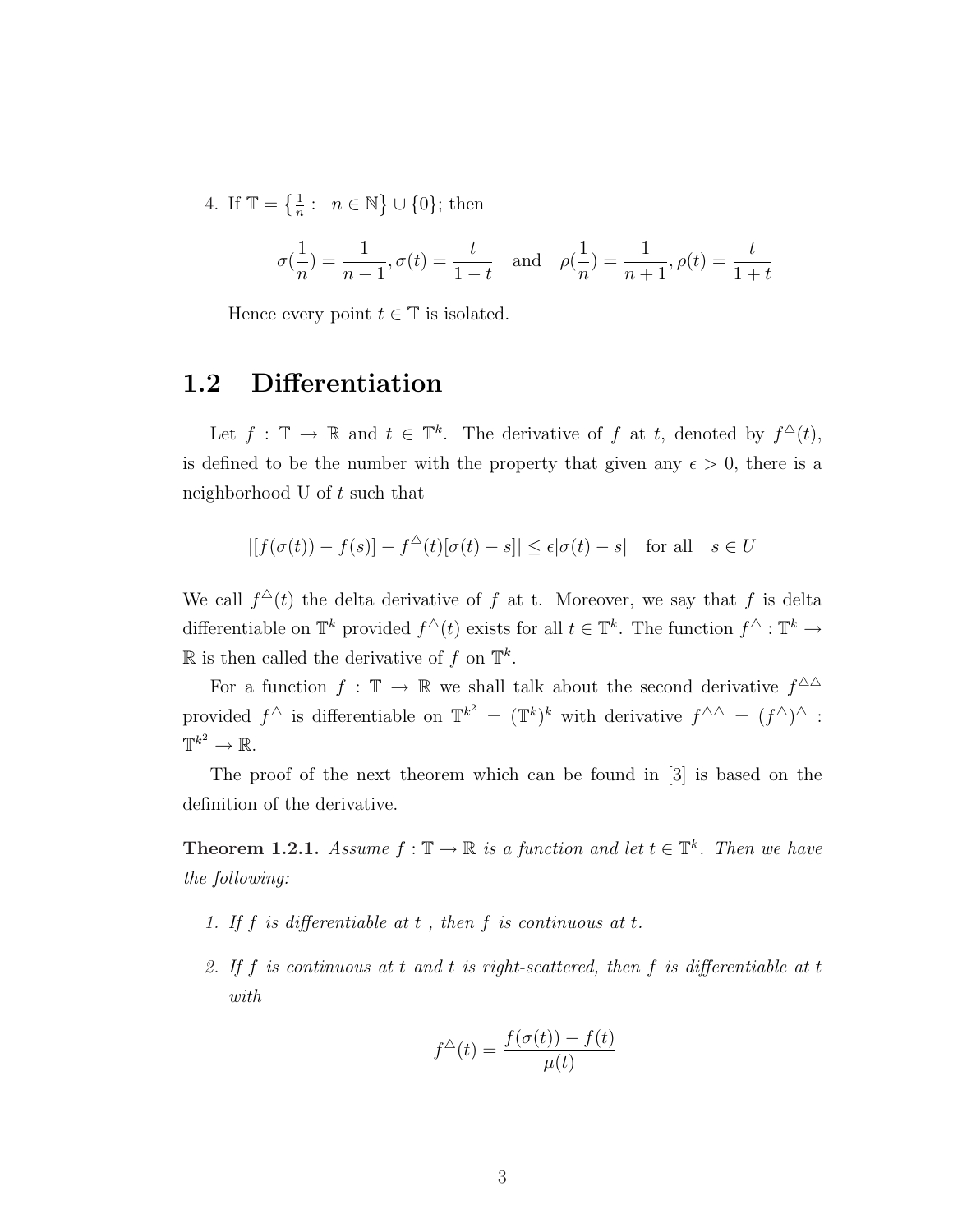3. If  $t$  is right-dense, then  $f$  is differentiable at  $t$  iff the limit

$$
\lim_{s \to t^+} \frac{f(t) - f(s)}{t - s}
$$

exists as a finite number. In this case

$$
f^{\triangle}(t) = \lim_{s \to t^{+}} \frac{f(t) - f(s)}{t - s}
$$

4. If f is differentiable at t, then

$$
f(\sigma(t)) = f(t) + \mu(t)f^{\Delta}(t).
$$

For instance, if  $f(t) = t$ , then  $f^{\Delta}(t) = 1$  since

$$
f^{\triangle}(t) = \frac{f(\sigma(t)) - f(t)}{\sigma(t) - t} = \frac{\sigma(t) - t}{\sigma(t) - t} = 1
$$

and if  $f(t) = t^2$  then

$$
f^{\triangle}(t) = \frac{f(\sigma(t)) - f(t)}{\sigma(t) - t} = \frac{(\sigma(t))^2 - t^2}{\sigma(t) - t} = \sigma(t) + t.
$$

Let  $f,g:\mathbb{T}\rightarrow \mathbb{R}$  are differentiable. It is not difficult to see that the sum  $f+g$ is differentiable with

$$
(f+g)^{\triangle}(t) = f^{\triangle}(t) + g^{\triangle}(t);
$$

for any constant  $\alpha, \alpha f$  is differentiable with

$$
(\alpha f)^{\triangle}(t) = \alpha f^{\triangle}(t);
$$

the product  $fg$  is differentiable with

$$
(fg)^{\triangle}(t) = f^{\triangle}(t)g(t) + f(\sigma(t))g^{\triangle}(t) = f(t)g^{\triangle}(t) + f^{\triangle}(t)g(\sigma(t));
$$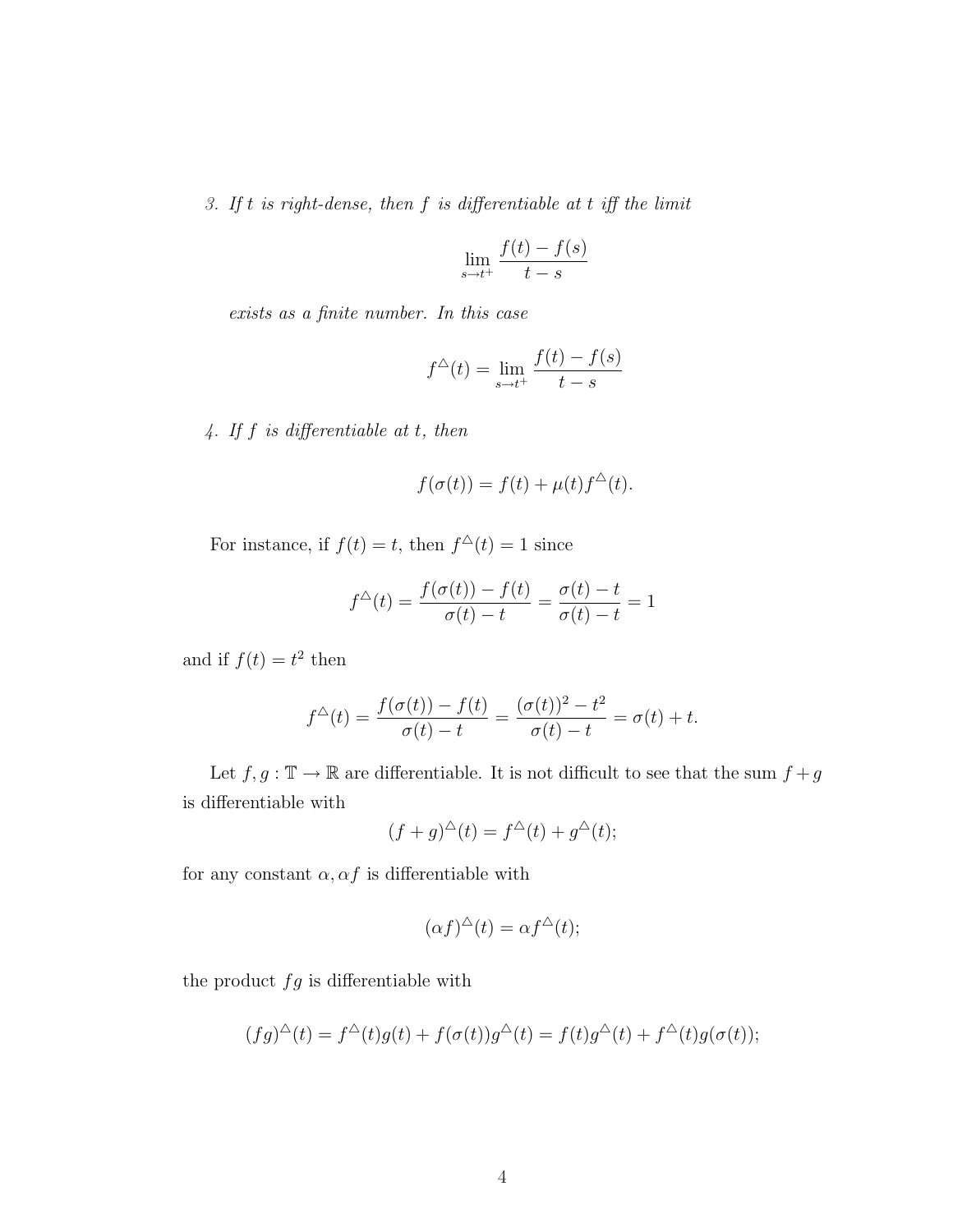$1/f$  is differentiable whenever  $f(t)f(\sigma(t)) \neq 0$  with

$$
(\frac{1}{f})^{\triangle}(t) = -\frac{f^{\triangle}(t)}{f(t)f(\sigma(t))};
$$

 $f/g$  is differentiable whenever  $g(t)g(\sigma(t)) \neq 0$  with

$$
(\frac{f}{g})^{\triangle}(t) = \frac{f^{\triangle}(t)g(t) - f(t)g^{\triangle}(t)}{g(t)g(\sigma(t))}.
$$

#### 1.3 Integration

In order to describe classes of functions that are "integrable", the following two concepts are defined:

DEFINITION 1.3.1 ([3]). A function  $f : \mathbb{T} \to \mathbb{R}$  is called regulated provided its right-sided limits exist at all right-dense points in T and its left-sided limits exist at all left-dense points in T.

DEFINITION 1.3.2 ([3]). A function  $f : \mathbb{T} \to \mathbb{R}$  is called rd-continuous provided it is continuous at right-dense points in T and its left-sided limits exist at left-dense points in  $\mathbb{T}$ . The set of rd-continuous functions  $f : \mathbb{T} \to \mathbb{R}$  is denoted by

$$
C_{rd} = C_{rd}(\mathbb{T}) = C_{rd}(\mathbb{T}, \mathbb{R})
$$

The set of functions  $f : \mathbb{T} \to \mathbb{R}$  that are differentiable and whose derivative is rd-continuous is denoted by

$$
C_{rd}^1 = C_{rd}^1(\mathbb{T}) = C_{rd}^1(\mathbb{T}, \mathbb{R})
$$

Theorem 1.3.1 ([3]). Let  $f : \mathbb{T} \to \mathbb{R}$ . Then the following statements are true:

- 1. If f is continuous , then f is rd-continuous.
- 2. If f is rd-continuous, then f is regulated.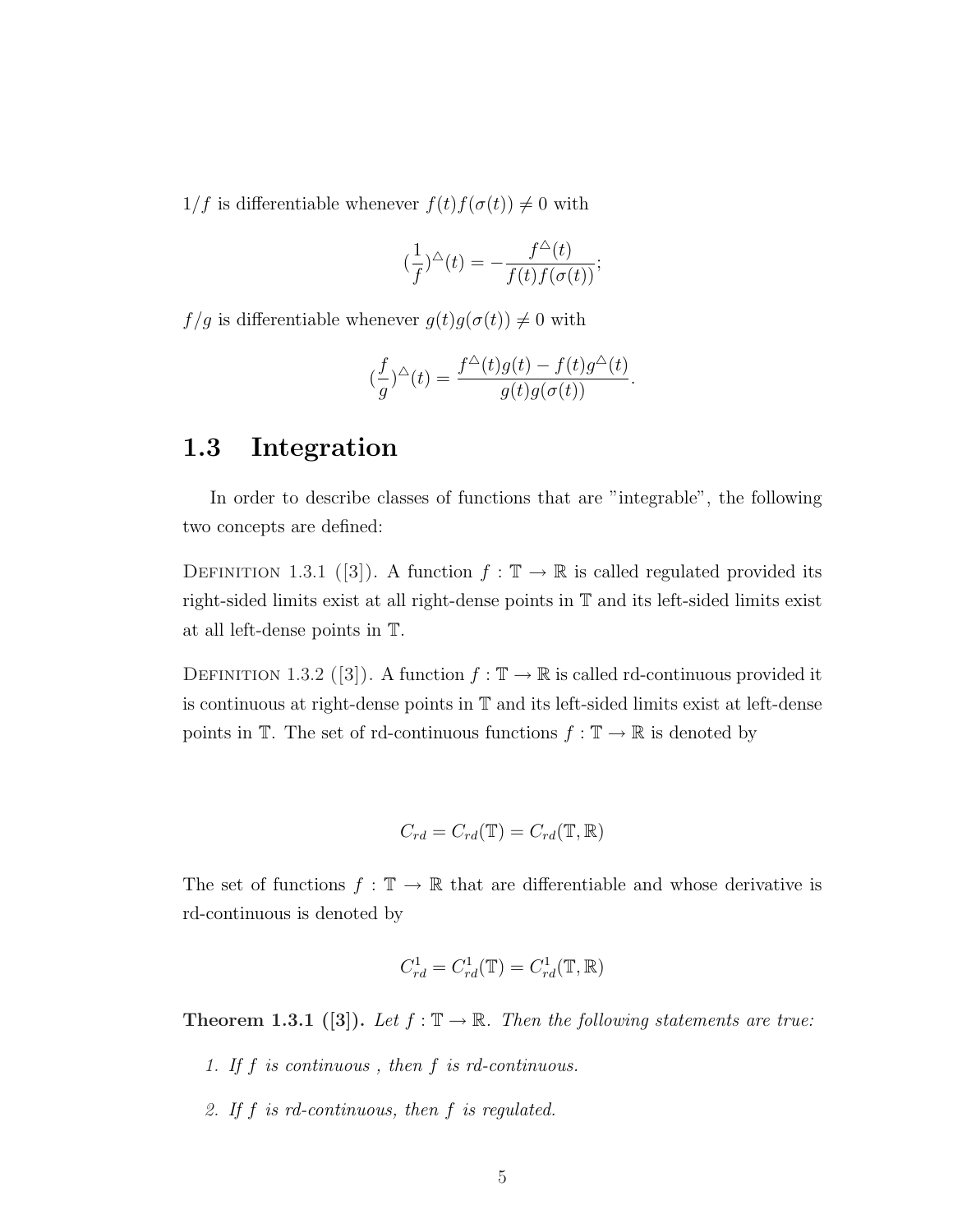- 3. The jump operator  $\sigma$  is rd-continuous.
- 4. If f is regulated or rd-continuous, then so is  $f^{\sigma}$ .
- 5. Assume  $f$  is continuous . If  $g : \mathbb{T} \to \mathbb{R}$  is regulated or rd-continuous , then  $f \circ g$  is regulated or rd-continuous, respectively.

The indefinite integral of a regulated function  $f$  is defined as

$$
\int f(t)\Delta(t) = F(t) + C
$$

where C is an arbitrary constant and  $F$  is called a pre-antiderivative of  $f$ . The Cauchy integral is defined by

$$
\int_r^s f(t)\triangle(t) = F(s) - F(r) \text{ for all } r, s \in \mathbb{T}.
$$

A function  $F:\mathbb{T}\to\mathbb{R}$  is called an antiderivative of  $f:\mathbb{T}\to\mathbb{R}$  provided

$$
F^{\Delta}(t) = f(t) \quad \text{holds for all} \quad t \in \mathbb{T}^k.
$$

Theorem 1.3.2 ([3]). Every rd-continuous function has an antiderivative. In particular if  $t_0 \in \mathbb{T}$ , then F defined by

$$
F(t) = \int_{t_0}^t f(\tau) \triangle \tau \quad \text{for} \quad t \in \mathbb{T}
$$

is an antiderivative of f.

Morever, If  $f \in C_{rd}$  and  $t \in \mathbb{T}^k$ , then

$$
\int_{t}^{\sigma(t)} f(\tau) \triangle \tau = \mu(t) f(t)
$$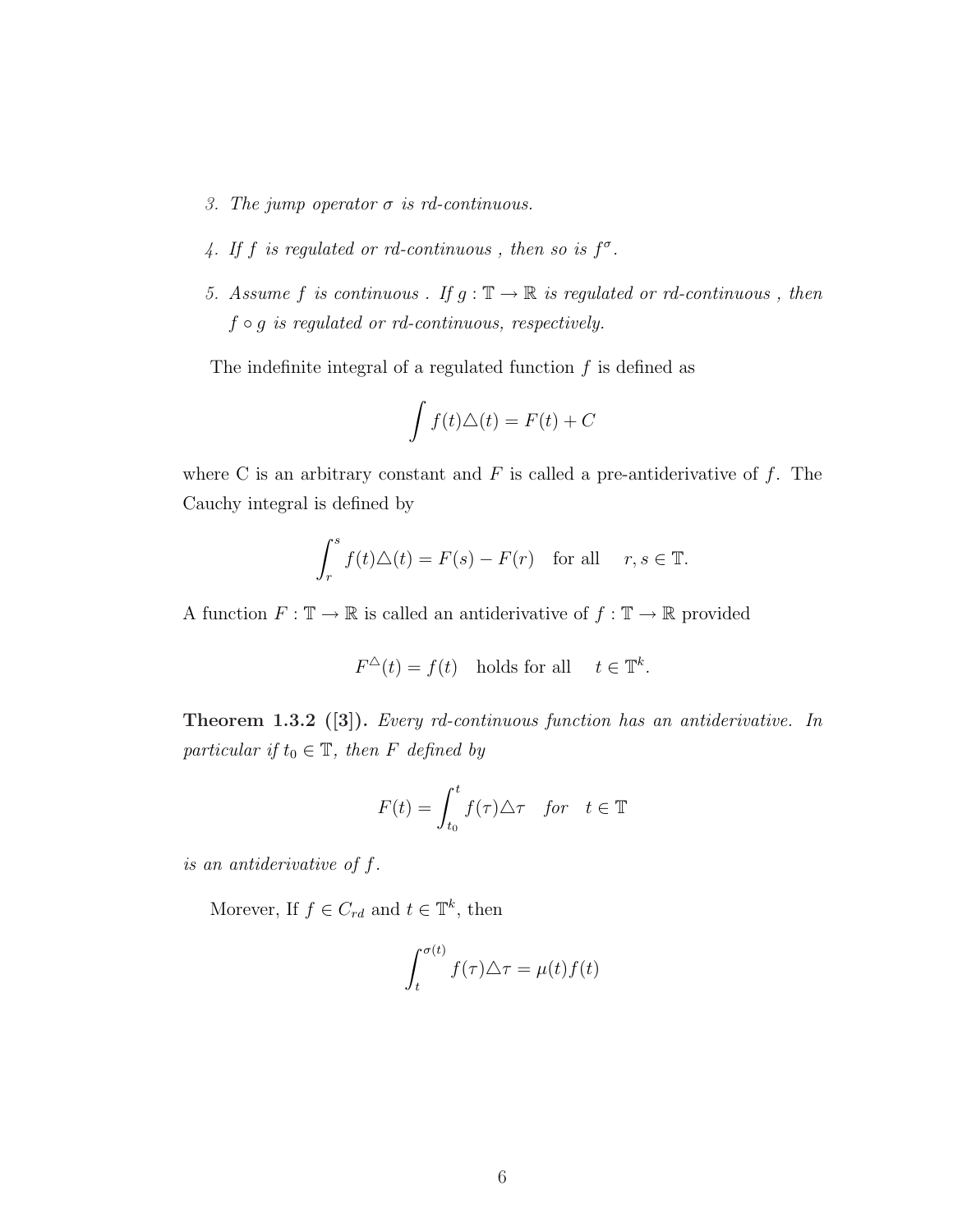To see this we note that

$$
\int_{t}^{\sigma(t)} f(\tau) \triangle \tau = F(\sigma(t)) - F(t)
$$

$$
= \mu(t) F^{\triangle}(t)
$$

$$
= \mu(t) f(t),
$$

where the second equality holds because of the last part of Theorem 1.2.1.

Theorem 1.3.3 ([3]). If  $a, b, c \in \mathbb{T}, \alpha \in \mathbb{R}$ , and  $f, g \in C_{rd}$ , then

1. 
$$
\int_a^b [f(t) + g(t)] \Delta t = \int_a^b f(t) \Delta t + \int_a^b g(t) \Delta t,
$$
  
\n2. 
$$
\int_a^b (\alpha f)(t) \Delta t = \alpha \int_a^b f(t) \Delta t,
$$
  
\n3. 
$$
\int_a^b f(t) \Delta t = -\int_b^a f(t) \Delta t,
$$
  
\n4. 
$$
\int_a^a f(t) \Delta t = 0,
$$
  
\n5. 
$$
\int_a^b f(t) \Delta t = \int_a^c f(t) \Delta t + \int_c^b f(t) \Delta t,
$$
  
\n6. If  $|f(t)| \le g(t)$  on  $[a, b)$ , then  
\n
$$
|\int_a^b f(t) \Delta t| \le \int_a^b g(t) \Delta t,
$$

7. If  $f(t) \ge 0$  for all  $a \le t < b$ , then  $\int_a^b f(t) \Delta t \ge 0$ ,

**Theorem 1.3.4.** If  $a, b \in \mathbb{T}$ , and  $f, g \in C_{rd}$ , and  $f, g$  are differentiable, then

1. 
$$
\int_a^b f(\sigma(t))g^{\Delta}(t)\Delta t = (fg)(b) - (fg)(a) - \int_a^b f^{\Delta}(t)g(t)\Delta t,
$$
  
2. 
$$
\int_a^b f(t)g^{\Delta}(t)\Delta t = (fg)(b) - (fg)(a) - \int_a^b f^{\Delta}(t)g(\sigma(t))\Delta t,
$$

Let  $a, b \in \mathbb{T}$  and  $f \in C_{rd}$ . Then

$$
\int_a^b f(t)\triangle t = \int_a^b f(t)dt, \quad \text{if} \quad \mathbb{T} = \mathbb{R}.
$$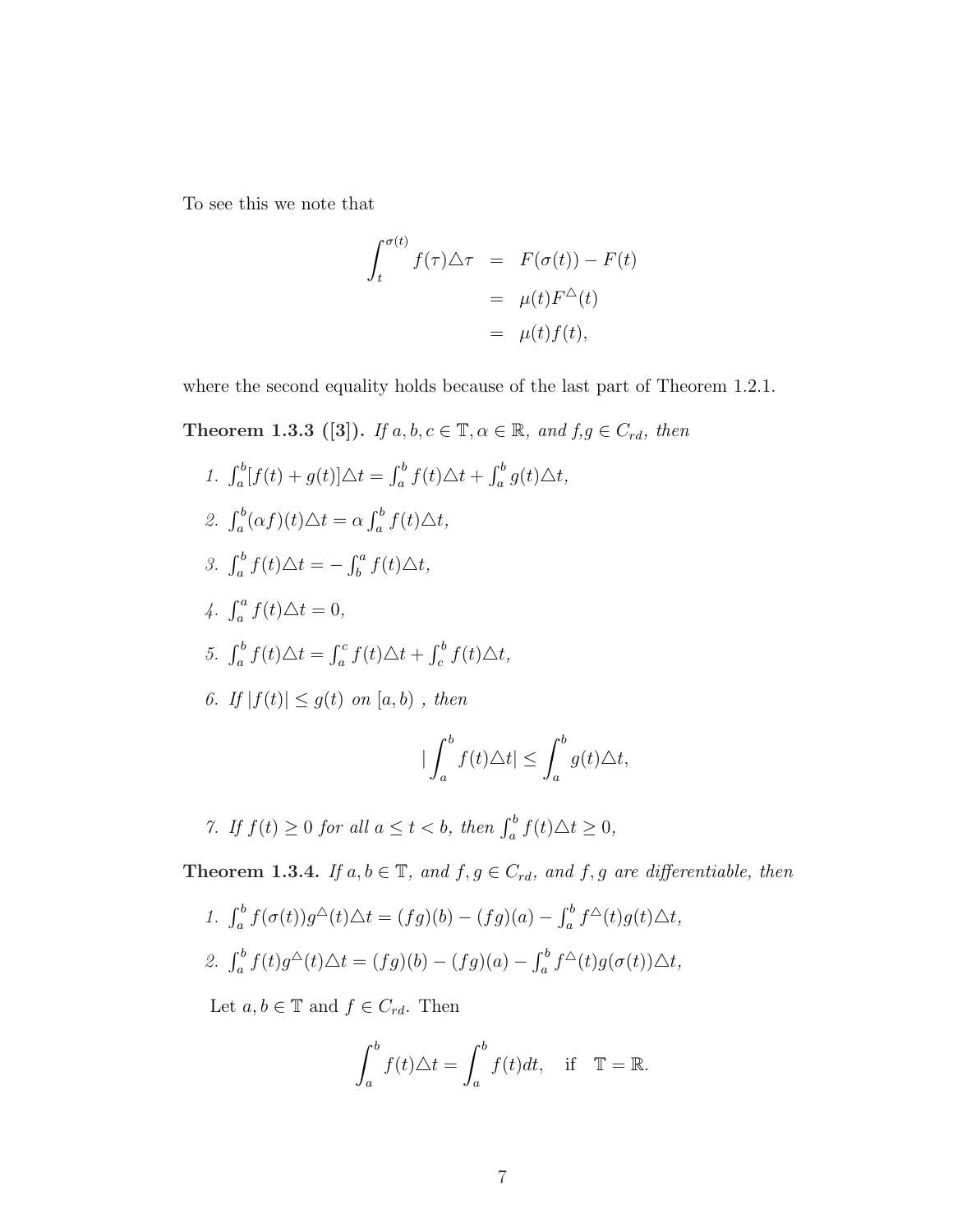If  $\mathbb{T} = h\mathbb{Z} = \{hk : k \in \mathbb{Z}\},\$  where  $h > 0$ , then

$$
\int_a^b f(t)\Delta t = \begin{cases} \sum_{k=\frac{a}{h}}^{\frac{b}{h}-1} f(kh)h, & \text{if } a < b, \\ 0, & \text{if } a = b, \\ -\sum_{k=\frac{b}{h}}^{\frac{a}{h}-1} f(kh)h, & \text{if } a > b. \end{cases}
$$

If  $f(t) = 1$ ,  $F(t) = t$  is an antiderivative of 1, since  $F^{\Delta}(t) = 1 = f(t)$ . Hence

$$
\int_{a}^{t} \Delta s = F(t) - F(a) = t - a
$$

Let us evaluate  $\int_0^t s \triangle s$  for  $t \in \mathbb{T} = \mathbb{Z}$ 

$$
\int_0^t s \Delta s = \sum_{s=0}^{t-1} s = \frac{(t-1)t}{2} = \frac{t^2}{2} - \frac{t}{2}.
$$

#### 1.4 Regressive Matrices

Let A be an  $m \times n$  matrix valued function on  $\mathbb{T}$ . The matrix A is said to be rd-continuous on T if each element is so, and the class of all such rd-continuous  $m \times n$  matrix valued functions defined on  $\mathbb T$  is denoted by

$$
C_{rd} = C_{rd}(\mathbb{T}) = C_{rd}(\mathbb{T}, \mathbb{R}^{m \times n}).
$$

As in the classical case we say that  $A$  is differentiable on  $\mathbb T$  provided each entry of  $A$  is differentiable on  $\mathbb{T}$ , and in this case we put

$$
A^{\Delta}(t) = (a_{ij}^{\Delta}(t))_{1 \le i \le m, 1 \le j \le n}, \quad A = (a_{ij})_{1 \le i \le m, 1 \le j \le n}.
$$

If A is differentiable at  $t \in \mathbb{T}^k$ , then  $A^{\sigma}(t) = A(t) + \mu(t)A^{\Delta}(t)$ . We observe that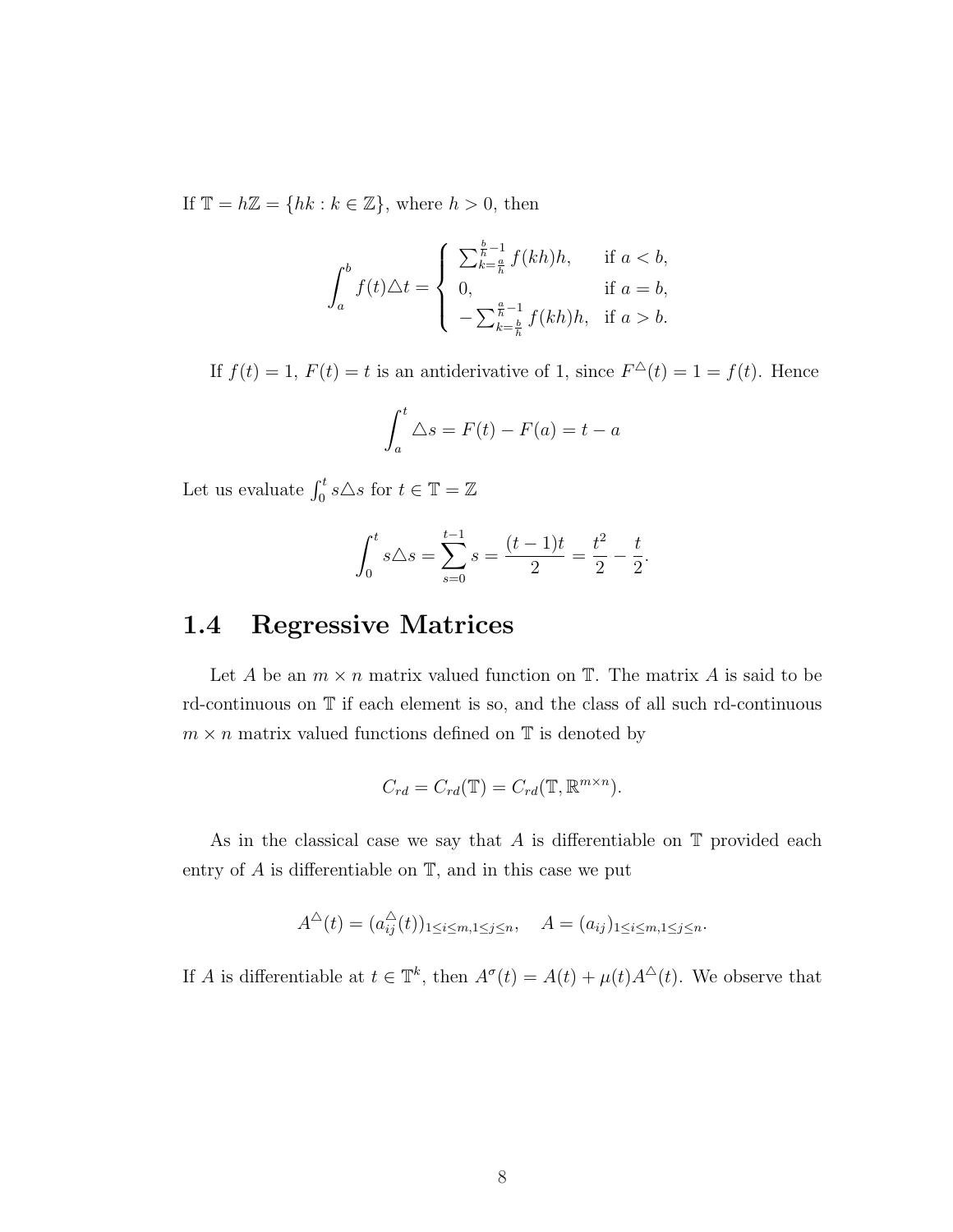at t,

$$
A^{\sigma} = (a^{\sigma}_{ij})
$$
  
=  $(a_{ij} + \mu a^{\hat{\wedge}}_{ij})$   
=  $(a_{ij}) + \mu (a^{\hat{\wedge}}_{ij})$   
=  $A + \mu A^{\hat{\wedge}}$ .

**Theorem 1.4.1** ([3]). Suppose A and B are differentiable  $n \times n$  matrices. Then

- 1.  $(A + B)^{\triangle} = A^{\triangle} + B^{\triangle};$
- 2.  $(\alpha A)^{\triangle} = \alpha A^{\triangle}$  if  $\alpha$  is constant;
- 3.  $(A.B)^{\triangle} = A^{\triangle}B^{\sigma} + AB^{\triangle} = A^{\sigma}B^{\triangle} + A^{\triangle}B;$
- 4.  $(A^{-1})^{\Delta} = -(A^{\sigma})^{-1}A^{\Delta}A^{-1} = -A^{-1}A^{\Delta}(A^{\sigma})^{-1}$  if  $AA^{\sigma}$  is invertible;
- 5.  $(AB^{-1})^{\Delta} = (A^{\Delta} AB^{-1}B^{\Delta})(B^{\sigma})^{-1} = (A^{\Delta} (AB^{-1})^{\sigma}B^{\Delta})B^{-1}$  if  $BB^{\sigma}$  is invertible.

An  $n \times n$  matrix valued function A on a time scale  $\mathbb T$  is called regressive provided

$$
I + \mu(t)A(t) \tag{1.1}
$$

is invertible for all  $t \in \mathbb{T}^k$ , and the class of all such regressive and rd-continuous functions is denoted by

$$
\mathfrak{R} = \mathfrak{R}(\mathbb{T}) = \mathfrak{R}(\mathbb{T}, \mathbb{R}^{n \times n}).
$$

**Lemma 1.4.1** ([3]). An  $n \times n$  matrix valued function A is regressive if and only if the eigenvalues  $\lambda_i(t)$  of  $A(t)$  are regressive for all  $1 \leq i \leq n$ .

DEFINITION 1.4.1 ([3]). Let  $\mathbb T$  be a time scale and  $\mathbb X$  be a Banach space. A function  $f: \mathbb{T} \times \mathbb{R}^n \to \mathbb{R}^n$  is called rd continuous if  $g(t) = f(t, x(t))$  is rd continuous for any continuous function  $x : \mathbb{T} \to \mathbb{X}$ , it is called regressive at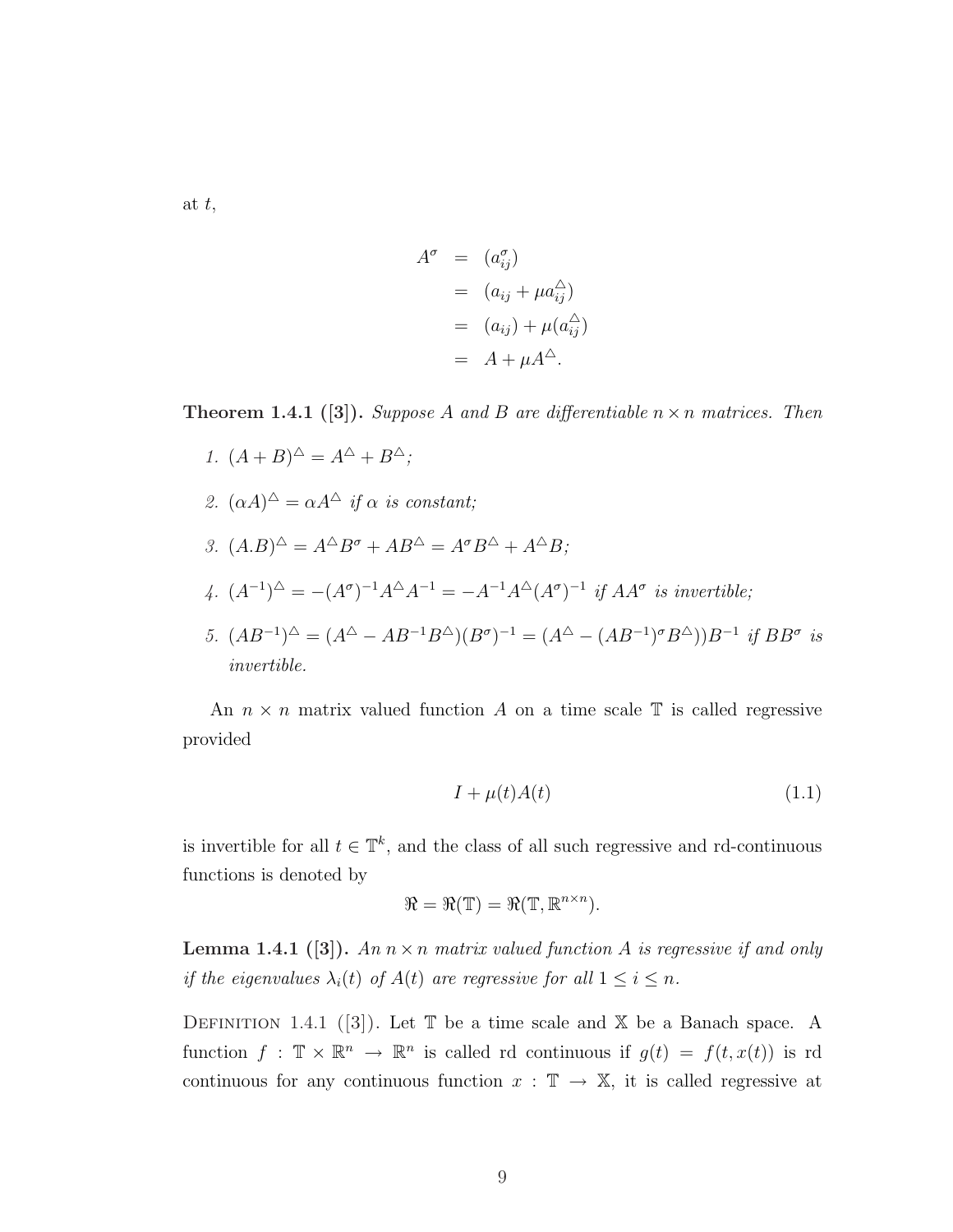$t \in \mathbb{T}^k$ , if the mapping

$$
I + \mu(t)f(t,.) : \mathbb{X} \to \mathbb{X}
$$
 is invertible

(where I is the identity function), and f is called regressive on  $\mathbb{T}^k$ , if f is regressive at each  $t \in \mathbb{T}^k$ .

**Theorem 1.4.2** ([3]). (A global existence and uniqueness theorem) Let  $f : \mathbb{T} \times$  $\mathbb{R}^n \to \mathbb{R}^n$  be rd continuous and regressive. Suppose that there exists  $L(t, x) > 0$ such that the Lipschitz condition

$$
|f(t, x_1) - f(t, x_2)| \le L(t, x)|x_1 - x_2| \quad \text{for all} \quad (t, x_1), (t, x_2) \in \mathbb{T} \times R^n
$$

holds. Then the IVP

$$
x^{\Delta} = f(t, x), \quad x(t_0) = x_0 \tag{1.2}
$$

has exactly one solution defined on T.

**Theorem 1.4.3** ([3]). Let  $A \in \mathbb{R}$  be an  $n \times n$  matrix valued function on  $\mathbb{T}$  and suppose that  $f: \mathbb{T} \to \mathbb{R}^n$  is rd continuous. Let  $t_0 \in \mathbb{T}$  and  $y_0 \in \mathbb{R}^n$ . Then the initial value problem

$$
y^{\Delta} = A(t)y + f(t), \quad y(t_0) = y_0
$$

has a unique solution  $y : \mathbb{T} \to \mathbb{R}^n$ .

It follows that The matrix initial value problem

$$
Y^{\Delta} = A(t)Y, \quad Y(t_0) = Y_0,
$$
\n(1.3)

where  $Y_0$  is a constant  $n \times n$  matrix, has a unique solution Y.

DEFINITION 1.4.2 ([3]). Let  $t_0 \in \mathbb{T}$  and assume that  $A \in \mathbb{R}$  is an  $n \times n$  matrix valued function. The unique matrix valued solution of the IVP

$$
Y^{\triangle} = A(t)Y, \quad Y(t_0) = I,
$$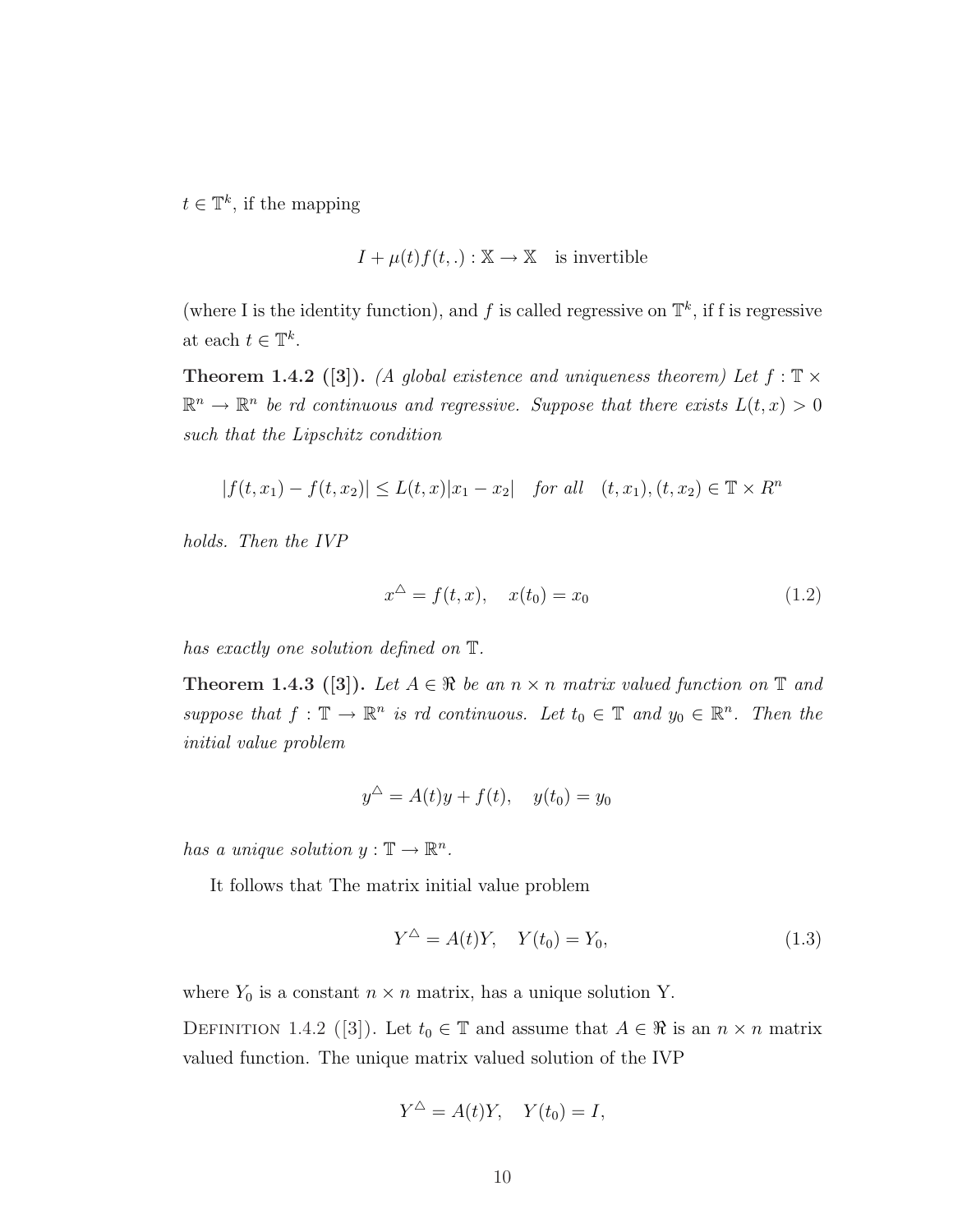where I denotes as usual the  $n \times n$  identity matrix, is called the matrix exponential function, and it is denoted by  $e_A(., t_0)$ .

DEFINITION 1.4.3. Assume A and B are regressive  $n \times n$  matrix valued functions on  $\mathbb{T}$ . Then we define  $A \oplus B$  by

$$
(A \oplus B)(t) = A(t) + B(t) + \mu(t)A(t)B(t) \quad \text{for all} \quad t \in \mathbb{T}^k,
$$

and  $\ominus A$  by

$$
(\ominus A)(t) = -A(t)[I + \mu(t)A(t)]^{-1} \text{ for all } t \in \mathbb{T}^k.
$$

DEFINITION 1.4.4. If the matrix valued functions A and B are regressive on  $\mathbb{T}$ , then we define  $A \ominus B$  by

$$
(A \ominus B)(t) = (A \oplus (\ominus B))(t)
$$
 for all  $t \in \mathbb{T}^k$ .

If A is a matrix, then we let  $A^*$  denote its conjugate transpose.

**Theorem 1.4.4** ([3]). If  $A, B \in \mathbb{R}$  are matrix valued functions on  $\mathbb{T}$ , then

1.  $e_0(t,s) \equiv I$  and  $e_A(t,t) \equiv I$ ; 2.  $e_A(\sigma(t), s) = (I + \mu(t)A(t))e_A(t, s);$ 3.  $e^{-1}_4$  $a^{-1}_A(t,s) = e^*_{\ominus A^*}(t,s);$ 4.  $e_A(t,s) = e_A^{-1}$  $A^{-1}(s,t) = e^*_{\ominus A^*}(s,t);$ 5.  $e_A(t,s)e_A(s,r) = e_A(t,r);$ 6.  $e_A(t, s)e_B(t, s) = e_{A \oplus B}(t, s)$  if  $e_A(t, s)$  and  $B(t)$  commute.

**Proof** We only prove (1) and (5). If we use Theorem 1.1,

$$
e_A(\sigma(t),s) = e_A(t,s) + \mu(t)e_A^{\Delta}(t,s)
$$
  
= 
$$
e_A(t,s) + \mu(t)A(t)e_A(t,s)
$$
  
= 
$$
(I + \mu(t)A(t))e_A(t,s)
$$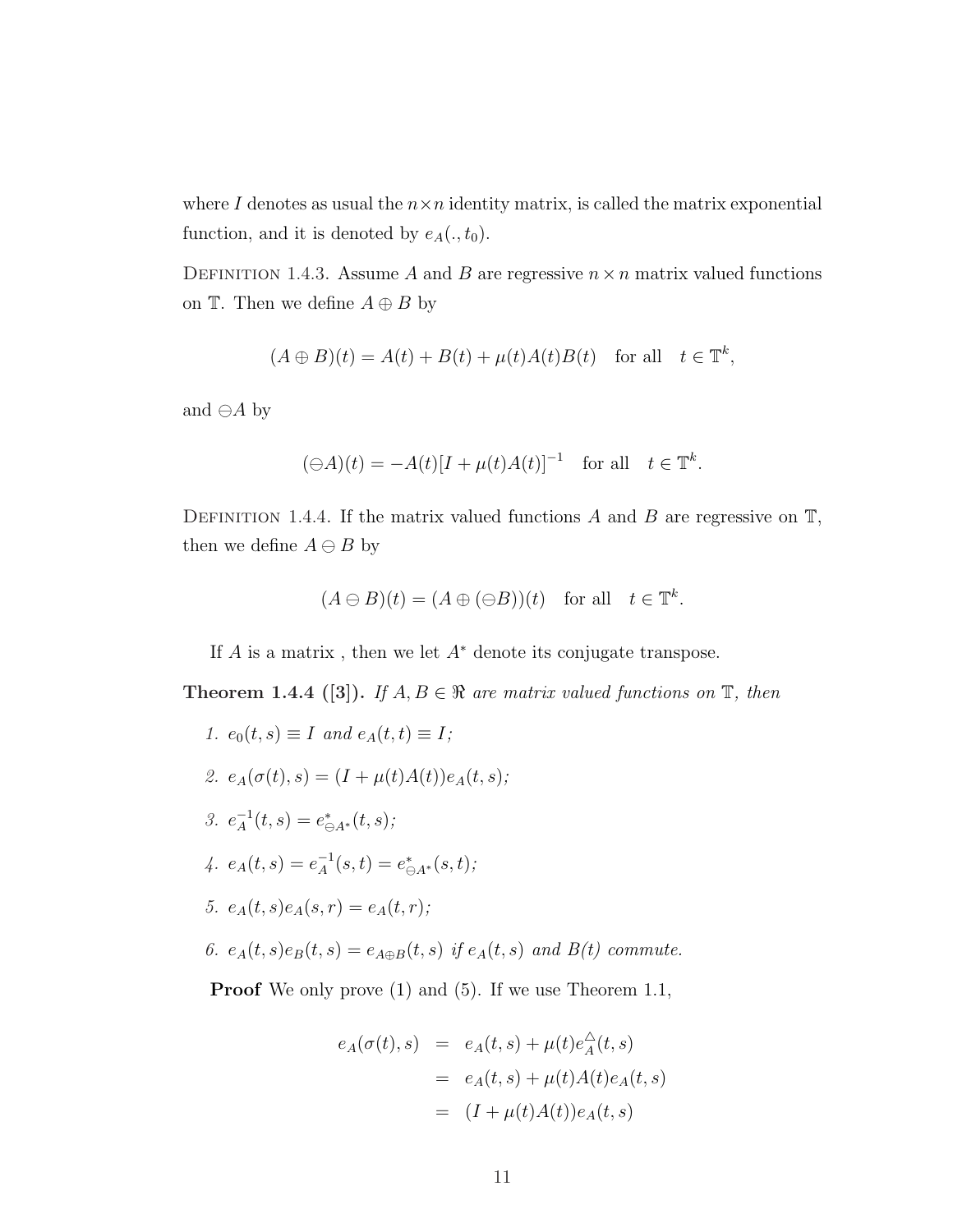To prove (5), consider  $Y(t) = e_A(t, s)e_B(t, s)$  and assume that  $e_A(t, s)$  and  $B(t)$ commute. By using Theorem 1.4.1

$$
Y^{\Delta}(t) = e_A^{\Delta}(t,s).e_B^{\sigma}(t,s) + e_A(t,s)e_B^{\Delta}(t,s)
$$
  
\n
$$
= A(t)e_A(t,s)(I + \mu(t)B(t))e_B(t,s) + e_A(t,s)B(t)e_B(t,s)
$$
  
\n
$$
= A(t)(I + \mu(t)B(t))e_A(t,s)e_B(t,s) + B(t)e_A(t,s)e_B(t,s)
$$
  
\n
$$
= [A(t)(I + \mu(t)B(t)) + B(t)]e_A(t,s)e_B(t,s)
$$
  
\n
$$
= (A \oplus B)(t)e_A(t,s)e_B(t,s)
$$
  
\n
$$
= (A \oplus B)(t)Y(t)
$$

Also  $Y(s) = e_A(s, s)e_B(s, s) = I.I = I$ . So Y is a unique solution of the IVP

$$
Y^{\triangle} = (A \oplus B)(t)Y, \quad Y(s) = I,
$$

and therefore we have  $e_{A\oplus B}(t,s)=Y(t)=e_{A}(t,s)e_{B}(t,s).$ Theorem 1.4.5 ([3]). If  $A \in \mathbb{R}$  and  $a, b, c \in \mathbb{T}$ , then

$$
[e_A(c,.)]^\Delta = -[e_A(c,.)]^\sigma A
$$

and

$$
\int_a^b e_A(c, \sigma(t))A(t)\triangle t = e_A(c, a) - e_A(c, b).
$$

We shall also consider the nonhomogeneous equation

$$
y^{\triangle} = A(t)y + f(t)
$$
\n(1.4)

where  $f: \mathbb{T} \to \mathbb{R}^n$  is a vector valued function. If  $f(t) \equiv 0$ , then

$$
y^{\Delta} = A(t)y \tag{1.5}
$$

is called the homogeneous equation corresponding 1.4.

**Theorem 1.4.6** ([3]). (Variation of constants formula) Let  $A \in \mathbb{R}$  be an  $n \times n$ matrix valued function on  $\mathbb T$  and suppose that  $f : \mathbb T \to \mathbb R^n$  is rd continuous. Let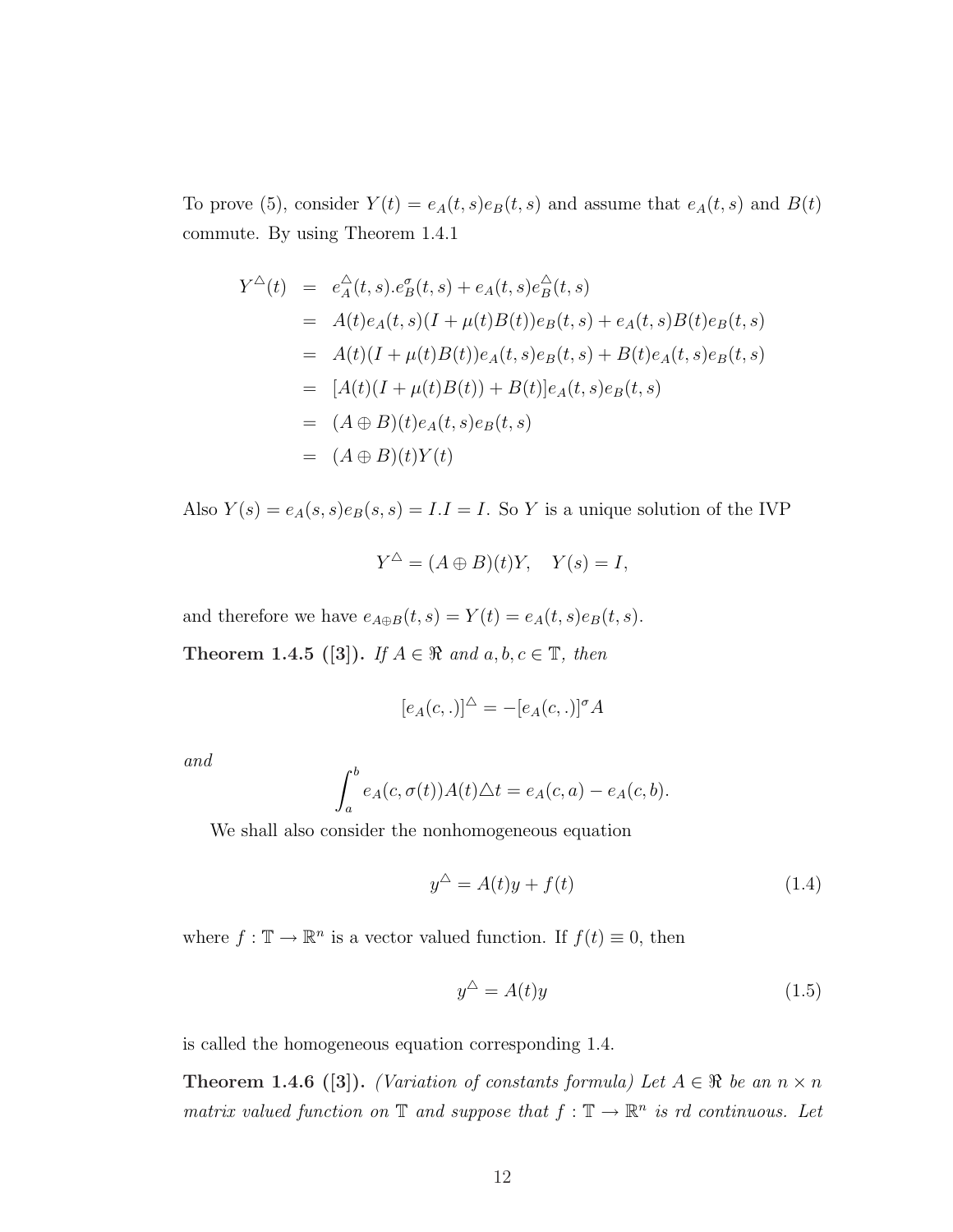$t_0 \in \mathbb{T}$  and  $y_0 \in \mathbb{R}^n$ . Then the initial value problem

$$
y^{\triangle} = A(t)y + f(t), \quad y(t_0) = y_0 \tag{1.6}
$$

has a unique solution  $y : \mathbb{T} \to \mathbb{R}^n$ . Moreover, this solution is given by

$$
y(t) = e_A(t, t_0)y_0 + \int_{t_0}^t e_A(t, \sigma(r)) f(r) \triangle r.
$$
 (1.7)

In Theorem 1.4.4, we assume that  $e_A$  and B commute. Now, we ask under what conditions the two matrices  $e_A$  and B commute.

**Theorem 1.4.7** ([3]). Suppose  $A \in \mathbb{R}$  and C is differentiable. If C is a solution of the dynamic equation,

$$
C^{\Delta} = A(t)C - C^{\sigma}A(t),
$$

then

$$
C(t)eA(t,s) = eA(t,s)C(s).
$$

Let us consider adjoint equation of (1.5)

$$
x^{\triangle} = -A^*(t)x^{\sigma} \tag{1.8}
$$

**Theorem 1.4.8** ([3]). Let  $A \in \mathbb{R}$  be an  $n \times n$  matrix valued function on  $\mathbb{T}$  and suppose that  $f: \mathbb{T} \to \mathbb{R}^n$  is rd continuous. Let  $t_0 \in \mathbb{T}$  and  $x_0 \in \mathbb{R}^n$ . Then the IVP

$$
x^{\Delta} = -A^*(t)x^{\sigma} + f(t), \quad x(t_0) = x_0 \tag{1.9}
$$

has a unique solution  $x : \mathbb{T} \to \mathbb{R}^n$ . Moreover, this solution is given by

$$
x(t) = e_{\ominus A^*}(t, t_0)x_0 + \int_{t_0}^t e_{\ominus A^*}(t, r) f(r) \Delta r.
$$
 (1.10)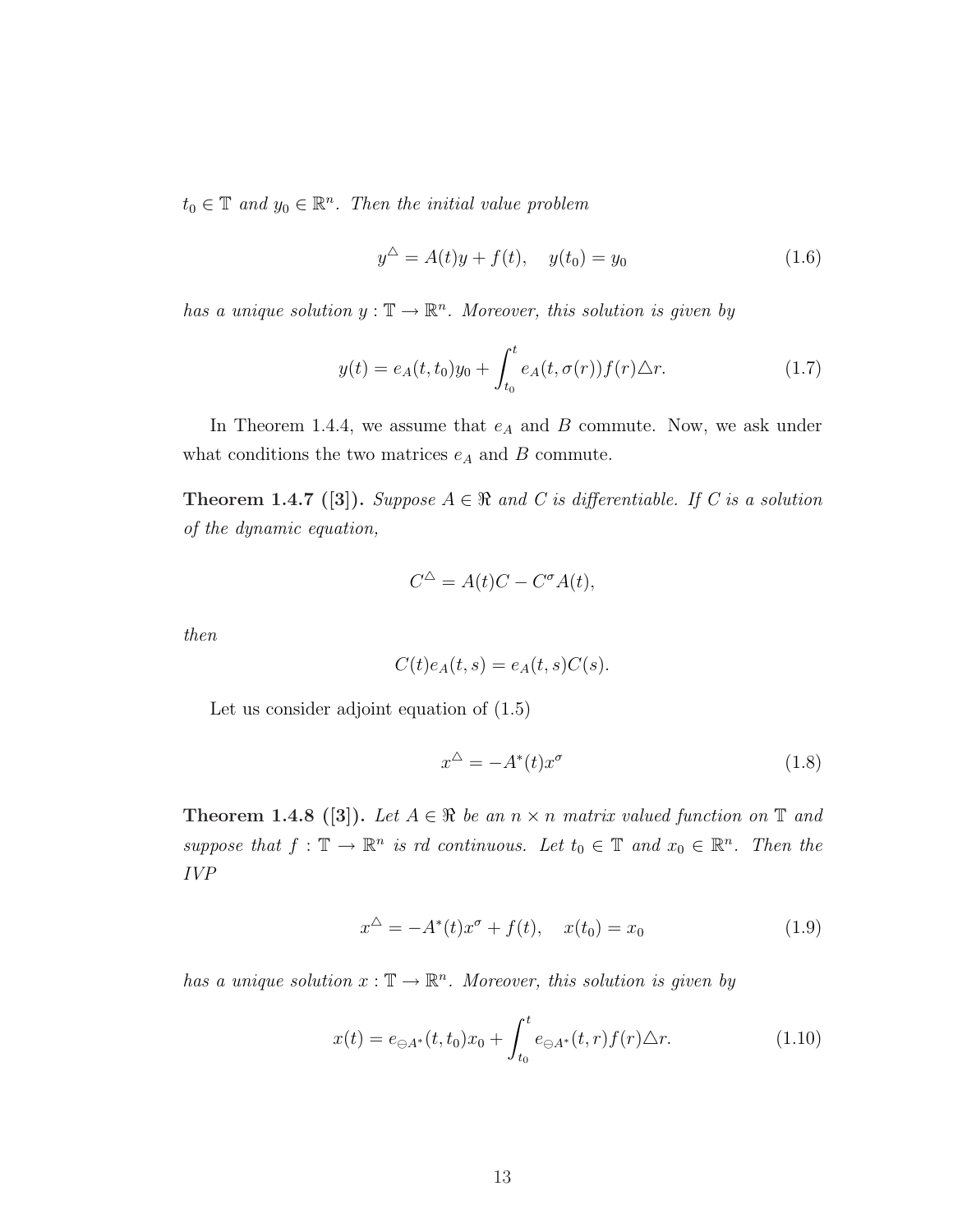#### 1.5 Constant Coefficients

In this part, we consider the vector dynamic equation

$$
x^{\Delta} = Ax \tag{1.11}
$$

where  $A \in \mathbb{R}$  is a real constant  $n \times n$  matrix.

**Theorem 1.5.1** ([3]). If  $\lambda_0$ ,  $\xi$  is an eigenpair for A, then  $x(t) = e_{\lambda_0}(t, t_0) \xi$  is a solution of 1.11 on  $\mathbb T$ .

Example 1.5.1. Let consider the vector dynamic equation

$$
x^{\triangle} = \begin{pmatrix} -3 & -2 \\ 3 & 4 \end{pmatrix} x \tag{1.12}
$$

on time scale satisfies  $\mu(t) \neq \frac{1}{2}$  $\frac{1}{2}$ . The eigenvalues of 1.12 are  $\lambda_1 = -2$  and  $\lambda_2 = 3$ . Since  $1 - 2\mu(t) \neq 0$  and  $1 + 3\mu(t) \neq 0$  for all  $t \in \mathbb{T}^k$  the vector equation 1.12 is regressive for any time scale. Eigenvectors corresponding to  $\lambda_1$  and  $\lambda_2$  are

$$
\xi_1 = \begin{pmatrix} 2 \\ -1 \end{pmatrix} \quad \text{and} \quad \xi_2 = \begin{pmatrix} 1 \\ -3 \end{pmatrix}
$$

respectively. Hence, the general solution of 1.12 is

$$
x(t) = c_1 e_{-2}(t, t_0) \begin{pmatrix} 2 \\ -1 \end{pmatrix} + c_2 e_3(t, t_0) \begin{pmatrix} 1 \\ -3 \end{pmatrix}.
$$

Theorem 1.5.2 ([3]). (Putzer Algorithm) Let  $A \in \mathbb{R}$  be a constant  $n \times n$  matrix. Suppose  $t_0 \in \mathbb{T}$ . If  $\lambda_1, \lambda_2, ..., \lambda_n$  are the eigenvalues of A, then

$$
e_A(t, t_0) = \sum_{i=0}^{n-1} r_{i+1}(t) P_i,
$$
\n(1.13)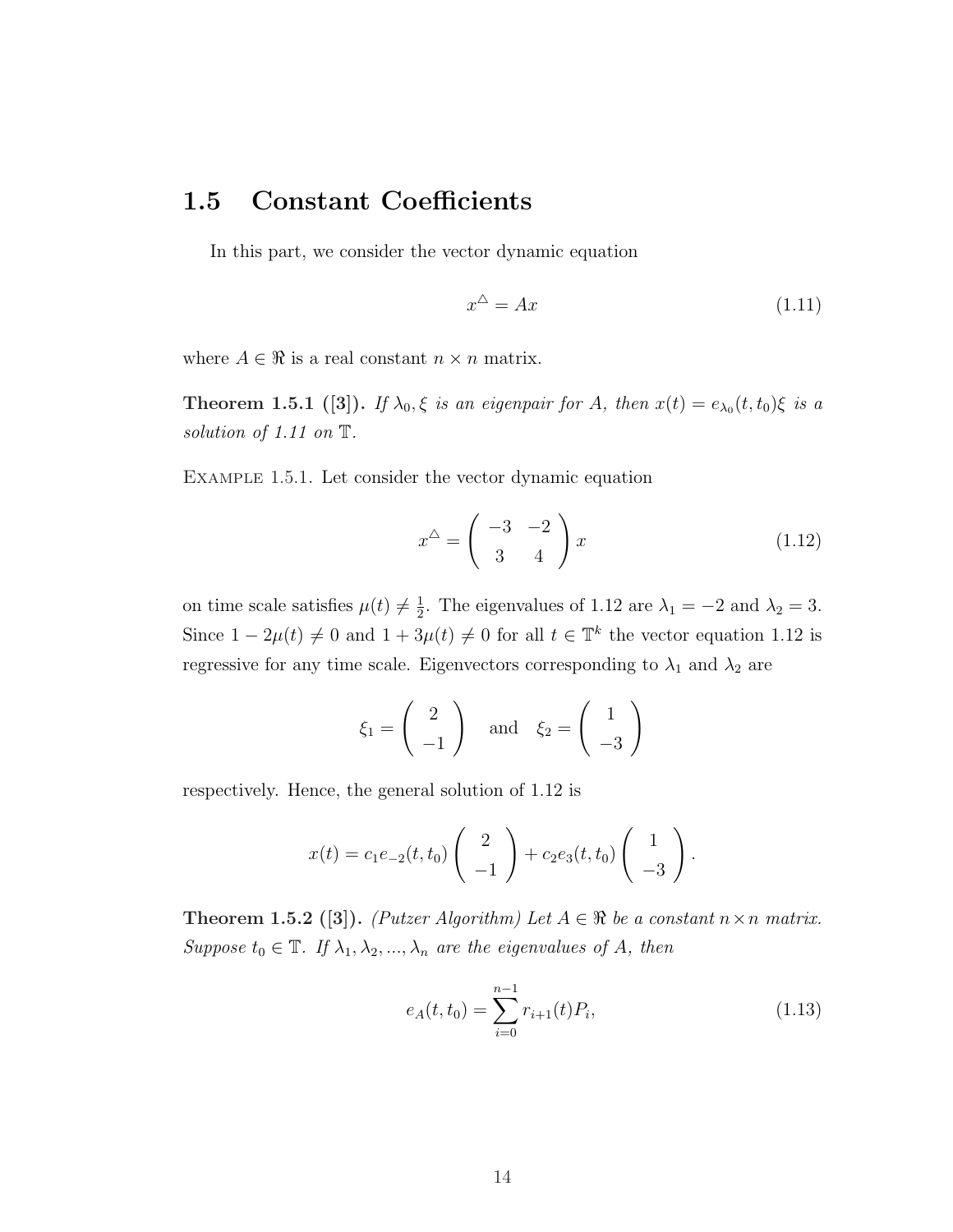where  $r(t) = (r_1(t), r_2(t), ... r_n(t))^T$  is the solution of the IVP

$$
r^{\Delta} = \begin{pmatrix} \lambda_1 & 0 & 0 & \dots \\ 1 & \lambda_2 & 0 & \dots \\ 0 & 1 & \lambda_3 & \dots \\ \vdots & \vdots & \ddots & \ddots \\ 0 & 1 & \lambda_n \end{pmatrix} r, \quad r(t_0) = \begin{pmatrix} 1 \\ 0 \\ \vdots \\ 0 \end{pmatrix}
$$
(1.14)

and the P matrices  $P_0, P_1, ..., P_n$  are recursively defined by  $P_0 = I$  and

$$
P_{k+1} = (A - \lambda_{k+1}I)P_k
$$
 for  $0 \le k \le n - 1$ .

#### 1.6 Self-Adjoint Matrix Equations

Let P and Q be Hermitian  $n \times n$  matrix valued functions on a time scale T such that  $P(t)$  is invertible for all  $t \in \mathbb{T}$ . We shall consider the self-adjoint second order matrix differential equation

$$
LX = 0, \quad \text{where} \quad LX = (PX^{\triangle})^{\triangle} + Q(t)X^{\sigma} \tag{1.15}
$$

on  $\mathbb{T}^{k^2}$ .

By a solution of  $(1.15)$  we mean a matrix X defined on  $\mathbb T$  such that X is differentiable on  $\mathbb{T}^k$  and  $(PX^{\Delta})^{\Delta}$  is rd continuous on  $\mathbb{T}^{k^2}$ , and satisfies (1.15) on T. If X satisfies above conditions then we write  $X \in \mathbb{D}$ .

DEFINITION 1.6.1 ([3]). The unique solution of the initial value problem

$$
LX = 0, \quad X(a) = 0, \quad X^{\Delta}(a) = P^{-1}(a)
$$

is called the principal solution of  $(1.15)(at a)$ , while the unique solution of the initial value problem

$$
LX = 0, \quad X(a) = -I, \quad X^{\triangle}(a) = 0
$$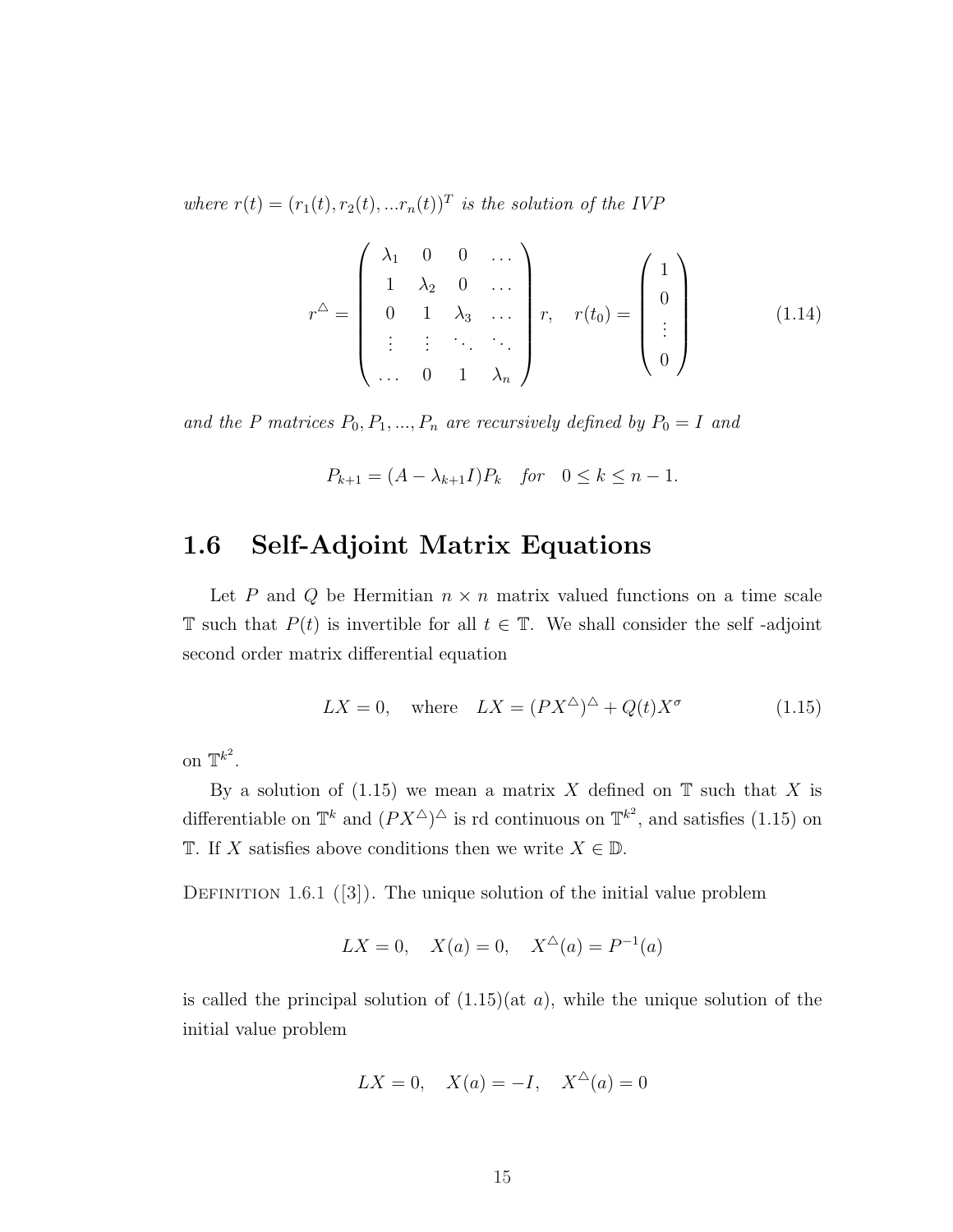is said to be the associated solution of  $(1.15)(at a)$ .

DEFINITION 1.6.2 ([3]). If  $X, Y \in \mathbb{D}$ , then we define the Wronskian matrix of X and  $Y$  by

$$
W(X,Y)(t) = X^*(t)P(t)Y^{\Delta}(t) - [P(t)X^{\Delta}(t)]^*Y(t)
$$

for  $t \in \mathbb{T}^k$ .

Theorem 1.6.1 ([3]). (Lagrange Identity) If  $X, Y \in \mathbb{D}$ , then

$$
X^*(\sigma(t))LY(t) - [LX(t)]^*Y(\sigma(t)) = [W(X,Y)]^{\Delta}(t)
$$

for  $t \in \mathbb{T}^{k^2}$ .

**Proof** Let  $X, Y \in \mathbb{D}$ , then

$$
W^{\Delta}(X,Y) = \{X^*PY^{\Delta} - (PX^{\Delta})^*Y\}^{\Delta}
$$
  
\n
$$
= (X^*)^{\sigma}(PY^{\Delta})^{\Delta} + (X^*)^{\Delta}PY^{\Delta} - (PX^{\Delta})^*Y^{\Delta} - \{(PX^{\Delta})^{\Delta}\}^*Y^{\sigma}
$$
  
\n
$$
= (X^*)^{\sigma}(PY^{\Delta})^{\Delta} - \{(PX^{\Delta})^{\Delta}\}^*Y^{\sigma}
$$
  
\n
$$
= (X^*)^{\sigma}\{(PY^{\Delta})^{\Delta} + QY^{\sigma}\} - \{(PX^{\Delta})^{\Delta} + QX^{\sigma}\}^*Y^{\sigma}
$$
  
\n
$$
= (X^*)^{\sigma}LY - (LX)^*Y^{\sigma}
$$

on  $t \in \mathbb{T}^{k^2}$ .

Corollary 1.6.1 ([3]). (Abel's Formula) If X and Y are solutions of  $(1.15)$  on T, then

$$
W(X,Y)(t) \equiv C
$$

for  $t \in \mathbb{T}^k$ , where C is a constant matrix.

**Proof** Assume X and Y are solutions of  $(1.15)$  on T. By the Lagrange identity

$$
W^{\triangle}(X, Y)(t) = 0 \quad \text{for all} \quad t \in \mathbb{T}^{k^2}
$$

Hence,  $W(X, Y)$  is a constant matrix for all  $t \in \mathbb{T}^k$ .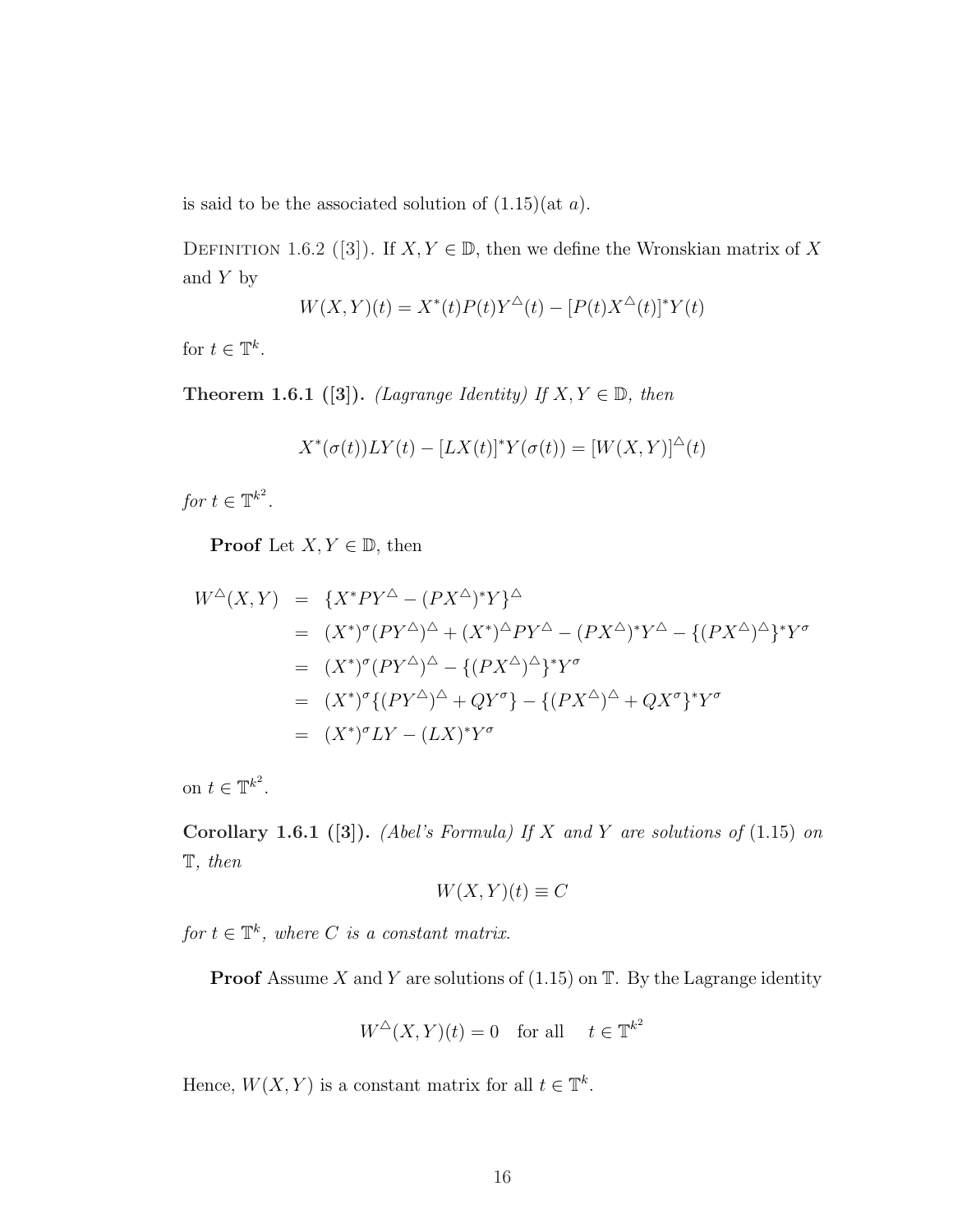DEFINITION 1.6.3 ([3]). If X is a solution of  $(1.15)$  satisfying

$$
W(X, X)(t) \equiv 0 \quad \text{for} \quad t \in \mathbb{T}^k,
$$

then we say that  $X$  is a prepared solution (or conjoined solution or isotropic solution) of  $(1.15)$ , and if X and Y are two conjoined solutions with

$$
W(X, Y)(t) \equiv I \quad \text{for} \quad t \in \mathbb{T}^k,
$$

then we say that  $X$  and  $Y$  are normalized conjoined bases of  $(1.15)$ .

**Theorem 1.6.2** ([3]). Assume that X is a solution of (1.15) on  $\mathbb{T}$ . Then the following statements are equivalent:

- 1. X is a prepared solution;
- 2.  $X^*(t)P(t)X^{\Delta}(t)$  is Hermitian for all  $t \in \mathbb{T}^k$ ;
- 3.  $X^*(t_0)P(t_0)X^{\Delta}(t_0)$  is Hermitian for some  $t_0 \in \mathbb{T}^k$ .

**Proof** Assume that X is a prepared solution of  $(1.15)$  on T. Then it satisfies

$$
W(X, X)(t) = X^*(t)P(t)X^{\Delta}(t) - [P(t)X^{\Delta}(t)]^*X(t) = 0
$$

for  $t \in \mathbb{T}^k$ . This implies that X is a prepared solution iff  $X^*(t)P(t)X^{\Delta}(t)$  is Hermitian for all  $t \in \mathbb{T}^k$ , and iff  $X^*(t_0)P(t_0)X^{\Delta}(t_0)$  is Hermitian for some  $t_0 \in \mathbb{T}^k$ .

**Lemma 1.6.1** ([3]). Let X be a solution of (1.15). If X is a prepared, then

$$
X^*(\sigma(t))P(t)X(t) \quad is \ Hermitian \ for \ all \ \ t \in \mathbb{T}^k.
$$

Conversely, if there is  $t_0 \in \mathbb{T}^k$  such that  $\mu(t_0) = \sigma(t_0) - t_0 > 0$  and  $X^*(\sigma(t_0))P(t_0)X(t_0)$ is Hermitian, then X is a prepared solution of  $(1.15)$ . Also, if X is a nonsingular prepared solution, then

$$
P(t)X(\sigma(t))X^{-1}(t)
$$
,  $P(t)X(t)X^{-1}(\sigma(t))$ , and  $Z(t) = P(t)X^{\Delta}(t)X^{-1}(t)$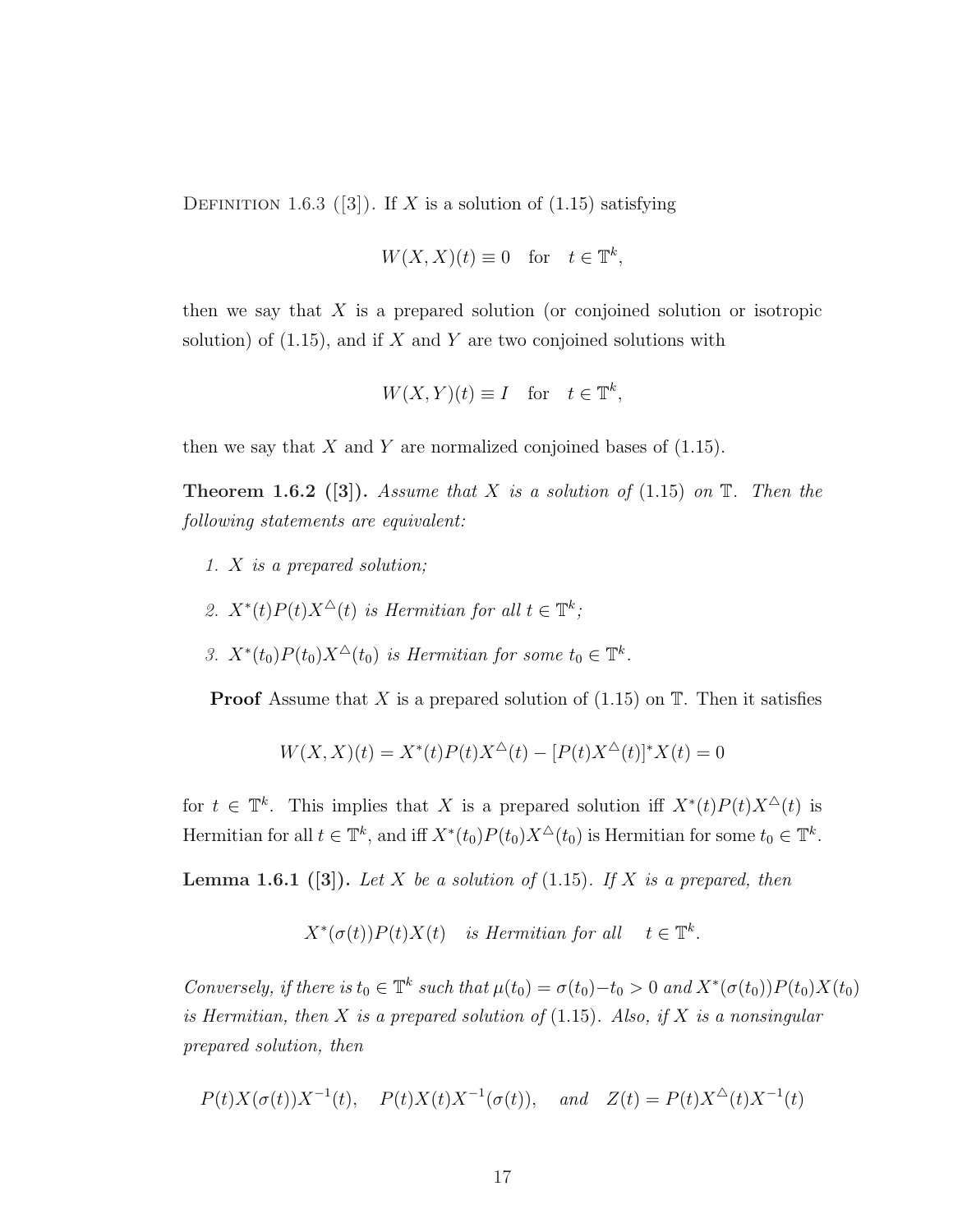are Hermitian for all  $t \in \mathbb{T}^k$ .

**Lemma 1.6.2** ([3]). Assume that X is a prepared solution of (1.15) on  $\mathbb{T}$ . Then the following statements are equivalent:

- 1.  $X^*(\sigma(t))P(t)X(t) > 0$  on  $\mathbb{T}^k$ ;
- 2.  $X(t)$  is nonsingular and

$$
P(t)X(\sigma(t))X^{-1}(t) > 0
$$

on  $\mathbb{T}^k$ ;

3.  $X(t)$  is nonsingular and

$$
P(t)X(t)X^{-1}(\sigma(t)) > 0
$$

on  $\mathbb{T}^k$ .

In this part, we shall consider the matrix Riccati dynamic equation

$$
RZ = 0, \quad \text{where} \quad RZ = Z^{\Delta} + Q(t) + Z^* \{ P(t) + \mu(t)Z \}^{-1} Z. \tag{1.16}
$$

Theorem 1.6.3 ([3]). (Riccati Equation) If the self -adjoint matrix equation (1.15) has a prepared solution X such that  $X(t)$  is invertible for all  $t \in \mathbb{T}$ , then Z defined by the Riccati substitution

$$
Z(t) = P(t)X^{\Delta}(t)X^{-1}(t),
$$
\n(1.17)

 $t \in \mathbb{T}^k$ , is a Hermitian solution of the matrix Riccati equation (1.16) on  $\mathbb{T}^k$ . Conversely, if (1.16) has a Hermitian solution Z on  $\mathbb{T}^k$ , then there exists a prepared solution X of (1.15) such that  $X(t)$  is invertible for all  $t \in \mathbb{T}$  and relation (1.17) holds.

**Theorem 1.6.4** ([3]). The self-adjoint matrix equation  $(1.15)$  has a prepared solution X on  $\mathbb T$  with  $X^*(\sigma(t))P(t)X(t) > 0$  on  $\mathbb T^k$  iff the matrix Riccati equation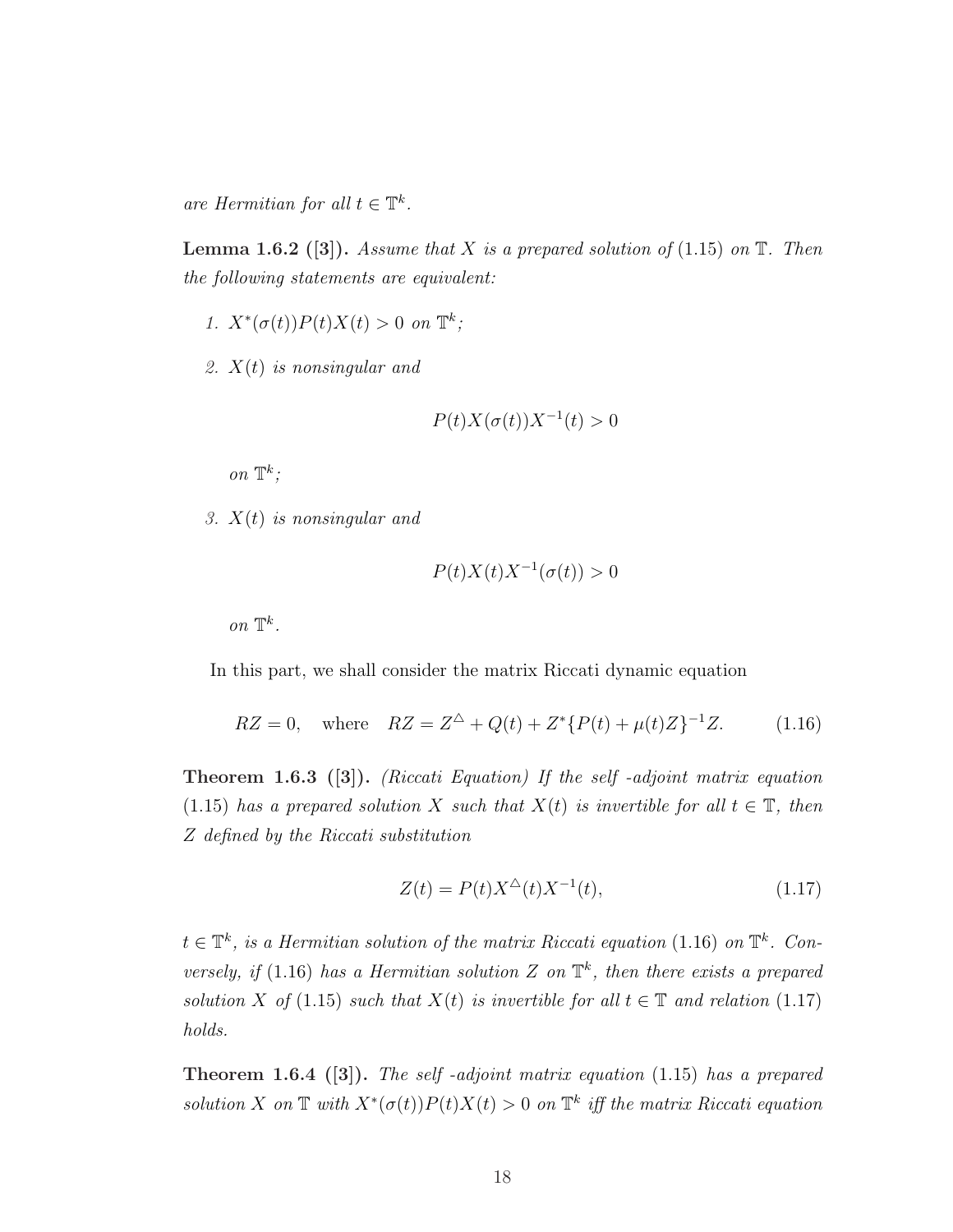$(1.16)$  has a Hermitian solution Z on  $\mathbb{T}^k$  satisfying

$$
P(t) + \mu(t)Z(t) > 0
$$

for all  $t \in \mathbb{T}^k$ .

**Theorem 1.6.5** ([3]). (Picone's Identity) Let  $\alpha \in \mathbb{R}^n$  and suppose X and Y are normalized conjoined bases of (1.15) such that X is invertible on  $\mathbb{T}^k$ . We put

$$
Z = PX^{\triangle}X^{-1} \quad and \quad D = X(X^{\sigma})^{-1}P^{-1} \quad on \quad \mathbb{T}^{k}.
$$

Let  $t \in \mathbb{T}^k$  and assume that  $u : \mathbb{T} \to \mathbb{R}^n$  is differentiable at t. Then we have at t

$$
(u^*Zu + 2\alpha^*X^{-1}u - \alpha^*X^{-1}Y\alpha)^{\triangle} = (u^{\triangle})^*Pu^{\triangle} - (u^{\sigma})^*Qu^{\sigma}
$$

$$
- \{Pu^{\triangle} - Zu - (X^{-1})^*\alpha\}^*D\{Pu^{\triangle} - Zu - (X^{-1})^*\alpha\}.
$$

Let denote the set of all continuous functions whose derivatives are piecewise rd-continuous by  $C_{prd}^1$ .

DEFINITION 1.6.4  $([3])$ . The quadratic functional

$$
\mathcal{F}(u) = \int_a^b \{ (u^{\Delta})^* P u^{\Delta} - (u^{\sigma})^* Q u^{\sigma} \} (t) \Delta t
$$

is called positive definite (we write  $F > 0$ ) provided

 $F(u) > 0$  for all  $u \in C_{prd}^1([a, b], \mathbb{R}^n) \setminus \{0\}$  with  $u(a) = u(b) = 0$ .

Lemma 1.6.3 ([3]). If  $u \in C_{prd}^1$  and

$$
\{(Pu^{\triangle})^{\triangle} + Qu^{\sigma}\}(t) = 0 \quad \text{for all} \quad t \in [a, b]^{k^2},
$$

then

$$
\int_{a}^{\rho(b)} \{ (u^{\Delta})^* P u^{\Delta} - (u^{\sigma})^* Q u^{\sigma} \} (t) \Delta t = \{ u^* P u^{\Delta} \} (\rho(b)) - \{ u^* P u^{\Delta} \} (a).
$$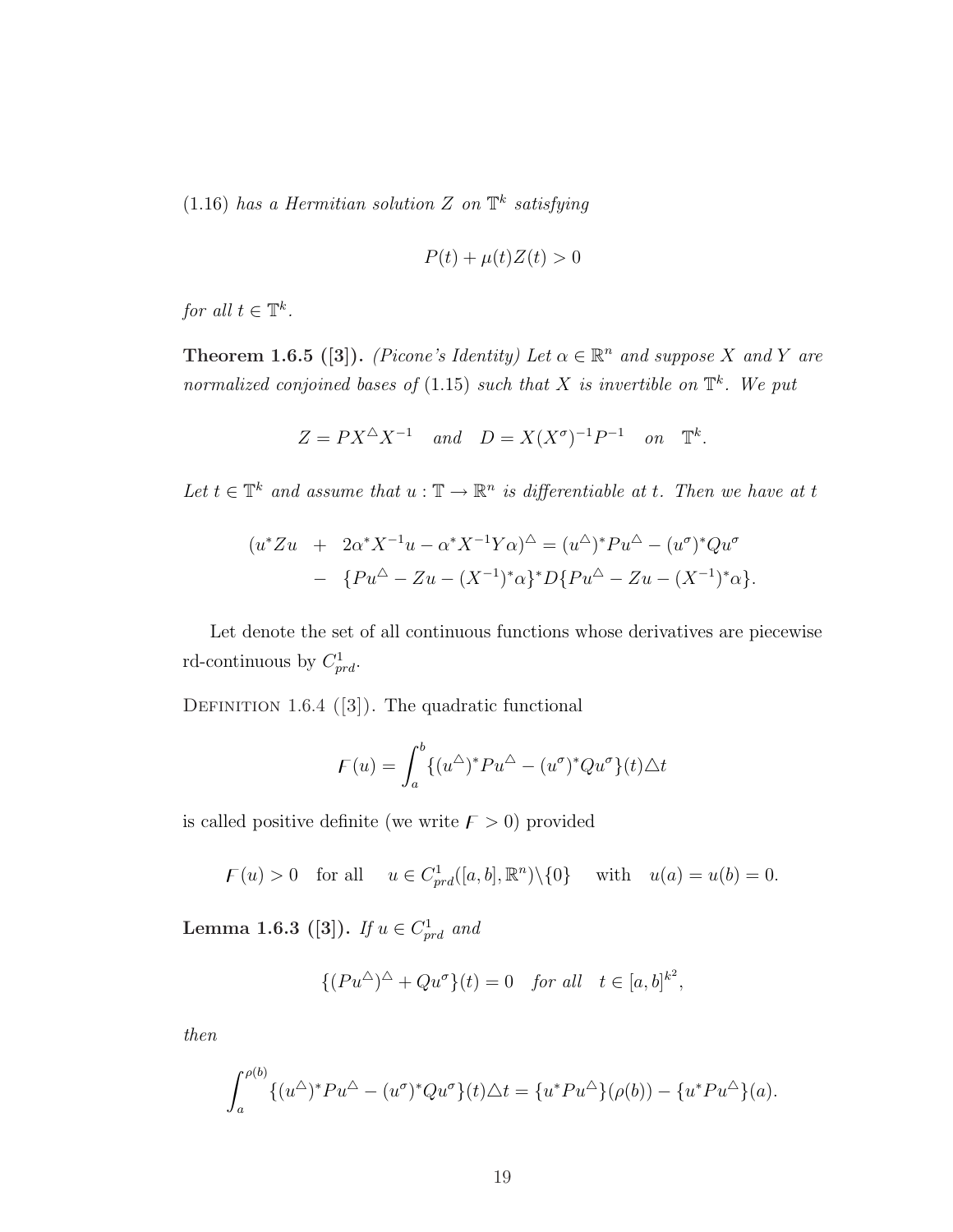DEFINITION 1.6.5 ([3]). A conjoined solution of  $(1.15)$  is said to have no focal points in  $(a, b]$  provided it satisfies

X invertible on  $(a, b]$  and  $X(X^{\sigma})^{-1}P^{-1} \ge 0$  on  $[a, b]^{k}$ .

Theorem 1.6.6 ([3]). (Sufficient Condition for Positive Definiteness) A sufficient condition for  $F > 0$  is that there exist normalized conjoined bases X and Y of  $(1.15)$  such that X has no focal points in  $(a, b]$ .

DEFINITION 1.6.6 ([3]). We say that equation (1.15) is disconjugate on [a, b] if the principal solution  $\widetilde{X}$  of (1.15) satisfies

 $\widetilde{X}$  invertible on  $(a, b]$  and  $\widetilde{X}(\widetilde{X}^{\sigma})^{-1}P^{-1} > 0$  on  $(a, b]^{k}$ .

We can conclude from definition of 1.6.6,  $(1.15)$  is disconjugate iff the principal solution of  $(1.15)$  has no focal points in  $(a, b]$ .

**Theorem 1.6.7** ([3]). (*Jacobi's Condition*)  $F > 0$  iff (1.15) is disconjugate.

DEFINITION 1.6.7 ([3]). We call a solution X of  $(1.15)$  a basis whenever

$$
rank \left( \begin{array}{c} X(a) \\ P(a)X^\triangle(a) \end{array} \right) = n
$$

Theorem 1.6.8 ([3]). (Sturm's Separation Theorem) Suppose there exists a conjoined basis of  $(1.15)$  with no focal points in  $(a, b]$ . Then equation  $(1.15)$  is dis*conjugate on*  $[a, b]$ .

**Proof** Let X be a conjoined basis of  $(1.15)$  with no focal points in  $(a, b]$ . Since  $X$  is a basis

$$
K = X^*(a)X(a) + (X^{\triangle})^*(a)P^2(a)X(a)
$$
 is invertible.

Let Y be the solution of  $(1.15)$  satisfying

$$
Y(a) = -P(a)X^{\triangle}(a)K^{-1}, \quad Y(a) = P^{-1}(a)X(a)K^{-1}.
$$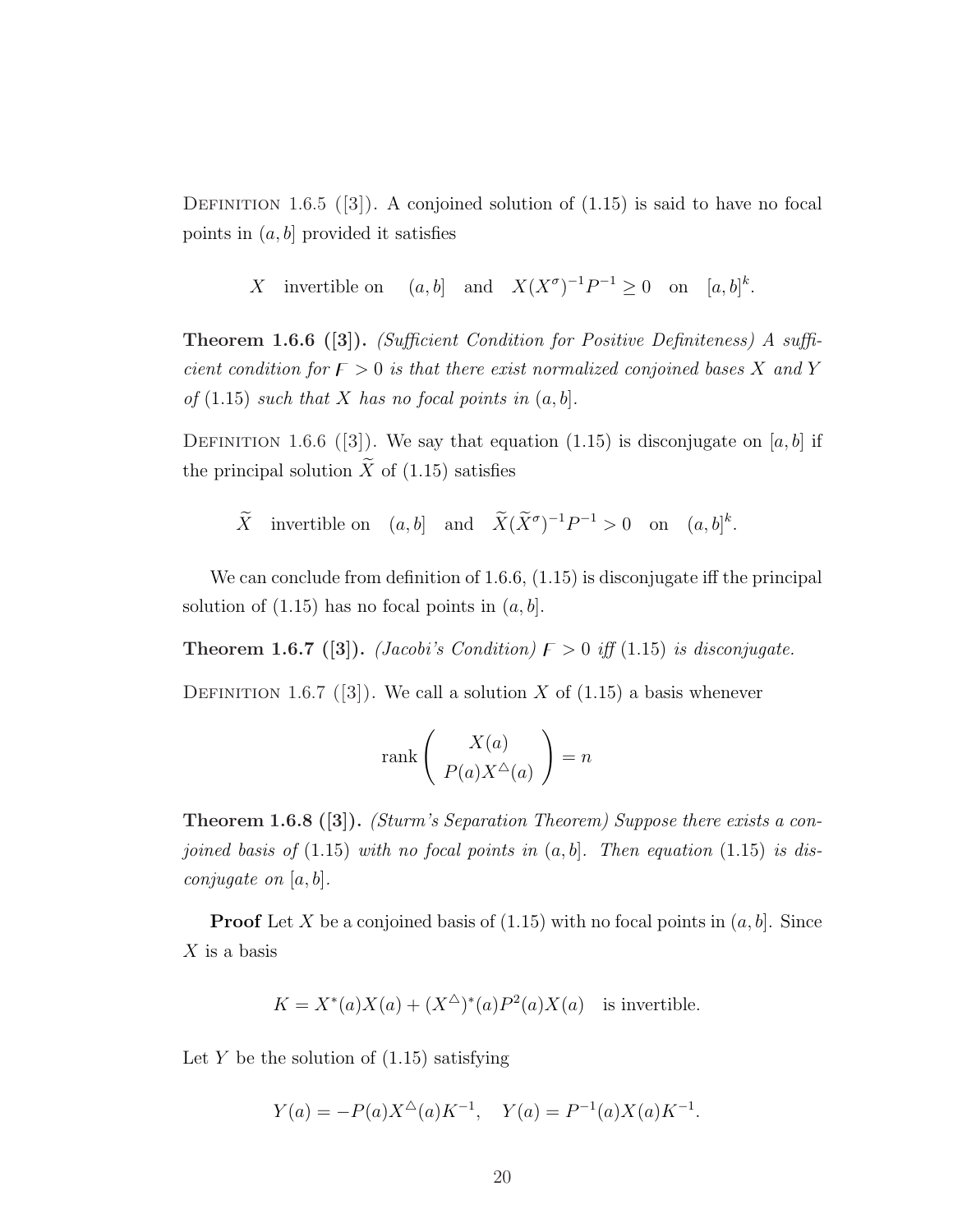Then Y satisfies from Wronskian identity,

$$
\begin{aligned} \{Y^* \quad P \quad Y^{\Delta} - (Y^{\Delta})^* PY \} &\equiv \{ Y^* PY^{\Delta} - (Y^{\Delta})^* PY \} (a) \\ &= -(K^{-1})^* (X^{\Delta})^* (a) P(a) X(a) K^{-1} + (K^{-1})^* X^* (a) P(a) X^{\Delta} (a) K^{-1} \\ &= (K^{-1})^* \{ X^* PX^{\Delta} - (X^{\Delta})^* PX \} (a) K^{-1} \\ &= 0 \end{aligned}
$$

and

$$
\{X^* \quad P \quad Y^{\Delta} - (X^{\Delta})^* PY\} \equiv \{X^* PY^{\Delta} - (X^{\Delta})^* PY\}(a)
$$
  
=  $X^*(a)X(a)K^{-1} + (X^{\Delta})^*(a)P^2(a)X^{\Delta}(a)K^{-1}$   
= I.

and hence  $X$  and  $Y$  are normalized conjoined bases of  $(1.15)$ .

Now we shall also consider the equation

$$
[\widetilde{P}(t)X^{\Delta}]^{\Delta} + \widetilde{Q}(t)X^{\sigma} = 0, \qquad (1.18)
$$

where  $\widetilde{P}$  and  $\widetilde{Q}$  satisfy the same assumptions as  $P$  and  $Q.$ 

**Theorem 1.6.9.** ( Sturm's Comparison Theorem) Suppose we have for all  $t \in \mathbb{T}$ 

$$
\widetilde{P}(t) \le P(t) \quad and \quad \widetilde{Q}(t) \ge Q(t).
$$

If  $(1.18)$  is disconjugate, then  $(1.15)$  is also disconjugate.

Proof Suppose (1.18) is disconjugate. Then by Jacobi's Condition

$$
\widetilde{F}(u) = \int_a^b \{ (u^{\Delta})^* \widetilde{P} u^{\Delta} - (u^{\sigma})^* \widetilde{Q} u^{\sigma} \} (t) \Delta t > 0
$$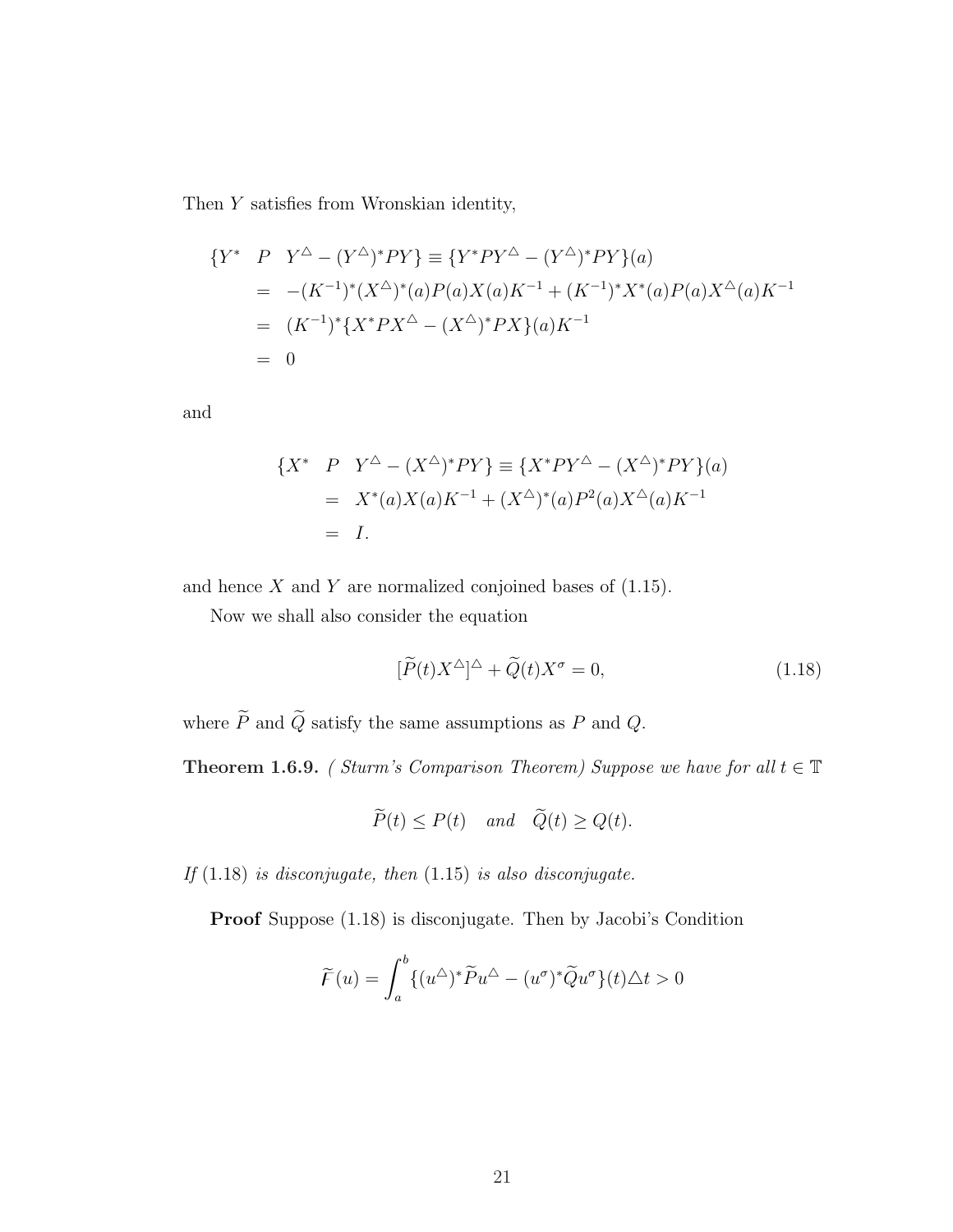for all nontrivial  $u \in C_{prd}^{1}$  with  $u(a) = u(b) = 0$ . For such u we also have

$$
F(u) = \int_a^b \{ (u^{\Delta})^* P u^{\Delta} - (u^{\sigma})^* Q u^{\sigma} \} (t) \Delta t
$$
  
\n
$$
\geq \int_a^b \{ (u^{\Delta})^* \tilde{P} u^{\Delta} - (u^{\sigma})^* \tilde{Q} u^{\sigma} \} (t) \Delta t
$$
  
\n
$$
= \tilde{F}(u) > 0
$$

Hence  $F > 0$  and thus (1.15) is disconjugate by Jacobi's Condition.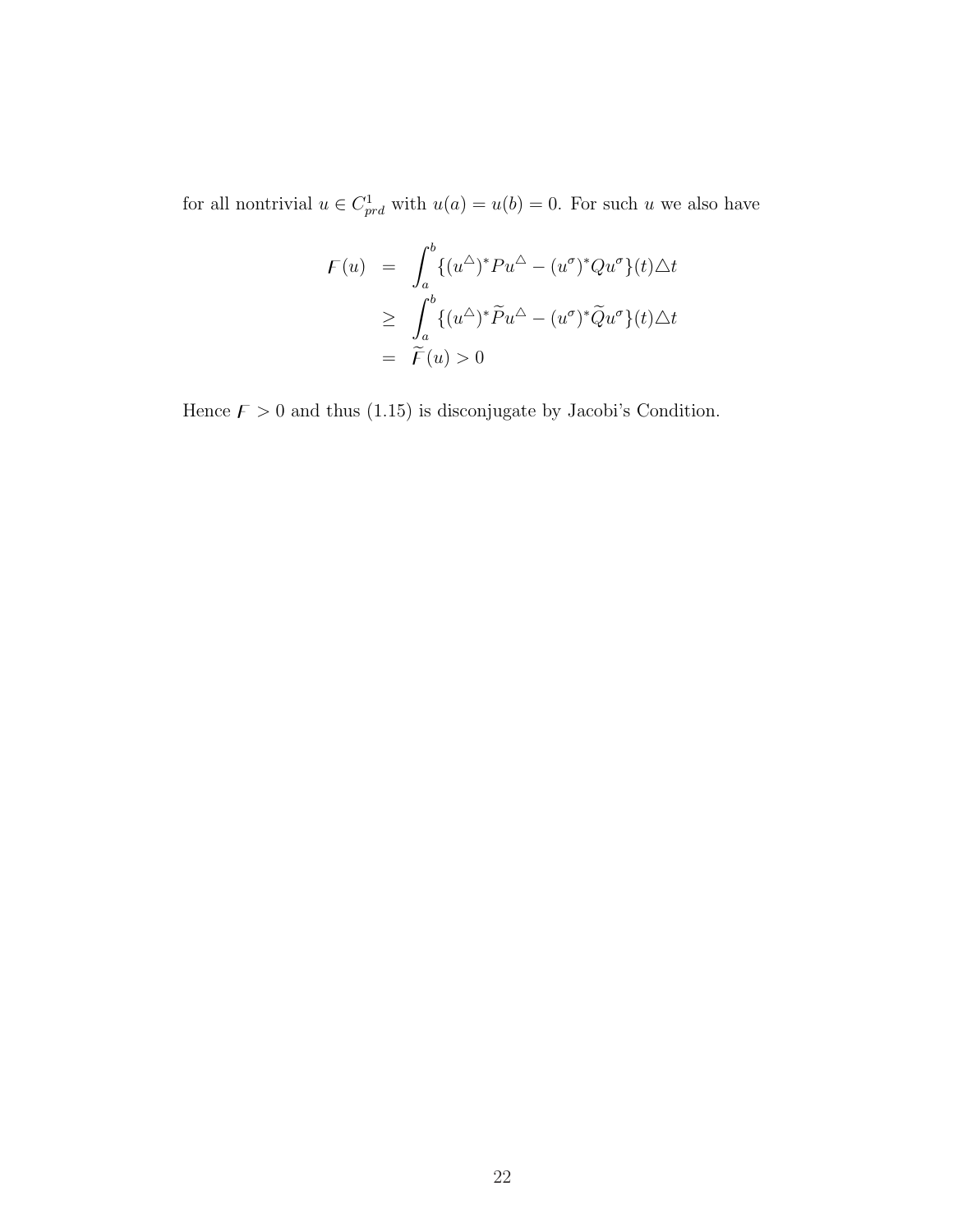# CHAPTER 2

# OSCILLATION CRITERIA OF DYNAMIC EQUATIONS

In this chapter we first state and prove some well-known results with regard to oscillation of matrix dynamic equations on time scales, further results, see [3, 11, 15, 4, 8, 18, 2, 6]. Next we provide some new oscillation criteria for solutions of such equations. Roughly speaking a matrix solution  $X(t)$  of a matrix dynamic equation is called nonoscillatory if det  $X(t) \neq 0$  for all  $t \geq t_0$  for some sufficiently large  $t_0 > 0$ . Otherwise, it is called oscillatory. As in the continuous and discrete cases the definition require that the time scale under consideration be unbounded from above. That is, we assume that

$$
\sup \mathbb{T} = \infty.
$$

In the theorems that follow we employ some basic facts from Linear Algebra. For instance, if A is an Hermitian  $n \times n$  matrix, then all eigenvalues are real. We shall also use the convention that if  $\lambda_i(A)$  denotes the i-th eigenvalue of A, then

$$
\lambda_{\max}(A) = \lambda_1(A) \ge \dots \ge \lambda_n(A) = \lambda_{\min}(A).
$$

By trA we denote the trace of an  $n \times n$  matrix A, i.e., the sum of all diagonal elements of A.

An important and useful tool in comparing the eigenvalueas of the sum of two Hermitian matrices  $A$  and  $B$  is the Weyl's inequality, which states that

$$
\lambda_i(A) + \lambda_{\max}(B) \ge \lambda_i(A + B) \ge \lambda_i(A) + \lambda_{\min}(B). \tag{2.1}
$$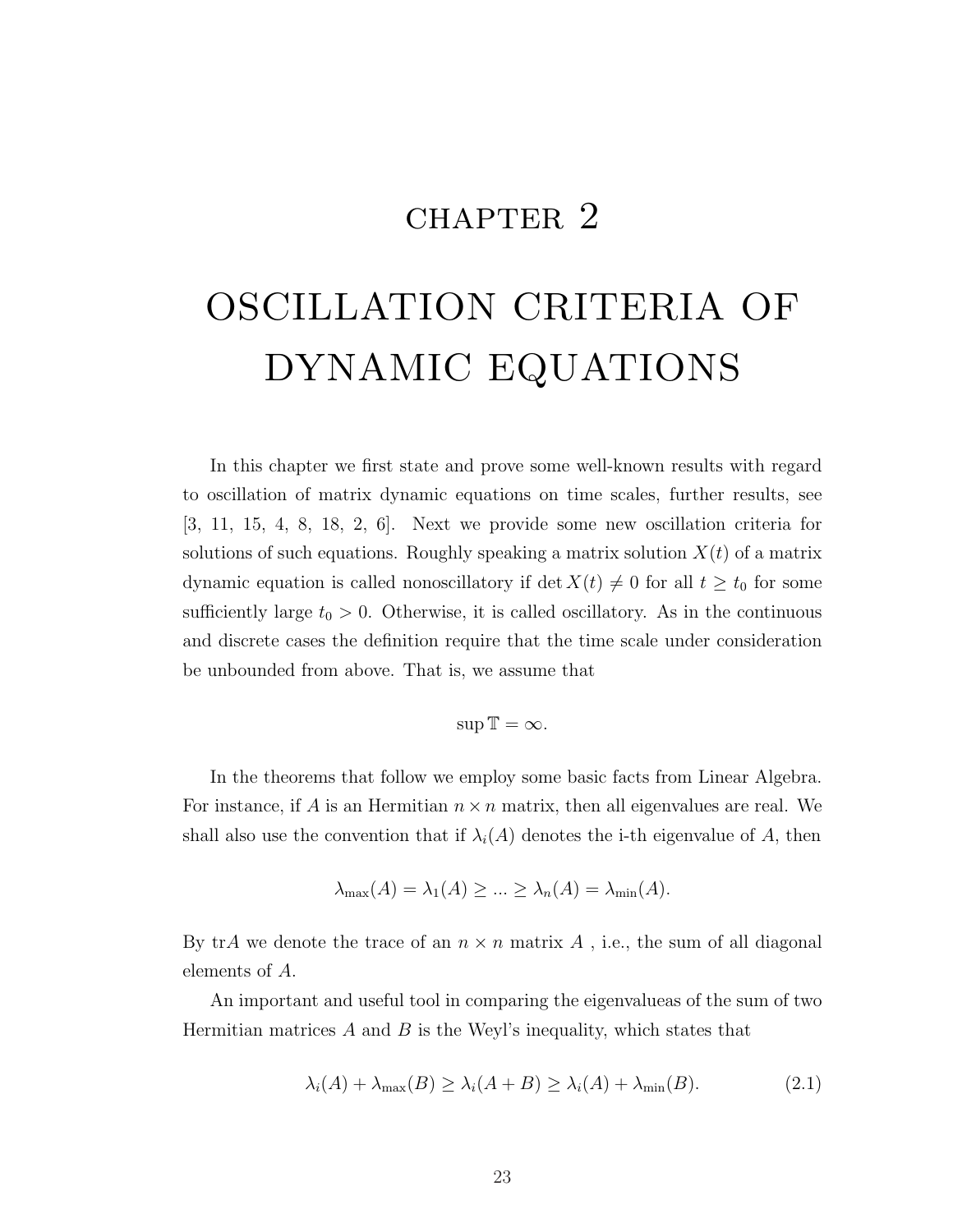## 2.1 Some known oscillation theorems

We shall consider the self -adjoint second order matrix dynamic equations of the form

$$
(P(t)X^{\Delta})^{\Delta} + Q(t)X^{\sigma} = 0, \quad t \ge a, \quad t \in \mathbb{T}^{k^2},
$$
\n(2.2)

where  $a \in \mathbb{T}$  is fixed, P and Q are Hermitian  $n \times n$  matrix valued functions defined on  $T$ . It is also assumed that the matrix  $P(t)$  is invertible.

In the special case  $P(t) = I$  the above equation reduces to

$$
X^{\Delta\Delta} + Q(t)X^{\sigma} = 0\tag{2.3}
$$

A matrix solution (2.2) is called nonoscillatory on  $(a, \infty)$  provided there exist a prepared solution X of (2.2) and  $t_0 \in [a, \infty)$  such that

$$
X^*(\sigma(t)P(t)X(t) > 0, \quad t \ge t_0
$$

Otherwise we say that  $(2.2)$  is oscillatory on  $[a,\infty)$ .

**Theorem 2.1.1** ([6]). Assume that for a given  $t_0 \in [a, \infty)$  there exist  $a_0, b_0 \in$  $[t_0, \infty)$  such that  $\mu(a_0) > 0, \mu(b_0) > 0$ , and

$$
\lambda_{\max} \left[ \int_{a_0}^{b_0} Q(t) \Delta t \right] \ge \frac{1}{\mu(a_0)} + \frac{1}{\mu(b_0)} \tag{2.4}
$$

Then  $(2.3)$  is oscillatory on  $[a,\infty)$ .

**Proof** Assume that equation (2.3) is nonoscillatory on [ $a, \infty$ ). Then there is a  $t_0 \in [a, \infty)$  and a prepared solution  $X(t)$  of  $(2.3)$  satisfying

$$
X^*(\sigma(t))X(t)>0
$$

on  $[t_0, \infty)$ . We make the Riccati substitution

$$
Z(t) = X^{\triangle}(t)X^{-1}(t)
$$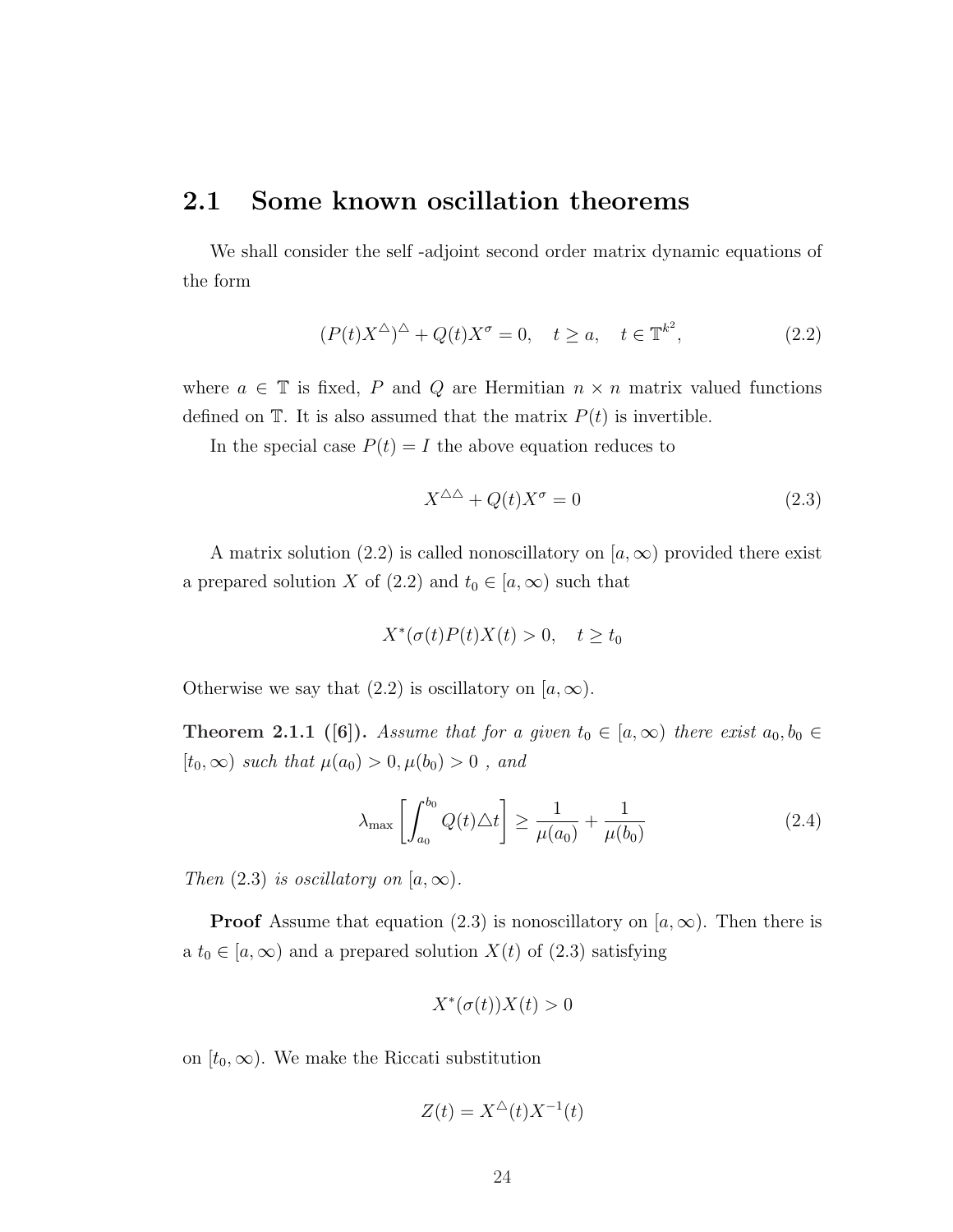for  $t \in [t_0, \infty)$ , then by Theorem 1.6.4 we get that

$$
Z^{\triangle} = -Q - Z[I + \mu(t)Z(t)]^{-1}Z, \quad I + \mu(t)Z(t) > 0
$$

on  $[t_0, \infty)$ . By the hypothesis of the theorem there exist  $t_0 \leq a_0 < b_0$  such that  $\mu(a_0) > 0, \mu(b_0) > 0$  and inequality (2.4) holds. Integrating both sides of the Riccati equation from  $a_0$  to  $t > a_0$  we obtain

$$
Z(t) = Z(a_0) - \int_{a_0}^t Q(s) \Delta s - \int_{a_0}^t Z(s)[I + \mu(s)Z(s)]^{-1}Z(s)\Delta s
$$
  
\n
$$
= Z(a_0) - \int_{a_0}^t Q(s) \Delta s - \int_{a_0}^{\sigma(a_0)} Z(s)[I + \mu(s)Z(s)]^{-1}Z(s)\Delta s
$$
  
\n
$$
- \int_{\sigma(a_0)}^t Z(s)[I + \mu(s)Z(s)]^{-1}Z(s)\Delta s
$$
  
\n
$$
= Z(a_0) - \mu(a_0)Z(a_0)[I + \mu(a_0)Z(a_0)]^{-1}Z(a_0) - \int_{a_0}^t Q(s)\Delta s
$$
  
\n
$$
- \int_{\sigma(a_0)}^t Z(s)[I + \mu(s)Z(s)]^{-1}Z(s)\Delta s
$$
  
\n
$$
= Z(a_0)[I + \mu(a_0)Z(a_0)]^{-1}[I + \mu(a_0)Z(a_0) - \mu(a_0)Z(a_0)]
$$
  
\n
$$
- \int_{a_0}^t Q(s)\Delta s - \int_{\sigma(a_0)}^t Z(s)[I + \mu(s)Z(s)]^{-1}Z(s)\Delta s
$$
  
\n
$$
= Z(a_0)[I + \mu(a_0)Z(a_0)]^{-1} - \int_{a_0}^t Q(s)\Delta s
$$
  
\n
$$
- \int_{\sigma(a_0)}^t Z(s)[I + \mu(s)Z(s)]^{-1}Z(s)\Delta s.
$$

This implies that

$$
Z(t) + \int_{a_0}^t Q(s) \Delta s \le Z(a_0)[I + \mu(a_0)Z(a_0)]^{-1}.
$$
 (2.5)

Now let U be a unitary matrix (so  $U^*U = I$ ) such that

$$
Z(a_0) = U^*DU, \quad D = \text{diag}(d_1, \dots, d_n)
$$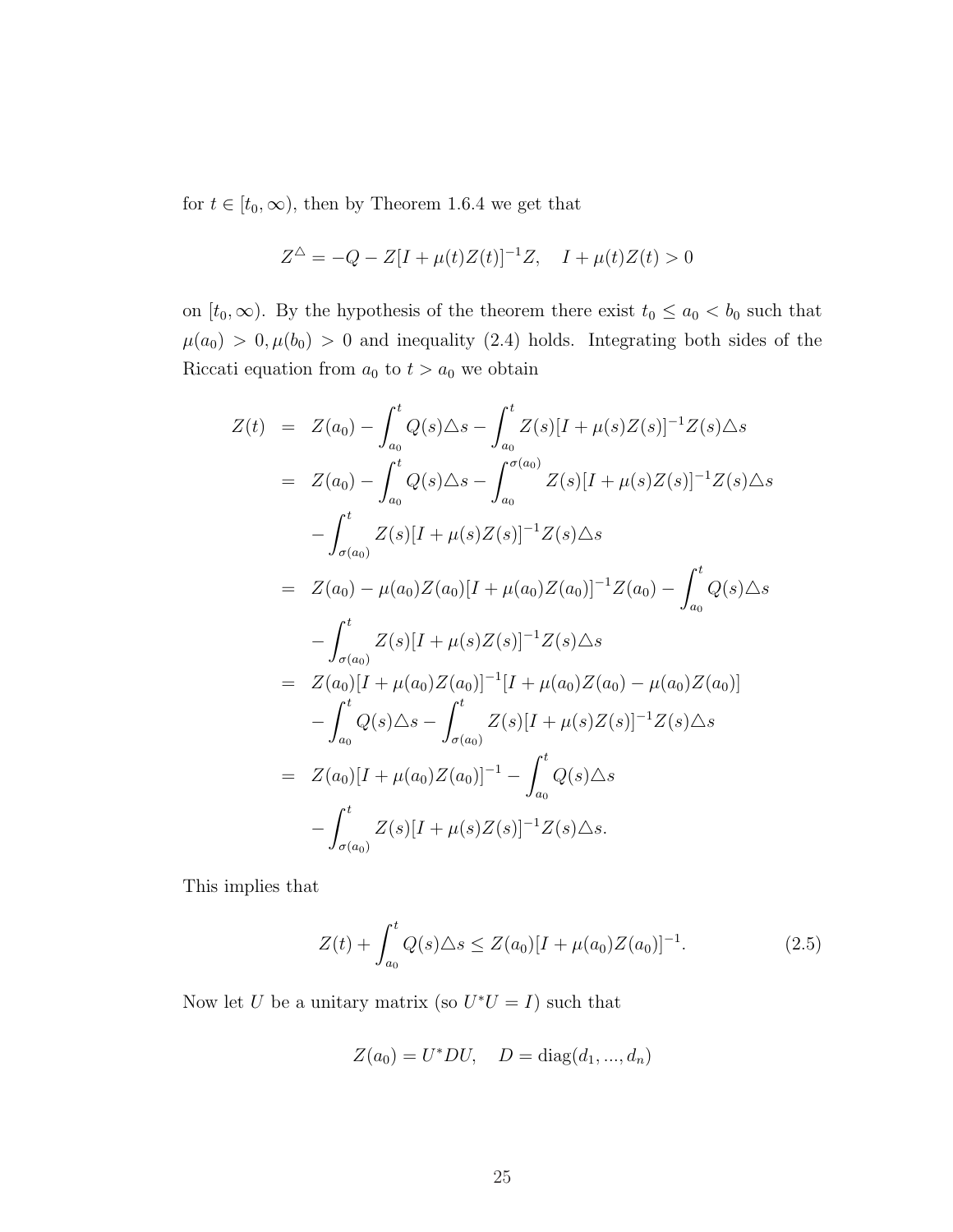where  $d_i = \lambda_i(Z(a_0))$  is the  $i - th$  eigenvalue of  $Z(a_0), i = 1, 2, ....$  Consider

$$
Z(a_0)[I + \mu(a_0)Z(a_0)]^{-1} = U^*DU[I + \mu(a_0)U^*DU]^{-1}
$$
  
= U^\*DU{U^\*[I + \mu(a\_0)D]U}^{-1}  
= U^\*D[I + \mu(a\_0)D]^{-1}U.

Since  $I + \mu(a_0)Z(a_0) > 0$  implies that

$$
I + \mu(a_0)d_i > 0
$$

and  $h(x) = x/(1 + \mu(a_0)x)$  is increasing when  $1 + \mu(a_0)x > 0$ , we see that

$$
\lambda_i(Z(a_0)[I + \mu(a_0)Z(a_0)]^{-1}) = \lambda_i(D[I + \mu(a_0)D]) = \frac{d_i}{1 + \mu(a_0)d_i}.
$$

Using  $h(x) = x/(1 + \mu(a_0)x) < 1/\mu(a_0)$  when  $1 + \mu(a_0)x > 0$  we get

$$
\lambda_i(Z(a_0)[I + \mu(a_0)Z(a_0)]^{-1}) = \frac{d_i}{1 + \mu(a_0)d_i} < \frac{1}{\mu(a_0)}.\tag{2.6}
$$

Hence from equation  $(2.5)$  we obtain

$$
\lambda_i(Z(t) + \int_{a_0}^t Q(s) \triangle s) \leq \lambda_i(Z(a_0)[I + \mu(a_0)Z(a_0)]^{-1}) < \frac{1}{\mu(a_0)}.
$$

Applying Weyl's inequality we have

$$
\frac{1}{\mu(a_0)} > \lambda_{max}(Z(t) + \int_{a_0}^t Q(s) \triangle s) \geq \lambda_{max}(\int_{a_0}^t Q(s) \triangle s) + \lambda_{min}(Z(t)).
$$

If  $t = b_0$ , then

$$
\lambda_{max}(\int_{a_0}^{b_0} Q(s) \triangle s) < \frac{1}{\mu(a_0)} - \lambda_{min} Z(b_0).
$$

Since  $I + \mu(b_0)Z(b_0) > 0$  implies  $\lambda_{min}(Z(b_0)) > -1/\mu(b_0)$ , it follows that

$$
\lambda_{max}(\int_{a_0}^{b_0} Q(s) \triangle s) < \frac{1}{\mu(a_0)} + \frac{1}{\mu(b_0)},
$$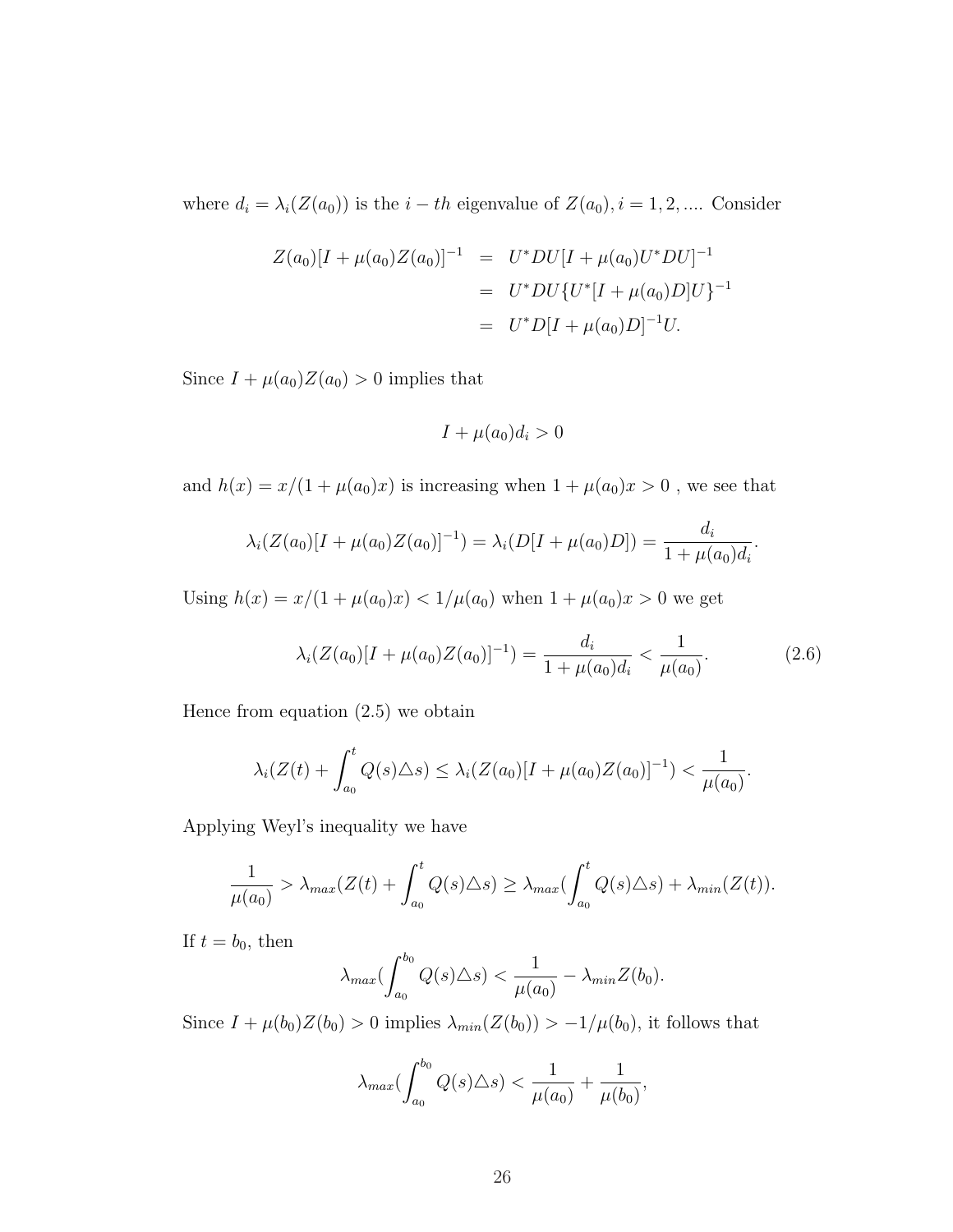which is a contradiction.

Corollary 2.1.1. Let  $a \in \mathbb{T}$ . If there exists a sequence  $\{t_k\}_{k=1}^{\infty} \subset [a,\infty)$  such that  $\lim_{k\to\infty} t_k = \infty$  with  $\mu(t_k) \geq K > 0$  for some  $K > 0$  and such that

$$
\lim_{t_k \to \infty} \sup \lambda_{\max} (\int_a^{t_k} Q(s) \Delta s) = +\infty, \tag{2.7}
$$

then (2.3) is oscillatory.

**Proof** Let  $t_0 \in [a, \infty)$ . Choose  $k_0$  sufficiently large so that  $a_0 = t_{k_0} \in [t_0, \infty)$ . Using (2.7), we can pick  $k_1 > k_0$  sufficiently large so that with  $b_0 = t_{k_1}$  we have

$$
\lambda_{\max}(\int_{a_0}^{b_0} Q(s) \triangle s) \ge \frac{2}{K} \ge \frac{1}{\mu(a_0)} + \frac{1}{\mu(b_0)}.
$$

**Theorem 2.1.2** ([6]). Let  $a \in \mathbb{T}$ . Suppose that there is a strictly increasing sequence  $\{t_k\}_{k\in\mathbb{N}}\subset [a,\infty)$  such that  $\mu(t_k)>0$  for  $k\in\mathbb{N}$ , with  $\lim_{k\to\infty}t_k=\infty$ . Further assume that there is a sequence  $\{\tau_k\}_{k\in\mathbb{N}} \subset [a,\infty)$  such that  $\sigma(\tau_k) > \tau_k \geq$  $\sigma(t_k)$  for  $k \in \mathbb{N}$  with

$$
\lambda_{\min}(\frac{P(t_k)}{\mu(t_k)} + \frac{P(\tau_k)}{\mu(\tau_k)} - \int_{t_k}^{\tau_k} Q(s) \Delta s) \le 0
$$

for  $k \in \mathbb{N}$ . Then  $(2.2)$  is oscillatory on  $[a, \infty)$ .

**Proof** Assume (2.2) is nonoscillatory on [ $a, \infty$ ). Then there is a prepared solution X(t) of (2.2) and a  $t_0 \in [a,\infty)$  such that

$$
X^*(\sigma(t))P(t)X(t) > 0
$$

on  $[t_0, \infty)$ . We make the Riccati substitution

$$
Z(t) = P(t)X^{\triangle}(t)X^{-1}(t)
$$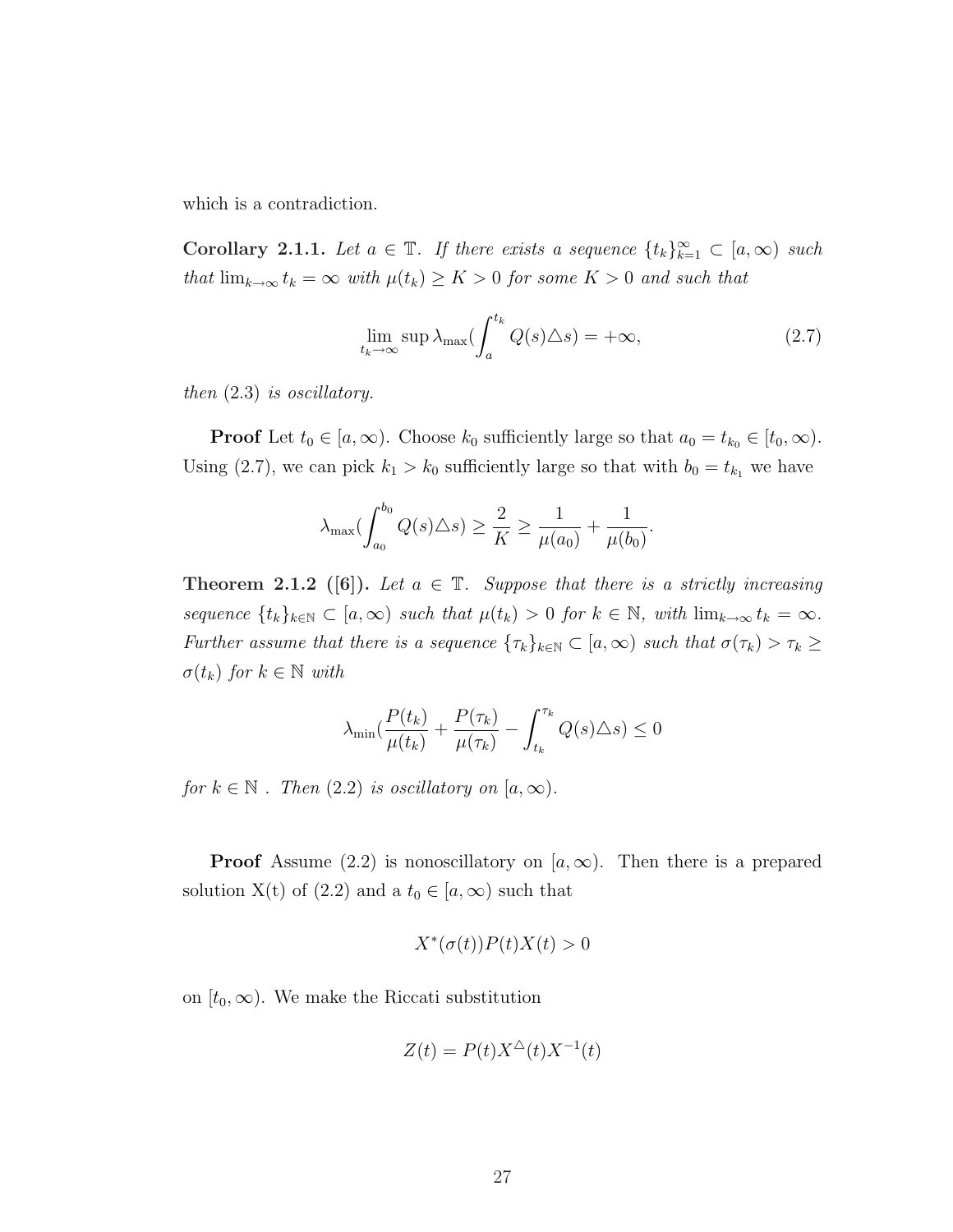for  $t \in [a, \infty)$ . Then by Theorem 1.6.4 we get that

$$
P(t) + \mu(t)Z(t) > 0
$$

on  $[t_0, \infty)$  and  $Z(t)$  is a Hermitian solution of the Riccati equation  $RZ = 0$  on [ $t_0, \infty$ ). Let  $\{t_k\}, \{\tau_k\}$  be the sequences given in the statement of this theorem. Pick a fixed integer k so that  $t_k \geq t_0$ . Integrating both sides of the Riccati equation from  $t_k$  to  $\tau_k$  we obtain

$$
Z(\tau_k) = Z(t_k) - \int_{t_k}^{\tau_k} Q(t) \Delta t - \int_{t_k}^{\tau_k} F(t) \Delta t \text{ where, } F = Z^*(P + \mu Z)^{-1} Z
$$
  
\n
$$
= Z(t_k) - \int_{t_k}^{\tau_k} Q(t) \Delta t - \int_{t_k}^{\sigma(t_k)} F(t) \Delta t - \int_{\sigma(t_k)}^{\tau_k} F(t) \Delta t
$$
  
\n
$$
= Z(t_k) - F(t_k) \mu(t_k) - \int_{t_k}^{\tau_k} Q(t) \Delta t - \int_{\sigma(t_k)}^{\tau_k} F(t) \Delta t
$$
  
\n
$$
= Z(t_k) - \mu(t_k) Z(t_k) [P(t_k) + \mu(t_k) Z(t_k)]^{-1} Z(t_k)
$$
  
\n
$$
- \int_{t_k}^{\tau_k} Q(t) \Delta t - \int_{\sigma(t_k)}^{\tau_k} F(t) \Delta t
$$
  
\n
$$
= Z(t_k) [P(t_k) + \mu(t_k) Z(t_k)]^{-1} [P(t_k) + \mu(t_k) Z(t_k) - \mu(t_k) Z(t_k)]
$$
  
\n
$$
- \int_{t_k}^{\tau_k} Q(t) \Delta t - \int_{\sigma(t_k)}^{\tau_k} F(t) \Delta t
$$
  
\n
$$
= Z(t_k) [P(t_k) + \mu(t_k) Z(t_k)]^{-1} P(t_k) - \int_{t_k}^{\tau_k} Q(t) \Delta t
$$
  
\n
$$
- \int_{\sigma(t_k)}^{\tau_k} F(t) \Delta t
$$
  
\n
$$
\leq Z(t_k) [P(t_k) + \mu(t_k) Z(t_k)]^{-1} P(t_k) - \int_{t_k}^{\tau_k} Q(t) \Delta t.
$$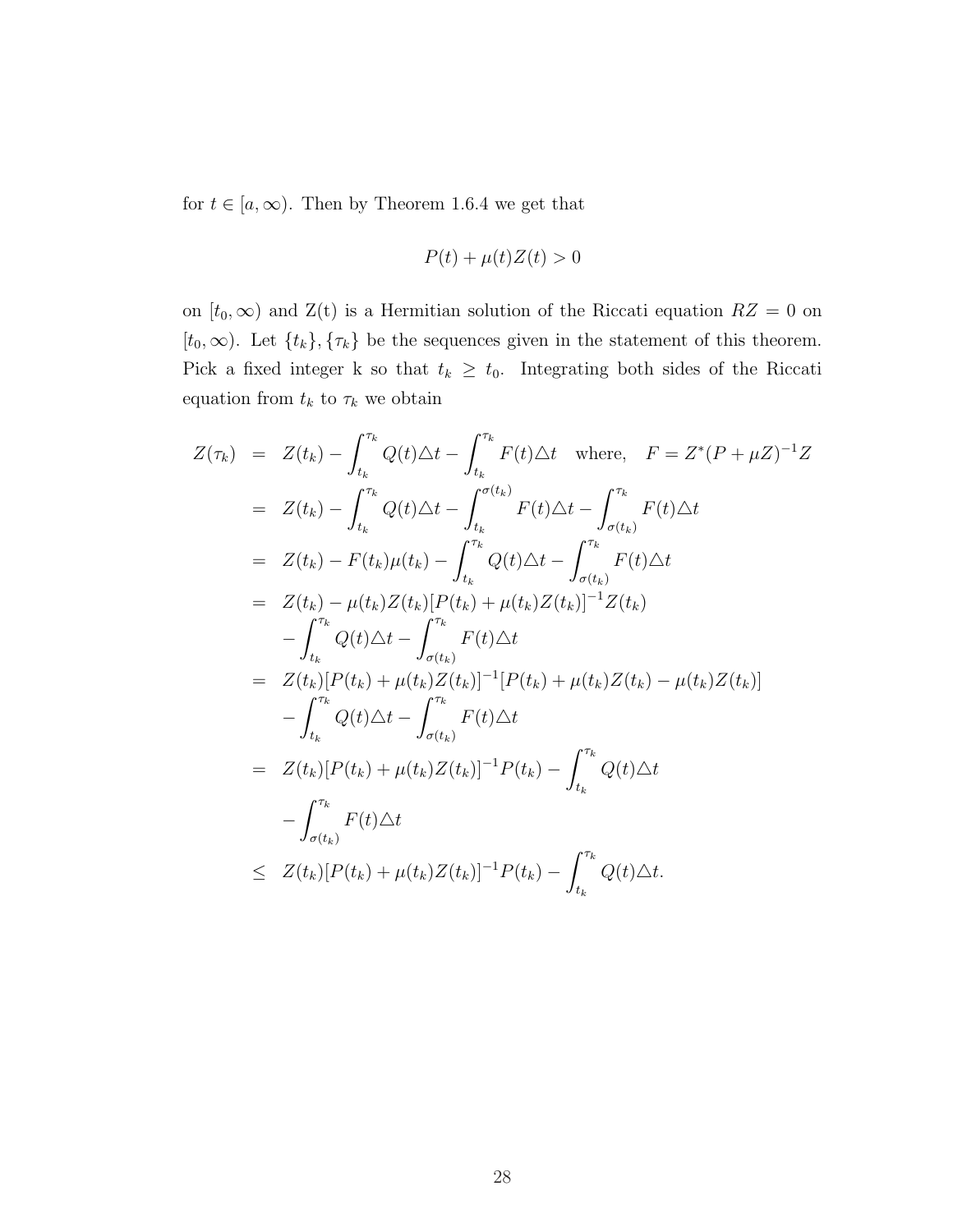But now we get that

$$
Z(t_k)[P(t_k) + \mu(t_k)Z(t_k)]^{-1}P(t_k) = Z(t_k)[X(t_k)X^{-1}(\sigma(t_k))P^{-1}(t_k)]P(t_k)
$$
  
\n
$$
= P(t_k)X^{\Delta}(t_k)X^{-1}(\sigma(t_k))
$$
  
\n
$$
= \frac{P(t_k)}{\mu(t_k)}[X^{\sigma}(t_k)) - X(t_k)]X^{-1}(\sigma(t_k))
$$
  
\n
$$
= \frac{P(t_k)}{\mu(t_k)} - \frac{1}{\mu(t_k)}P(t_k)X(t_k)X^{-1}(\sigma(t_k))
$$
  
\n
$$
< \frac{P(t_k)}{\mu(t_k)}
$$

Hence, from above we have

$$
Z(\tau_k) < \frac{P(t_k)}{\mu(t_k)} - \int_{t_k}^{\tau_k} Q(t) \triangle t.
$$

Using  $P(\tau_k) + \mu(\tau_k)Z(\tau_k) > 0$ , we have finally

$$
\frac{P(\tau_k)}{\mu(\tau_k)} + \frac{P(t_k)}{\mu(t_k)} - \int_{t_k}^{\tau_k} Q(t) \triangle t > 0,
$$

which is a contradiction.

Corollary 2.1.2. Let  $a \in \mathbb{T}$ . A necessary condition for (2.2) to be nonoscillatory on  $[a,\infty)$  is that for any strictly increasing sequence  $\{t_k\}_{k\in\mathbb{N}}\subset [a,\infty)$  such that  $\mu(t_k) > 0$  for  $k \in \mathbb{N}$ , with  $\lim_{k \to \infty} t_k = \infty$ , there is  $N \in \mathbb{N}$  such that

$$
D_k := \frac{P(t_k)}{\mu(t_k)} + \frac{P(t_{k+1})}{\mu(t_{k+1})} - \int_{t_k}^{t_{k+1}} Q(s) \Delta s > 0 \quad \text{for} \quad k \ge N.
$$

Corollary 2.1.3. Let  $a \in \mathbb{T}$ . Assume that there is a strictly increasing sequence  ${t_k}_{k\in\mathbb{N}} \subset [a,\infty)$  such that  $\mu(t_k) > 0$  for  $k \in \mathbb{N}$ , with  $\lim_{k\to\infty} t_k = \infty$ . Furthermore assume that there are sequences  $\{s_k\}_{k\in\mathbb{N}}\subset[a,\infty)$  and  $\{\tau_k\}_{k\in\mathbb{N}}\subset[a,\infty)$ such that  $\sigma(\tau_k) > \tau_k \geq \sigma(s_k) > s_k \geq \sigma(t_k), k \in \mathbb{N}$ , with

$$
\int_{t_k}^{s_k} Q(t) \triangle t \ge \frac{P(t_k)}{\mu(t_k)}
$$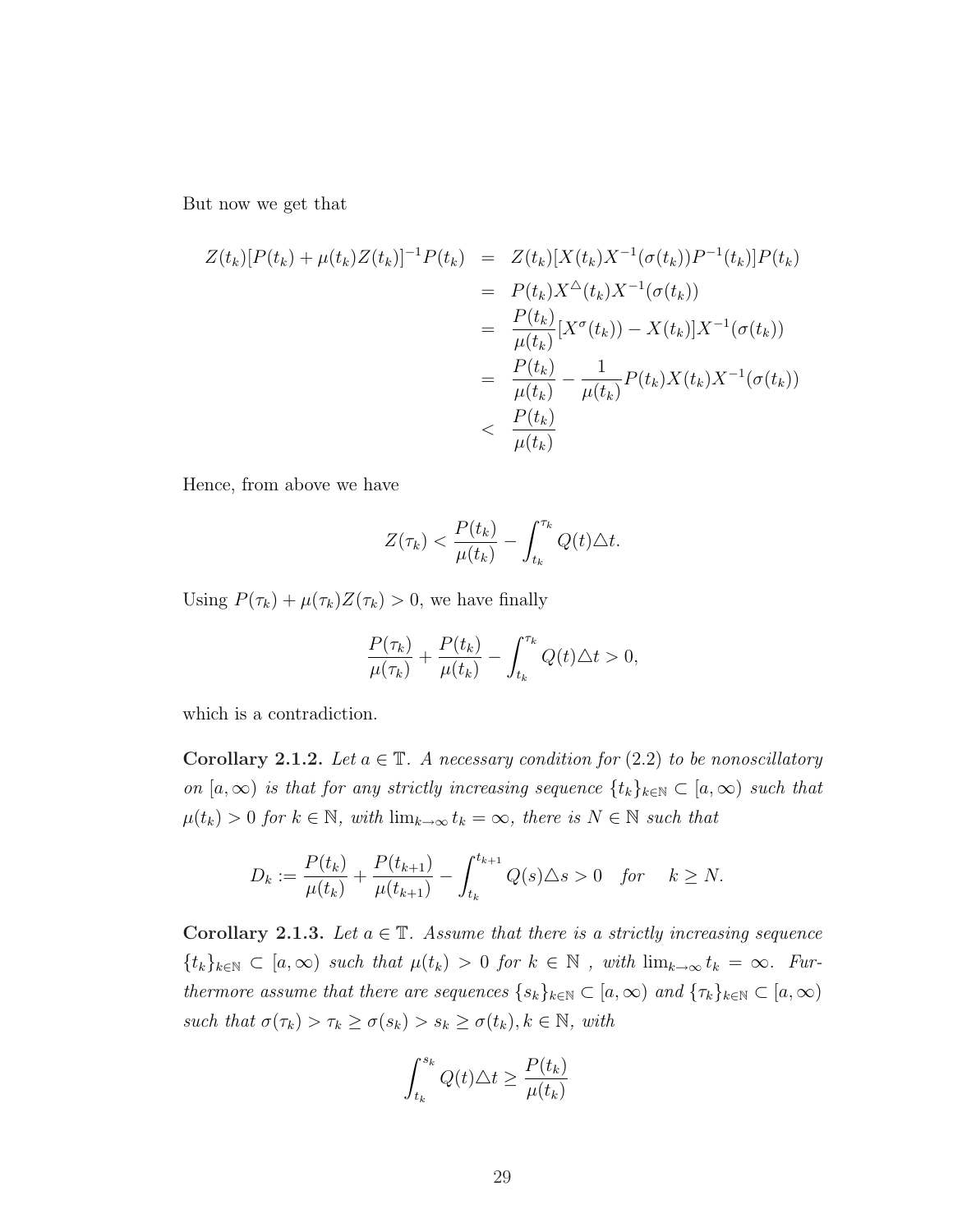and

$$
\lambda_{\min}(\frac{P(\tau_k)}{\mu(\tau_k)} - \int_{s_k}^{\tau_k} Q(t)\Delta t) \le 0
$$

for  $k \in \mathbb{N}$ . Then  $(2.2)$  is oscillatory on  $[a, \infty)$ .

**Proof** It follows from Weyl's inequality that if A and B are Hermitian matrices, then

$$
\lambda_{\min}(A - B) \le \lambda_{\min}(A) - \lambda_{\min}(B).
$$

We use this fact in the following chain of inequalities. Consider

$$
\lambda_{\min} \quad (\frac{P(t_k)}{\mu(t_k)} + \frac{P(\tau_k)}{\mu(\tau_k)} - \int_{t_k}^{\tau_k} Q(t) \Delta t)
$$
\n
$$
= \lambda_{\min} \left( \left[ \frac{P(\tau_k)}{\mu(\tau_k)} - \int_{s_k}^{\tau_k} Q(t) \Delta t \right] - \left[ \int_{t_k}^{s_k} Q(t) \Delta t - \frac{P(t_k)}{\mu(t_k)} \right] \right)
$$
\n
$$
\leq \lambda_{\min} \left( \frac{P(\tau_k)}{\mu(\tau_k)} - \int_{s_k}^{\tau_k} Q(t) \Delta t \right) - \lambda_{\min} \left( \int_{t_k}^{s_k} Q(t) \Delta t - \frac{P(t_k)}{\mu(t_k)} \right)
$$
\n
$$
\leq 0.
$$

Hence the result follows from Theorem 2.1.2.

Corollary 2.1.4. Let  $a \in \mathbb{T}$ . Suppose also that

$$
\lim_{t \to \infty} \lambda_{\min} \left( \int_{t_0}^t Q(s) \Delta s \right) = \infty \tag{2.8}
$$

and that for each  $T \in [a, \infty)$  there is  $t \in [T, \infty)$  such that  $\mu(t) > 0$  and

$$
\lambda_{\min}(\frac{P(t)}{\mu(t)} - \int_{T}^{t} Q(s) \triangle s) \le 0.
$$
\n(2.9)

Then  $(2.2)$  is oscillatory on  $[a,\infty)$ .

**Theorem 2.1.3** ([6]). Let  $a \in \mathbb{T}$ . Suppose for each  $t_0 \geq a$  there is a strictly increasing sequence  $\{t_k\}_{k=1}^{\infty} \subset [t_0, \infty)$  with  $\mu(t_k) > 0$  and  $\lim_{k \to \infty} t_k = \infty$ , and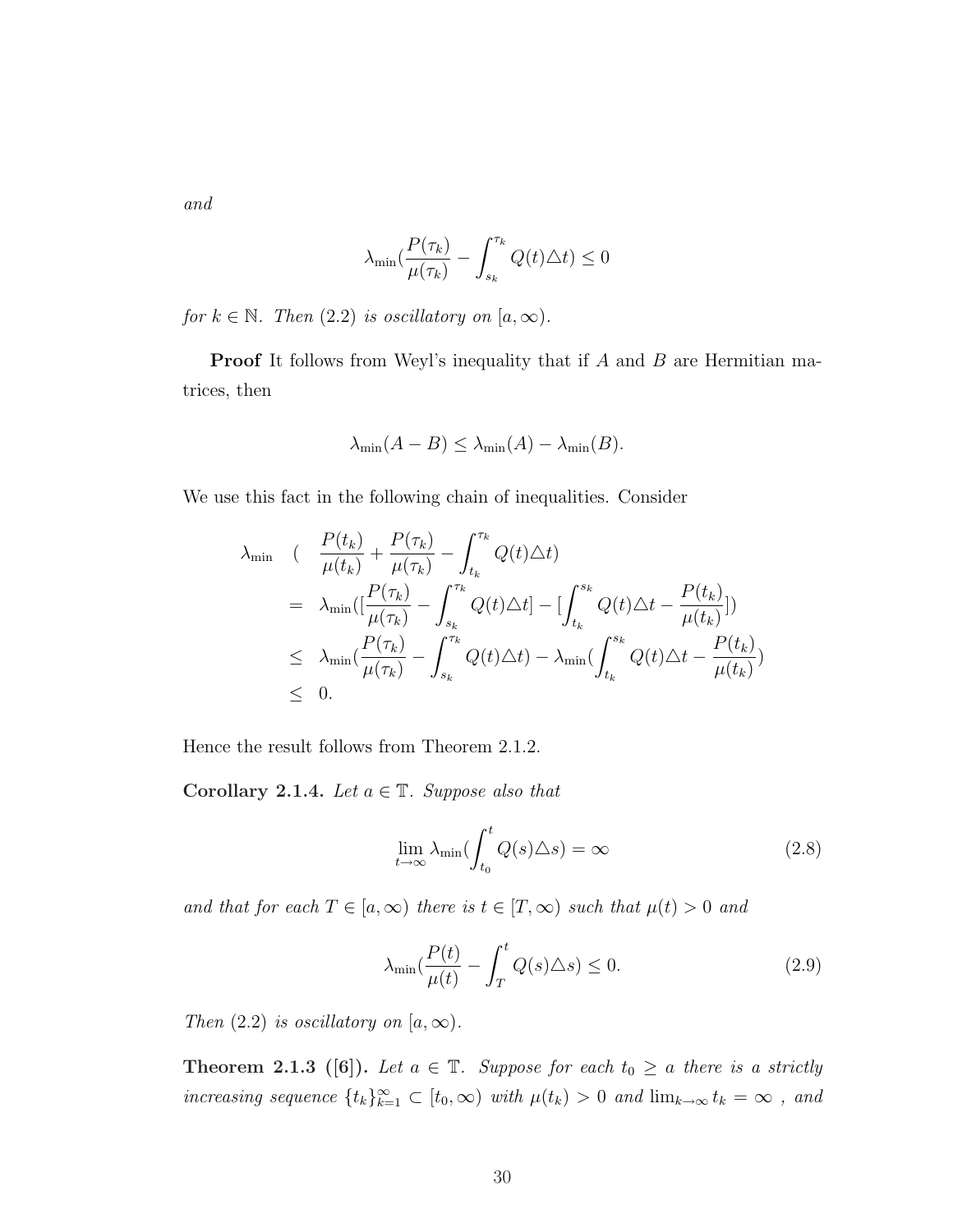that there are constants  $K_1$  and  $K_2$  such that  $0 < K_1 \leq \mu(t_k) \leq K_2$  for  $k \in \mathbb{N}$ with  $\int f_k$ 

$$
\lim_{k \to \infty} \lambda_{\max} \bigl( \int_{t_1}^{t_k} Q(t) \triangle(t) \bigr) \ge \frac{1}{\mu(t_1)}.
$$

Further assume that there is a constant M such that

$$
tr(\int_{t_1}^{t_k} Q(t)\triangle t) \ge M \quad \text{for} \quad k \in \mathbb{N}.
$$

Then  $(2.3)$  is oscillatory on  $[a,\infty)$ .

**Proof** Assume (2.3) is nonoscillatory on  $[a,\infty)$ . This implies that there is a nontrivial prepared solution  $X(t)$  of (2.3) and  $t_0 \in [a, \infty)$  such that

$$
X^*(\sigma(t))X(t) > 0
$$

on  $[t_0, \infty)$ . We make the Riccati substitution

$$
Z(t) = X^{\triangle}(t)X^{-1}(t)
$$

for  $t \in [t_0, \infty)$ , then by Theorem 1.6.4 we get that

$$
I + \mu(t)Z(t) > 0 \quad \text{for} \quad t \ge t_0,
$$

and  $Z(t)$  is a Hermitian solution of the Riccati equation

$$
Z^{\triangle}(t) + Q(t) + F(t) = 0
$$

on  $[t_0, \infty)$ , where  $F = Z^*(P + \mu Z)^{-1}Z$ . Corresponding to  $t_0$  let  $\{t_k\}_{k=1}^{\infty} \subset [t_0, \infty)$ be the sequence guaranteed in the statement of this theorem . Integrating both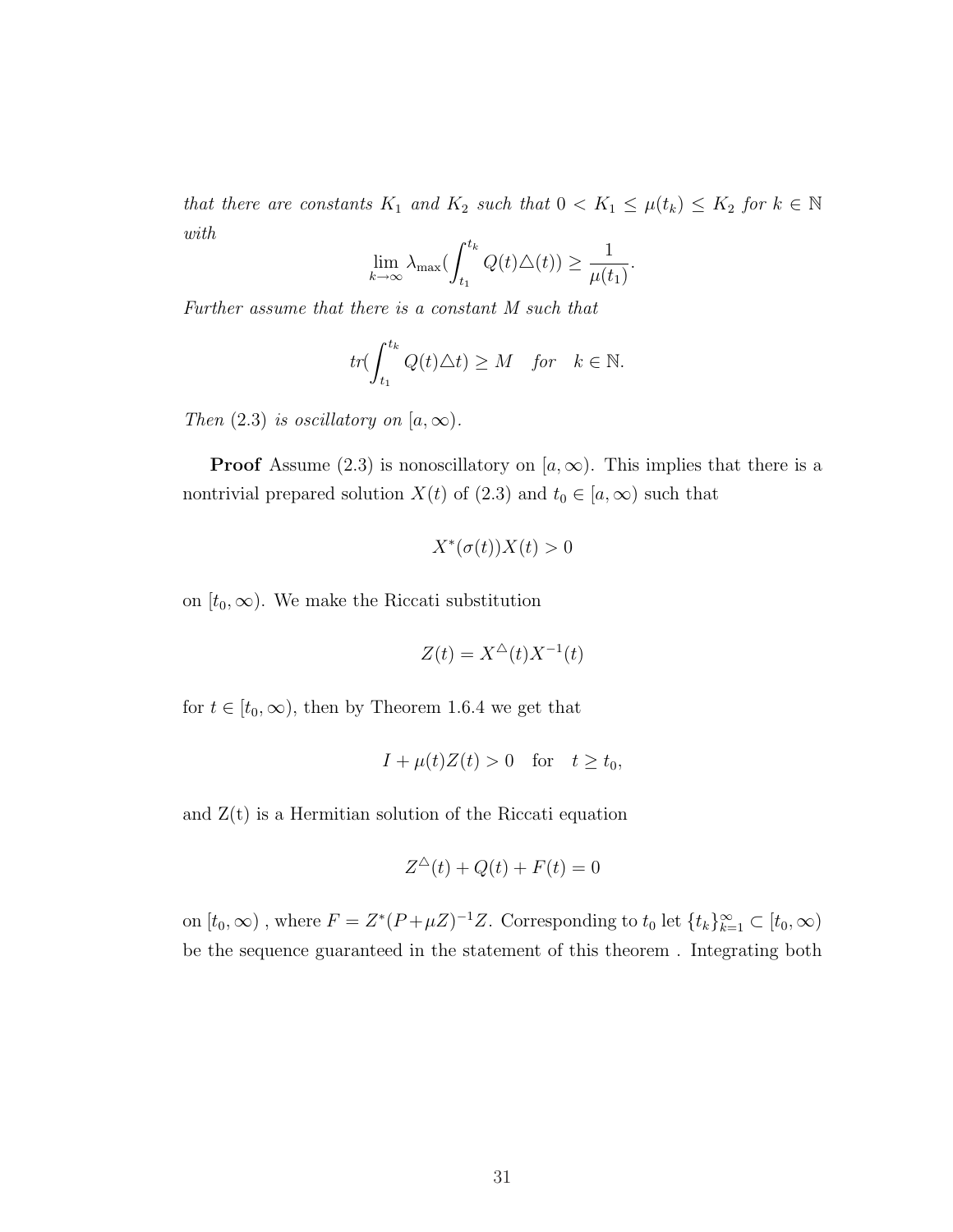sides of the Riccati equation from  $t_1$  to  $t_k$  , where  $k>1$  gives

$$
Z(t_1) = Z(t_k) + \int_{t_1}^{t_k} Q(t) \Delta(t) + \int_{t_1}^{t_k} F(t) \Delta t
$$
  
\n
$$
= Z(t_k) + \int_{t_1}^{t_k} Q(t) \Delta t + \int_{t_1}^{\sigma(t_1)} F(t) \Delta t + \int_{\sigma(t_1)}^{t_k} F(t) \Delta t
$$
  
\n
$$
= Z(t_k) + \int_{t_1}^{t_k} Q(t) \Delta t + F(t_1) \mu(t_1) + \int_{\sigma(t_1)}^{t_k} F(t) \Delta t
$$

Simplifying we get

$$
Z(t_k) + \int_{t_1}^{t_k} Q(t) \triangle t + \int_{\sigma(t_1)}^{t_k} F(t) \triangle t = Z(t_1)(I + \mu(t_1)Z(t_1))^{-1}Z(t_1).
$$

Hence,

$$
\lambda_{\max} \quad (Z(t_k) + \int_{t_1}^{t_k} Q(t) \Delta t + \int_{\sigma(t_1)}^{t_k} F(t) \Delta t)
$$
\n
$$
= \lambda_{\max} (Z(t_1)(I + \mu(t_1)Z(t_1))^{-1})Z(t_1). \tag{2.10}
$$

By Weyl's inequality

$$
\lambda_{\max} \quad (Z(t_1)(I + \mu(t_1)Z(t_1))^{-1}Z(t_1))
$$
\n
$$
> \lambda_{\min}(Z(t_k)) + \lambda_{\max} \left( \int_{t_1}^{t_k} Q(t) \Delta t \right) + \lambda_{\min} \left( \int_{\sigma(t_1)}^{t_k} F(t) \Delta t \right)
$$
\n
$$
\geq \lambda_{\min}(Z(t_k)) + \lambda_{\max} \left( \int_{t_1}^{t_k} Q(t) \Delta t \right). \tag{2.11}
$$

Taking the limit of both sides as  $k\to\infty$  and using

$$
\lim_{k \to \infty} \lambda_{\min}(Z(t_k)) = 0,\tag{2.12}
$$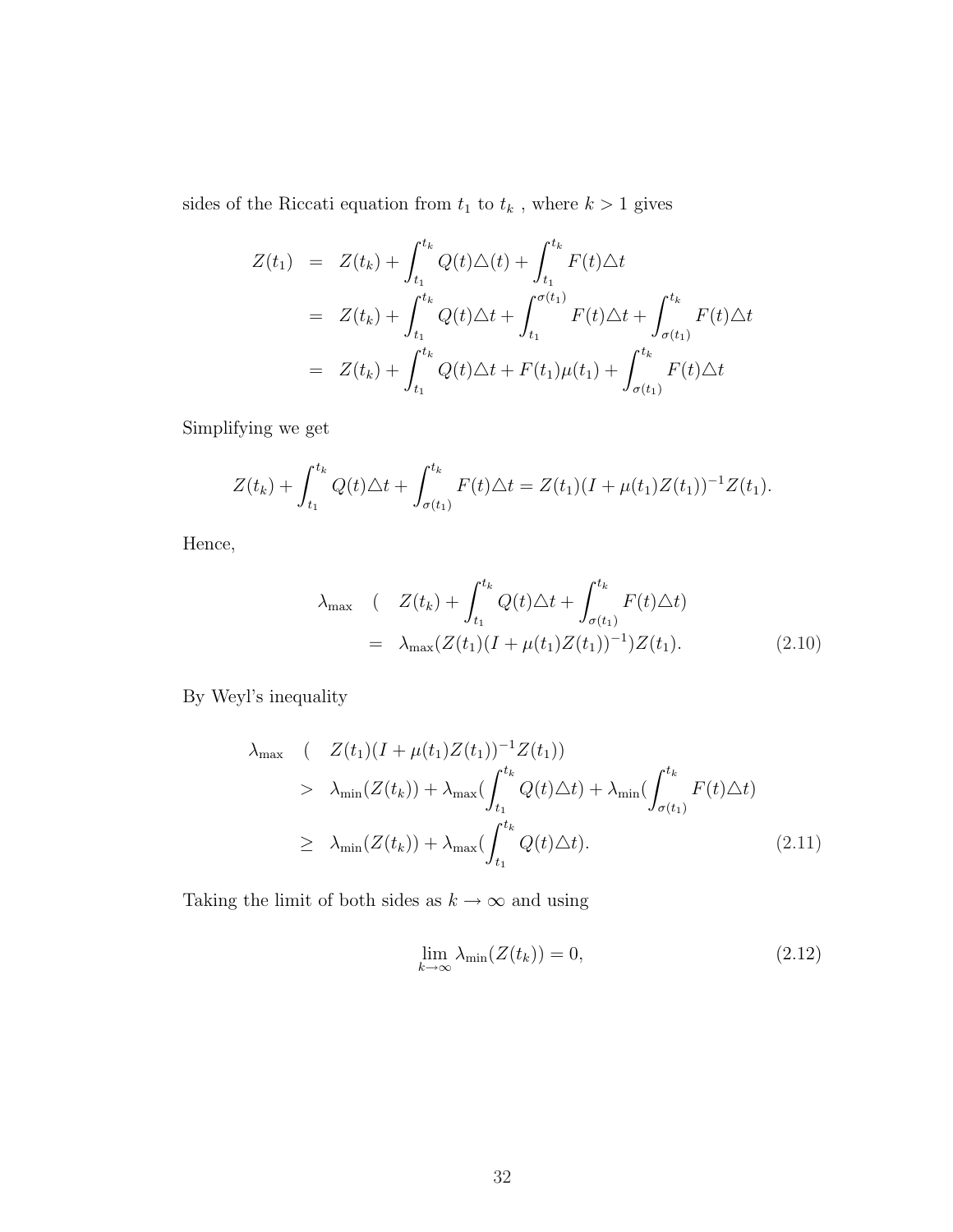which we will prove later, we get

$$
\lambda_{\max} \quad (Z(t_1)(I + \mu(t_1)Z(t_1))^{-1})
$$
\n
$$
\geq \lim_{k \to \infty} \lambda_{\max} \left( \int_{t_1}^{t_k} Q(t) \Delta t \right)
$$
\n
$$
\geq \frac{1}{\mu(t_1)}.
$$

But in the proof of Theorem 2.1.1 we show that  $I + \mu(t_1)Z(t_1) > 0$  implies that

$$
\lambda_{\max}(Z(t_1)(I + \mu(t_1)Z(t_1))^{-1}) < \frac{1}{\mu(t_1)},\tag{2.13}
$$

and this is a contradiction. Hence to complete the proof of this theorem it remains to prove that (2.12) holds. In fact , we shall prove that

$$
\lim_{k \to \infty} \lambda_i(Z(t_k)) = 0
$$

for  $1\leq i\leq n$  , which includes (2.12) as a special case. To do this we first show that

$$
\lim_{k \to \infty} \lambda_i(F(t_k)) = 0
$$

for  $1 \leq i \leq n$ . Since  $F(t) \geq 0$  implies  $\text{tr}(F(t)) \geq 0$  we have

$$
\sum_{j=1}^{k} \mu(t_j) \lambda_i(F(t_j)) \leq \sum_{j=1}^{k} \mu(t_j) \text{tr}(F(t_j))
$$
\n
$$
= \sum_{j=1}^{k} \int_{t_j}^{\sigma(t_j)} \text{tr}(F(t)) \triangle t
$$
\n
$$
\leq \int_{t_1}^{\sigma(t_k)} \text{tr}(F(t)) \triangle t
$$
\n
$$
\leq \text{tr}(\int_{t_1}^{\sigma(t_k)} F(t) \triangle t)
$$
\n
$$
\leq n \lambda_{\text{max}}(\int_{t_1}^{\sigma(t_k)} F(t) \triangle t)
$$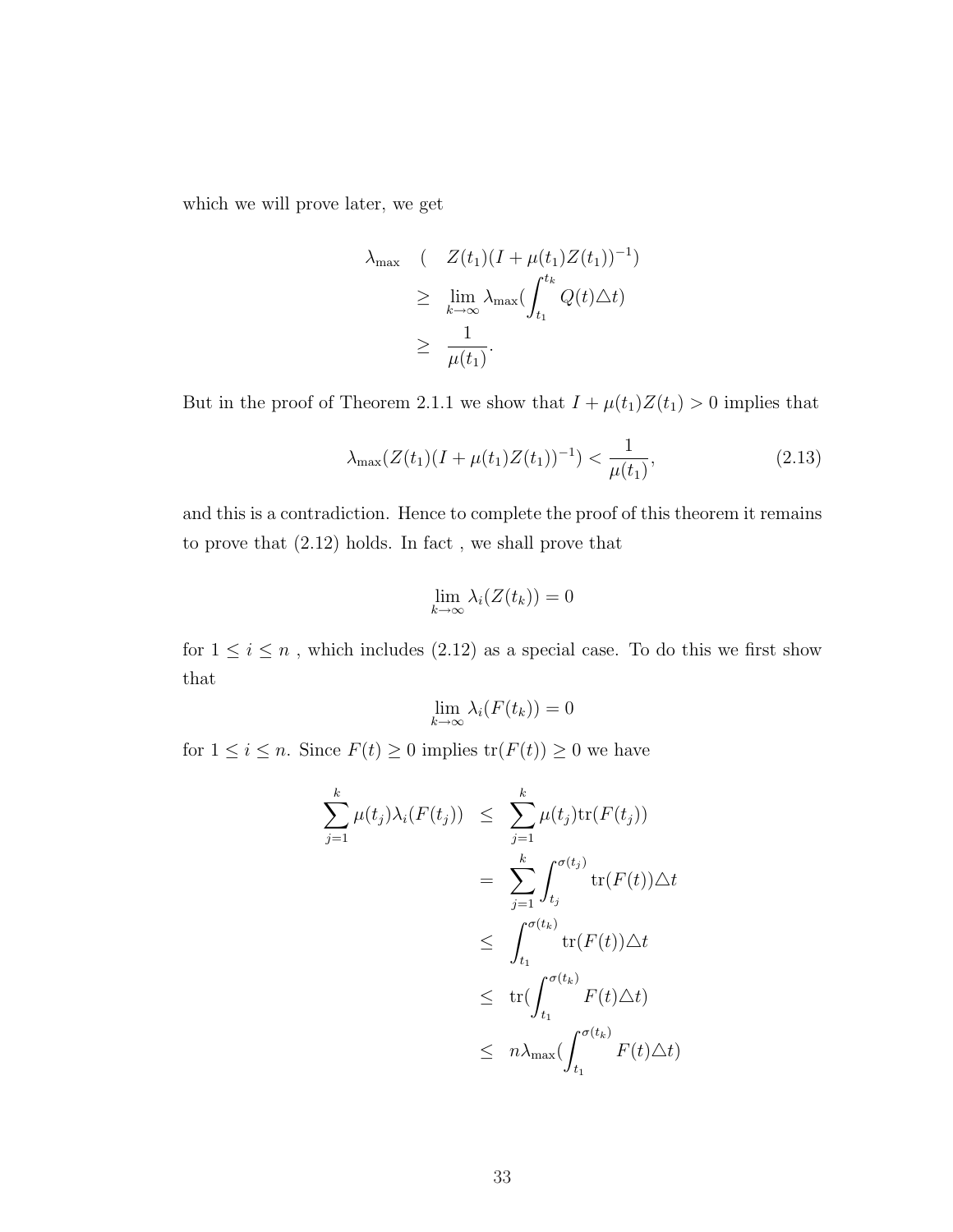for all  $k > 1$ . We now show that the sequence

$$
\lambda_{\max} \bigl( \int_{t_1}^{t_k} F(t) \triangle t \bigr),
$$

 $k\geq 1$  is bounded. From (2.11) and (2.13) we get

$$
\frac{1}{\mu(t_1)} > \lambda_{\min}(Z(t_k)) + \lambda_{\max}(\int_{t_1}^{t_k} Q(t) \triangle t).
$$

Using (2.10) and (2.13) and applying Weyl's inequality twice yields

$$
\frac{1}{\mu(t_1)} > \lambda_{\max}(Z(t_k) + \int_{t_1}^{t_k} Q(t) \Delta t
$$
  
+ 
$$
\int_{\sigma(t_1)}^{t_k} F(t) \Delta t)
$$
  

$$
\geq \lambda_{\min}(Z(t_k)) + \lambda_{\min}(\int_{t_1}^{t_k} Q(t) \Delta t)
$$
  
+ 
$$
\lambda_{\max}(\int_{\sigma(t_1)}^{t_k} F(t) \Delta t).
$$

It follows that

$$
\frac{1}{\mu(t_1)} + \frac{1}{\mu(t_k)} > \lambda_{\min}(\int_{t_1}^{t_k} Q(t)\Delta t) + \lambda_{\max}(\int_{\sigma(t_1)}^{t_k} F(t)\Delta t). \tag{2.14}
$$

From Theorem 2.1.1, we can, without loss of generality, assume that

$$
\lambda_{\max}(\int_{t_1}^{t_k} Q(t)\Delta t) < \frac{1}{\mu(t_1)} + \frac{1}{\mu(t_k)}\tag{2.15}
$$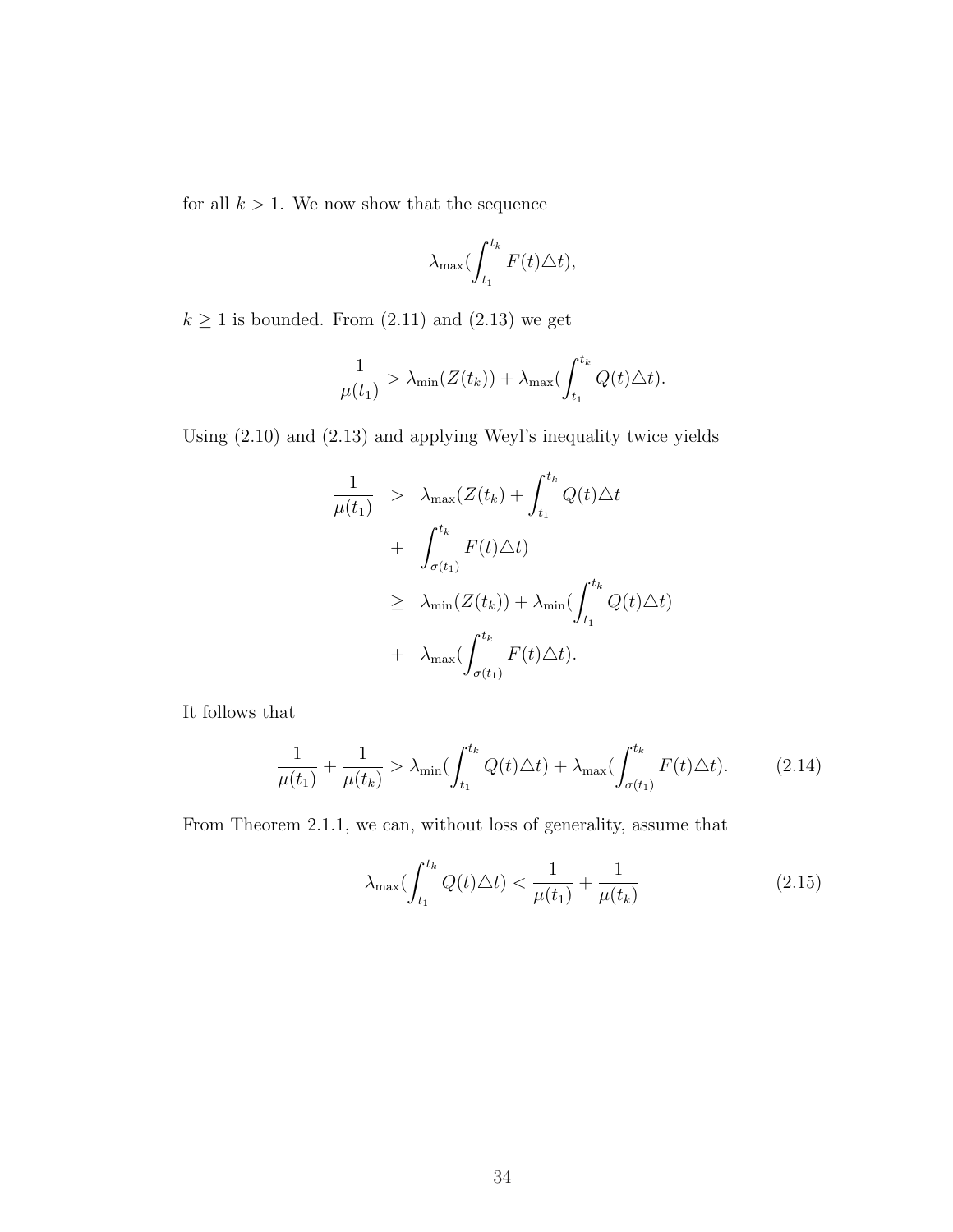holds for  $k > 1$ . Therefore,

$$
M \leq \operatorname{tr}(\int_{t_1}^{t_k} Q(t) \Delta t)
$$
  
\n
$$
= \sum_{i=1}^{n} \lambda_i (\int_{t_1}^{t_k} Q(t) \Delta t)
$$
  
\n
$$
= \lambda_{\min} (\int_{t_1}^{t_k} Q(t) \Delta t) + \sum_{i=1}^{n-1} \lambda_i (\int_{t_1}^{t_k} Q(t) \Delta t)
$$
  
\n
$$
< \lambda_{\min} (\int_{t_1}^{t_k} Q(t) \Delta t) + (n-1) (\frac{1}{\mu(t_1)} + \frac{1}{\mu(t_k)}).
$$

Solving for the last term on the right-hand side of (2.14) and using the above inequality we get

$$
\lambda_{\max}(\int_{\sigma(t_1)}^{t_k} F(t) \triangle t) < n(\frac{1}{\mu(t_1)} + \frac{1}{\mu(t_k)}) - M.
$$

Therefore,

$$
\sum_{j=1}^{\infty} \mu(t_j) \text{tr}(F(t_j)) < \infty
$$

and so since

$$
\lambda_i(F(t)) \le \text{tr}(F(t))
$$

and  $0 < K_1 \leq \mu(t_k) \leq K_2$  for  $k = 1, 2, \dots$ , it follows that

$$
\lim_{k \to \infty} \lambda_i(F(t_k)) = 0.
$$

That is

$$
\lim_{k \to \infty} \frac{(\lambda_i[Z(t_k)])^2}{1 + \mu(t_k)\lambda_i[Z(t_k)]} = 0
$$

for  $i = 1, 2, ..., n$ . Similar to the argument to prove  $(2.6)$  in Theorem 2.1.1 we can show

$$
\lambda_i(F(t_k)) = \frac{d_i^2}{1 + \mu(t_k)d_i}.
$$
\n(2.16)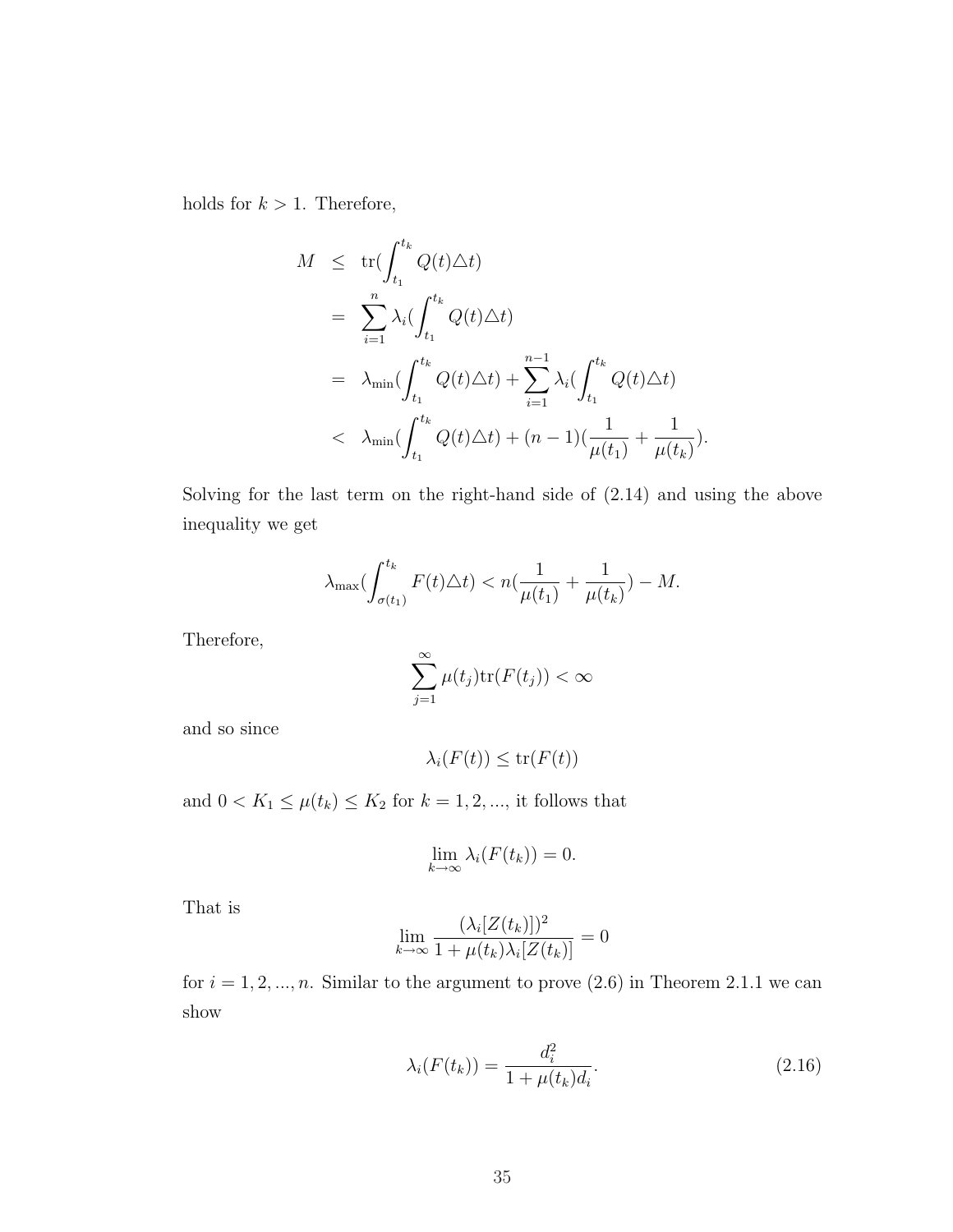If we consider only the case  $\lambda_i(Z(t_k)) \geq 0$ , then

$$
0 \leq \frac{(\lambda_i[Z(t_k)])^2}{1 + K_2 \lambda_i[Z(t_k)]} \leq \frac{(\lambda_i[Z(t_k)])^2}{1 + \mu(t_k)\lambda_i[Z(t_k)]},
$$

which implies

$$
\lim_{k \to \infty} \frac{(\lambda_i[Z(t_k)])^2}{1 + K_2 \lambda_i[Z(t_k)]} = 0
$$

for  $i = 1, 2, ..., n$ , which in turn implies that

$$
\lim_{k \to \infty} \lambda_i(Z(t_k)) = 0
$$

for  $i = 1, 2, ..., n$ . This completes the proof.

#### 2.2 New oscillation criteria

We are concerned with the oscillation of nonlinear matrix dynamic equation of the form

$$
[P(t)X^{\Delta}]^{\Delta} + F(t, X, X^{\Delta})X^{\sigma} = 0
$$
\n(2.17)

where  $X = (x_{ij}), F = (f_{ij})$  and P are  $n \times n$  matrices. By  $F = F(t, X, X^{\Delta})$  is meant  $f_{ij} = f_{ij}(t, x_{11}, ..., x_{nn}, x_{11}^{\triangle}, ..., x_{nn}^{\triangle})$ . The functions  $f_{ij}$  are assumed to be continuous for t on  $[a,\infty), a \ge 0$ , and for all values of the remaining variables. The matrix  $F(t, X, X^{\Delta})$  is symmetric and positive definite for every t on  $[a, \infty)$ and every X with det  $X \neq 0$ , while the matrix  $P(t)$  is continuous, symmetric and positive definite for every t on  $[a,\infty)$ .

**Remark:** If  $\mathbb{T} = \mathbb{R}$  then the results in this section were proved by TOMASTIK  $[17]$ .

**Lemma 2.2.1.** If  $X(t)$  is a prepared matrix solution of (2.17) such that  $\det X(t) \neq$ 0 on some interval  $(b, \infty)$ , then  $det X^{\Delta}(t) \neq 0$  on some interval  $[c, \infty), c > b$ . Fur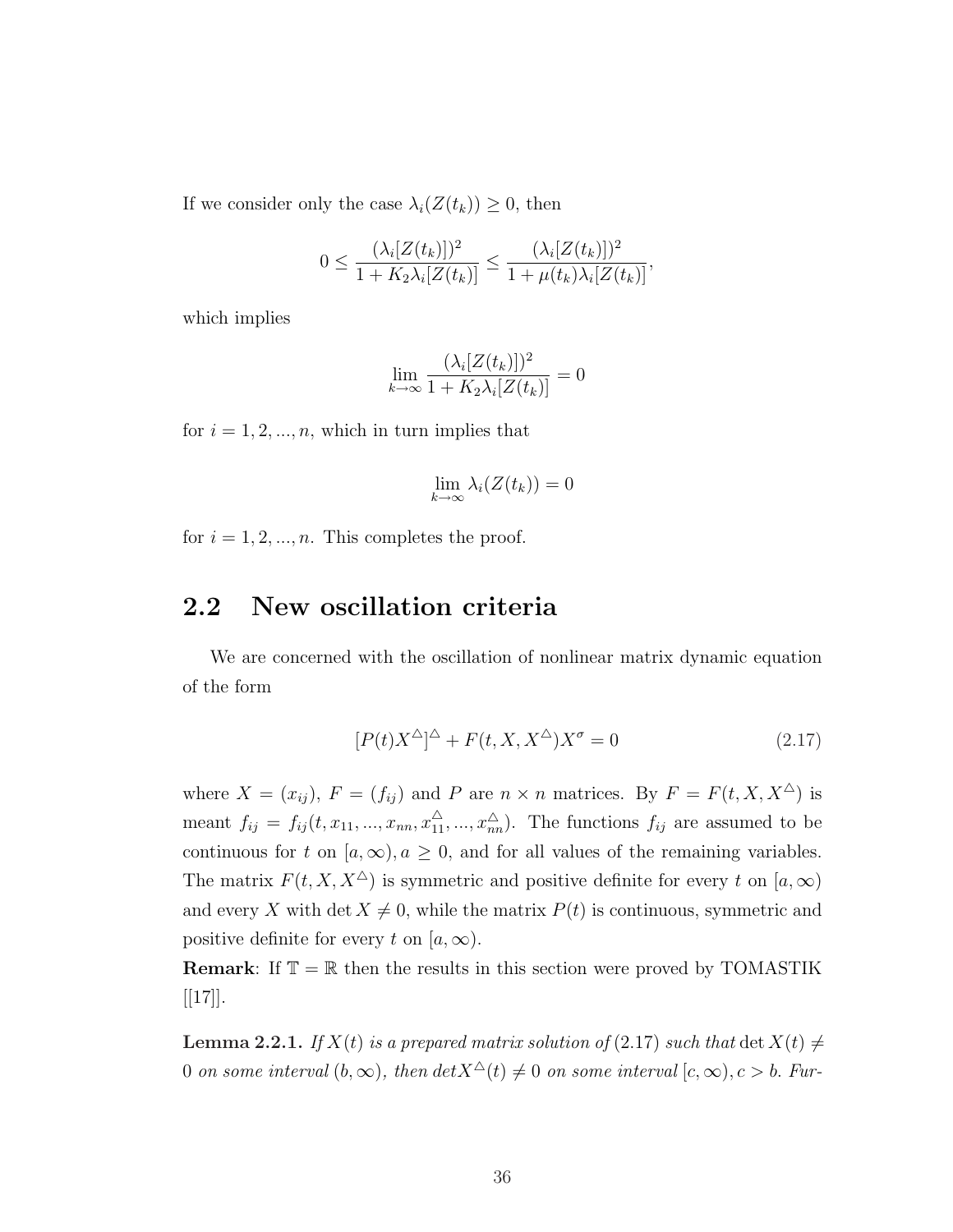thermore, if  $Z(t) = P(t)X^{\Delta}(t)X^{-1}(t)$ , then

$$
Z(t) = Z(c) - \int_{c}^{t} F[x, X(x), X^{\Delta}(x)] \Delta x
$$

$$
- \int_{c}^{t} Z(x) P^{-1}(x) Z(x) [P + \mu Z]^{-1}(x) P(x) \Delta x \qquad (2.18)
$$

and

$$
Z^{-1}(t) = Z^{-1}(c) + \int_{c}^{t} Z^{-1}F[x, X(x), X^{\Delta}(x)](Z^{\sigma}(x))^{-1}\Delta x
$$
  
+ 
$$
\int_{c}^{t} \{P^{-1}Z[P + \mu Z]^{-1}P(Z^{\sigma})^{-1}\}(x)\Delta x
$$
 (2.19)

for all  $t \geq c$ .

**Proof** Since det  $X(t) \neq 0$  on  $(b, \infty)$ ,  $Z(t)$  is well defined on  $(b, \infty)$ . Since  $X(t)$  is a prepared solution i.e.,

$$
X^*PX^\Delta = (X^\Delta)^*PX,\tag{2.20}
$$

it follows that  $Z(t)$  is also symmetric. If we take the derivative of  $Z(t)$  =  $P(t)X^{\Delta}(t)X^{-1}(t)$ , we get

$$
Z^{\triangle} = (PX^{\triangle})^{\triangle}(X^{-1})^{\sigma} + PX^{\triangle}(X^{-1})^{\triangle}.
$$

Using  $(2.17)$ , we have

$$
Z^{\triangle} = -FX^{\sigma} (X^{-1})^{\sigma} - PX^{\triangle} X^{-1} X^{\triangle} (X^{\sigma})^{-1}
$$
  
= -F - ZX^{\triangle} (X^{\sigma})^{-1}  
= -F - ZP^{-1}ZX (X^{\sigma})^{-1}  
= -F - ZP^{-1}Z (X^{\sigma} X^{-1})^{-1}

Since  $X^{\sigma} X^{-1} = I + (X^{\sigma} - X)X^{-1}$ , we may write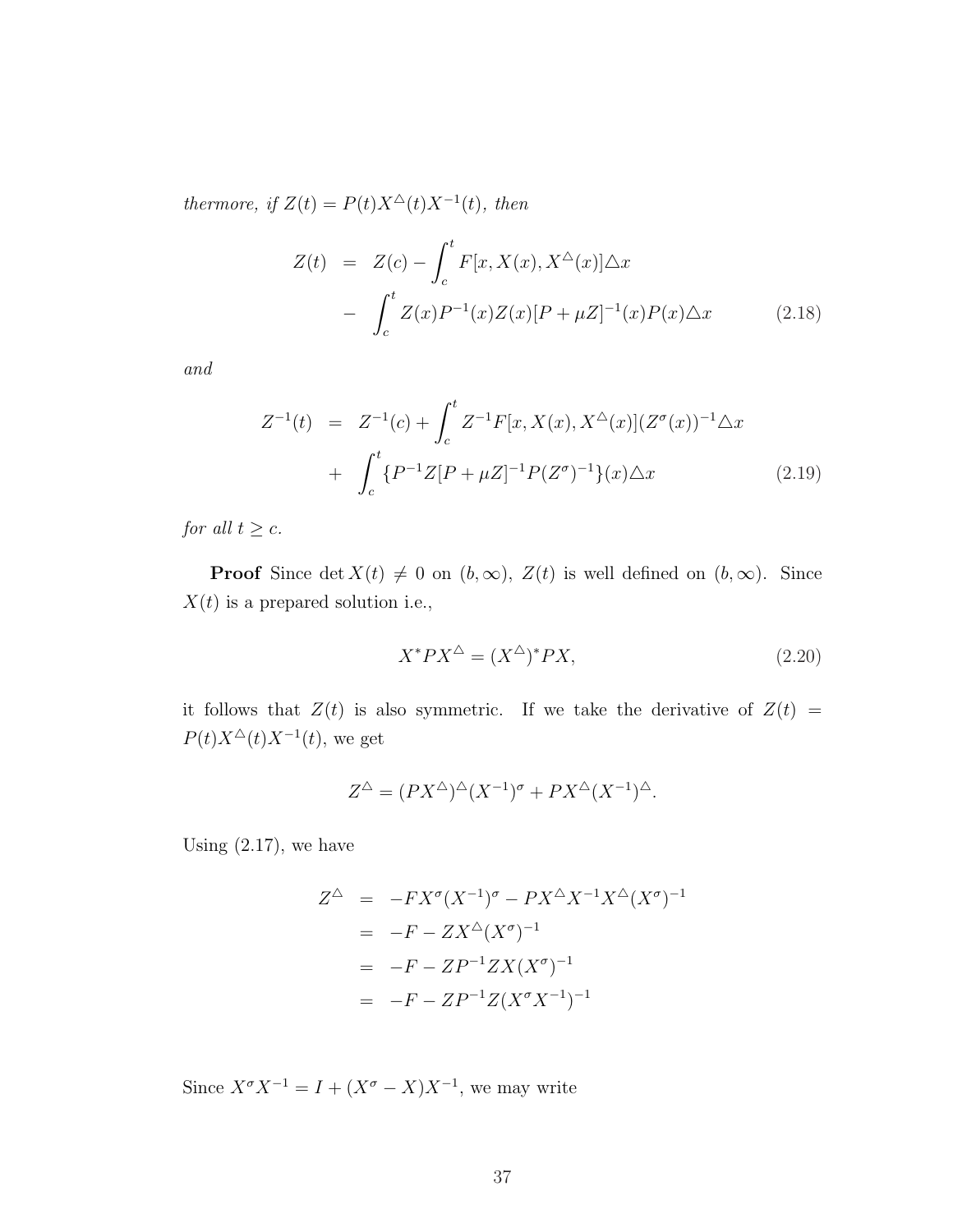$$
Z^{\triangle} = -F - ZP^{-1}Z[I + (X^{\sigma} - X)X^{-1}]^{-1}
$$
  
= -F - ZP^{-1}Z[I + \mu X^{\triangle}X^{-1}]^{-1}  
= -F - ZP^{-1}Z[I + \mu P^{-1}PX^{\triangle}X^{-1}]^{-1}  
= -F - ZP^{-1}Z[I + \mu P^{-1}Z]^{-1}  
= -F - ZP^{-1}Z\{P^{-1}(P + \mu Z)\}^{-1}  
= -F - ZP^{-1}Z[P + \mu Z]^{-1}P.

Therefore,

$$
Z^{\Delta}(t) = -F[t, X(t), X^{\Delta}(t)]
$$
  
-  $Z(t)P^{-1}(t)Z(t)[P(t) + \mu(t)Z(t)]^{-1}P(t)$  (2.21)

The right hand-side of  $(2.21)$  is negative definite since  $F$  is positive definite and  $ZP^{-1}Z = Z^*P^{-1}Z$  is positive semidefinite. Each characteristic root of  $Z(t)$ , then is strictly decreasing and det  $Z(t)$  can vanish at most n times. Then there exists  $c > b$  such that  $Z(t)$  and thus  $X^{\Delta}(t)$  is not singular on  $[c, \infty)$ . If we take the derivative of the both sides of  $Z^{-1}Z = I$ , then we get

$$
(Z^{-1})^{\triangle} Z^{\sigma} = -Z^{-1} Z^{\triangle}.
$$

By using  $(2.21)$ , we have

$$
(Z^{-1})^{\triangle} = -Z^{-1}Z^{\triangle}(Z^{\sigma})^{-1}
$$
  
=  $Z^{-1}F(Z^{\sigma})^{-1} + Z^{-1}ZP^{-1}Z[P + \mu Z]^{-1}P(Z^{\sigma})^{-1}$  (2.22)

If we integrate both sides of (2.22), then

$$
Z^{-1}(t) = Z^{-1}(c) + \int_c^t Z^{-1} F(Z^{\sigma})^{-1} \Delta x
$$
  
+ 
$$
\int_c^t P^{-1} Z[P + \mu Z]^{-1} P(Z^{\sigma})^{-1} \Delta x.
$$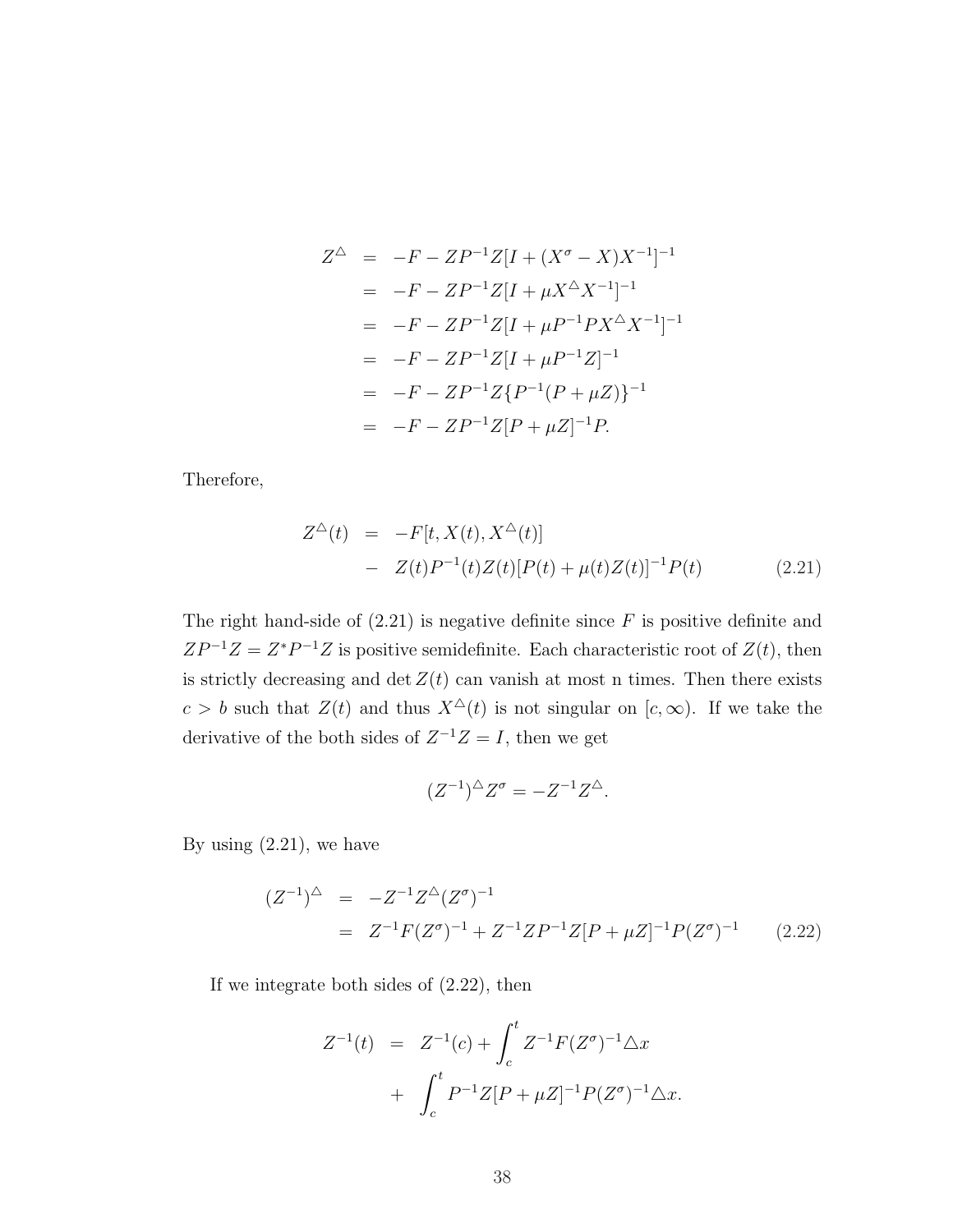Clearly,  $(2.18)$  and  $(2.19)$  follow from  $(2.21)$  and  $(2.22)$ , respectively.

Theorem 2.2.1. Let  $P(t) = I$ , the identity matrix. If

$$
\lambda_{max} \left[ \int_a^{\infty} F(t, A(t), A^{\triangle}(t)) \triangle t \right] = \infty,
$$

for every differentiable matrix  $A(t)$  such that  $\lambda_{min}[A^*(t)A(t)] \geq \epsilon > 0$  for large t, then (2.17) is oscillatory.

Proof Assume on the contrary that  $(2.17)$  is not oscillatory. Therefore, there exists  $b \ge a$  and a prepared matrix solution  $X(t)$  of (2.17) such that det  $X(t) \ne 0$ on  $(b, \infty)$ . In view of Lemma 2.21, (2.18) and (2.19) are then satisfied. Using Weyl inequality, we see that

$$
\lambda_{max}\{Z^{-1}(t)\} = \lambda_{max}\{Z^{-1}(c) + \int_{c}^{t} Z^{-1}F)(Z^{\sigma})^{-1} \Delta x
$$
  
+ 
$$
\int_{c}^{t} P^{-1}Z[P + \mu Z]^{-1}P(Z^{\sigma})^{-1} \Delta x\}
$$
  

$$
\geq \lambda_{min}\{Z^{-1}(c)\} + \lambda_{max}\{\int_{c}^{t} Z^{-1}F(Z^{\sigma})^{-1} \Delta x\}
$$
  
+ 
$$
\lambda_{min}\{\int_{c}^{t} P^{-1}Z[P + \mu Z]^{-1}P(Z^{\sigma})^{-1} \Delta x\}
$$

Hence;

$$
\lambda_{max}\lbrace Z^{-1}(t)\rbrace \geq \lambda_{min}\lbrace Z^{-1}(c)\rbrace
$$
  
+ 
$$
\lambda_{max}\lbrace \int_{c}^{t} Z^{-1} F(Z^{\sigma})^{-1} \triangle x\rbrace
$$
 (2.23)

Since the first integral in (2.19) is positive definite, all characteristic roots  $Z^{-1}(t)$ have limits equal to  $+\infty$ . Thus  $Z(t)$  is positive definite for large t and

$$
\lim Z(t) = 0
$$

Since det  $X(t) \neq 0$  on  $[c, \infty)$ , we can consider  $X(t)$  to be a matrix solution of the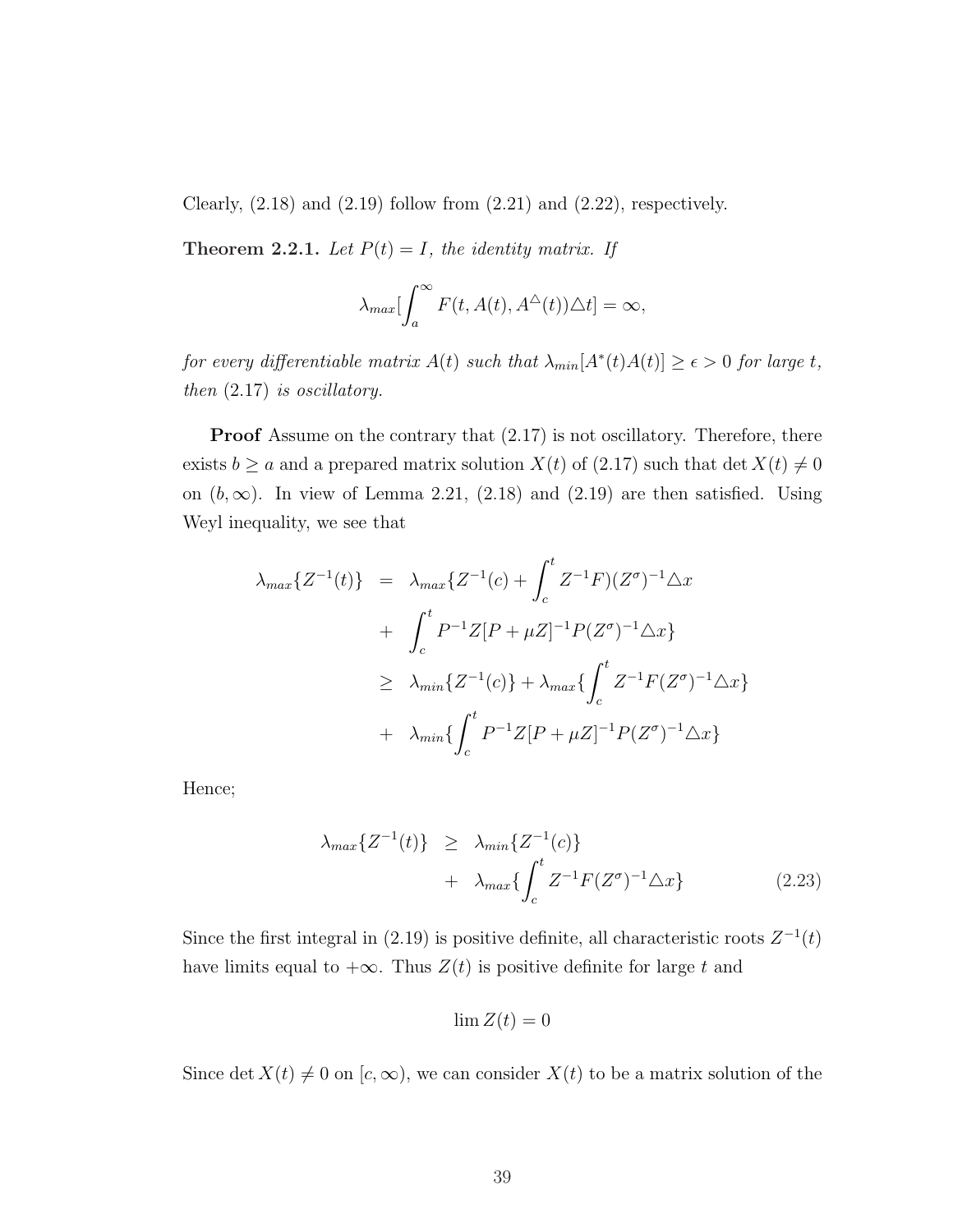linear equation

$$
X^{\triangle}(t) = Z(t)X(t)
$$

Then, we get

$$
[X^*X]^\Delta = (X^\Delta)^* X^\sigma + X^* X^\Delta
$$
  
= 
$$
(X^\Delta)^* X^\sigma + X^* Z X^\Delta
$$
  
= 
$$
X^* Z X^\sigma + X^* Z X
$$
 (2.24)

which is positive definite for large t since  $Z(t)$  is positive definite for large t and  $det X(t) \neq 0$ . Thus each characteristic root of  $X^*(t)X(t)$  is strictly increasing and  $\lambda_{min}[X^*(t)X(t)] \geq \epsilon > 0$  for some  $\epsilon$  and for large t. By our hypothesis, we conclude that  $r^{\infty}$ 

$$
\lambda_{max}[\int_{a}^{\infty} F \triangle t] = \infty
$$

If we use this in  $(2.18)$ , we see that  $Z(t)$  must be negative definite, which is a contradiction. Hence, (2.17) is oscillatory.

**Corollary 2.2.1.** Suppose  $F(t, U, U^{\Delta}) = U^{*k}Q(t)U^{k}$  where  $Q(t)$  is positive definite on  $[a, \infty)$  and k is some nonnegative integer. If the matrix  $\int_a^t Q(x) \triangle x$  is unbounded, then (2.17) is oscillatory.

Assume that  $A(t)$  is differentiable matrix such that  $\lambda_{min}[A^*(t)A(t)] \geq \epsilon > 0$ for large t. This implies immediately that  $\lambda_{max}[A^{*k}(t)A^{k}(t)] \geq \epsilon^{k}$  for large t. Since  $Q(t)$  is positive definite, it follows readily from the Courant-Hilbert minmax theorem that

$$
\lambda_{max}[A^{*k}(t)Q(t)A^{k}(t)] \ge \epsilon^{k}\lambda_{max}[Q(t)]\tag{2.25}
$$

for large t. Since  $Q(t)$  is positive definite and  $\int_a^t Q(x) \triangle x$  is unbounded,  $\lambda_{max}$ [ ∝ہ۔<br>∾∩  $a_a^{\infty} Q(x) \Delta x$  =  $\infty$ . Now using this fact and inequality in (2.25) and Theorem 2.2.1, we conclude that  $\lambda_{max}$  $\int_{a}^{\infty} A^{*k}(t)Q(t)A^{k}(t)]\Delta t = \infty$ . Therefore (2.17) is oscillatory.

**Theorem 2.2.2.** If F satisfies the same hypothesis as in Theorem 2.2.1 and if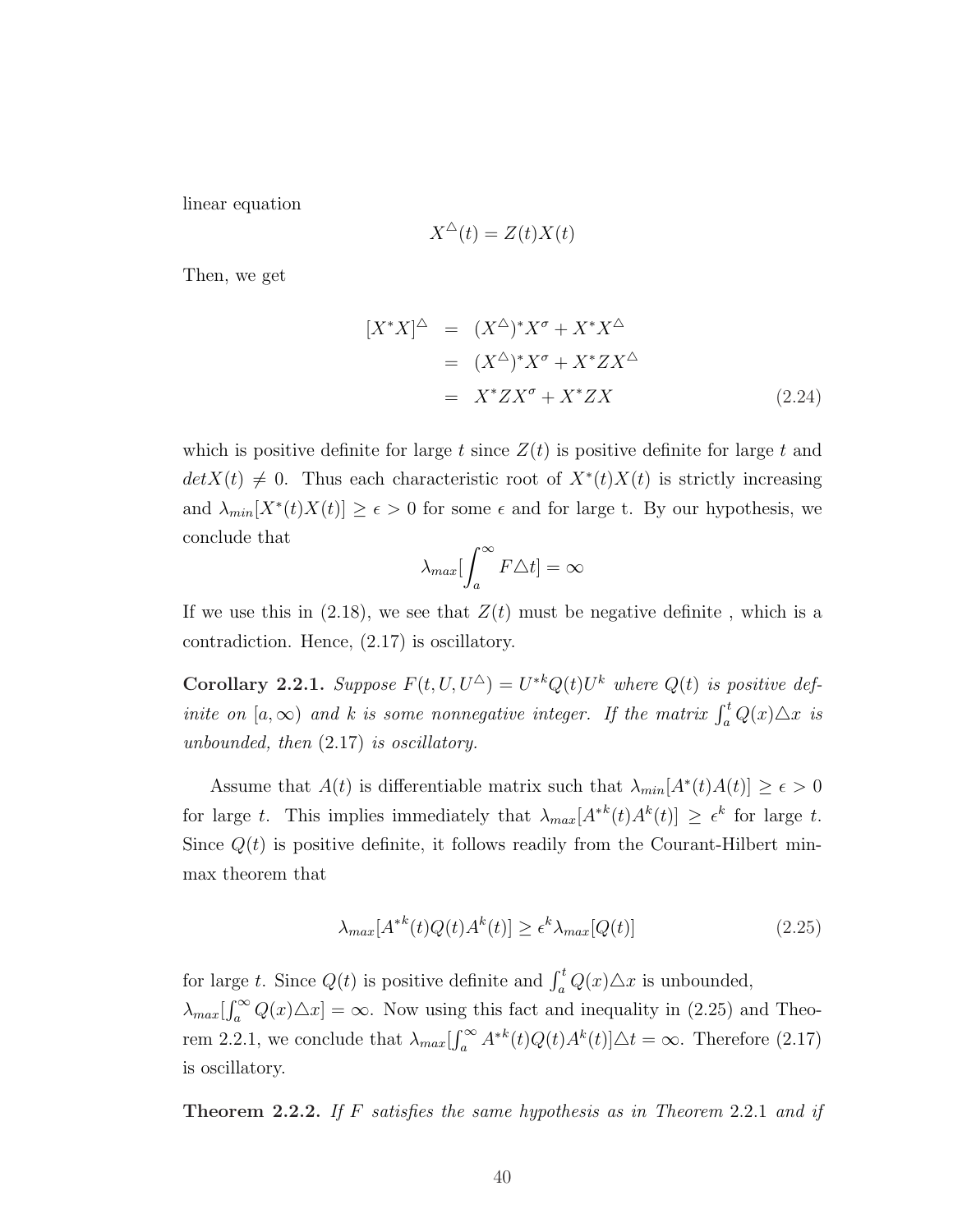$P(t) = p(t)I$ , where  $p(t)$  is a positive scalar function such that  $\int_a^{\infty} p^{-1} \Delta x = \infty$ , then (2.17) is oscillatory.

The proof is the same as for 2.2.1, except that (2.24) becomes

$$
[X^*X]^\Delta = (X^\Delta)^* X^\sigma + X^* X^\Delta
$$
  
= 
$$
[P^{-1}ZX]^* X^\sigma + X^*[P^{-1}ZX]
$$
  
= 
$$
X^* Z P^{-1} X^\sigma + X^* P^{-1} Z X
$$
  
= 
$$
X^*[Z P^{-1} X^\sigma X^{-1} + P^{-1} Z] X.
$$
 (2.26)

Now,  $ZP^{-1}X^{\sigma}X^{-1} + P^{-1}Z$  positive definite and so the proof proceeds as before. **Theorem 2.2.3.** Suppose that for every differentiable matrix  $A(t)$  with det  $A(t) \neq 0$ 0 for large t, we have

$$
\lambda_i \left[ \int_a^{\infty} F[t, A(t), A^{\triangle}(t)] \triangle t \right] = \infty, \quad i = 1, ..., p
$$
\n(2.27)

and

$$
\lambda_i \left[ \int_a^{\infty} P^{-1}(t) \Delta t \right] = \infty, \quad i = 1, ..., r \tag{2.28}
$$

If  $r + p > n$ , then (2.17) is oscillatory.

Assume that (2.17) is not oscillatory. Then there exists  $b \ge a$  and a prepared matrix solution  $U(t)$  of (2.17) such that det  $U(t) \neq 0$  on  $(b, \infty)$ . Lemma 2.2.1. applies and so (2.21) and (2.22) are satisfied. Using the Weyl inequality, we see from (2.18)

$$
\lambda_i(Z(t)) \leq \lambda_i(Z(c)) - \lambda_{min} \{ \int_c^t F \triangle x \}
$$

$$
- \lambda_{min} \{ \int_c^t ZP^{-1}Z[P+\mu Z]^{-1}P\triangle x \}
$$

Using (2.27) that  $Z(t)$  has p characteristic roots whose limits are  $-\infty$ . From (2.19) using (2.28), we see that  $Z^{-1}(t)$  has r characteristic roots whose limits are  $\infty$ . This contradicts the fact that  $r + p > n$ . Hence, (2.17) is oscillatory.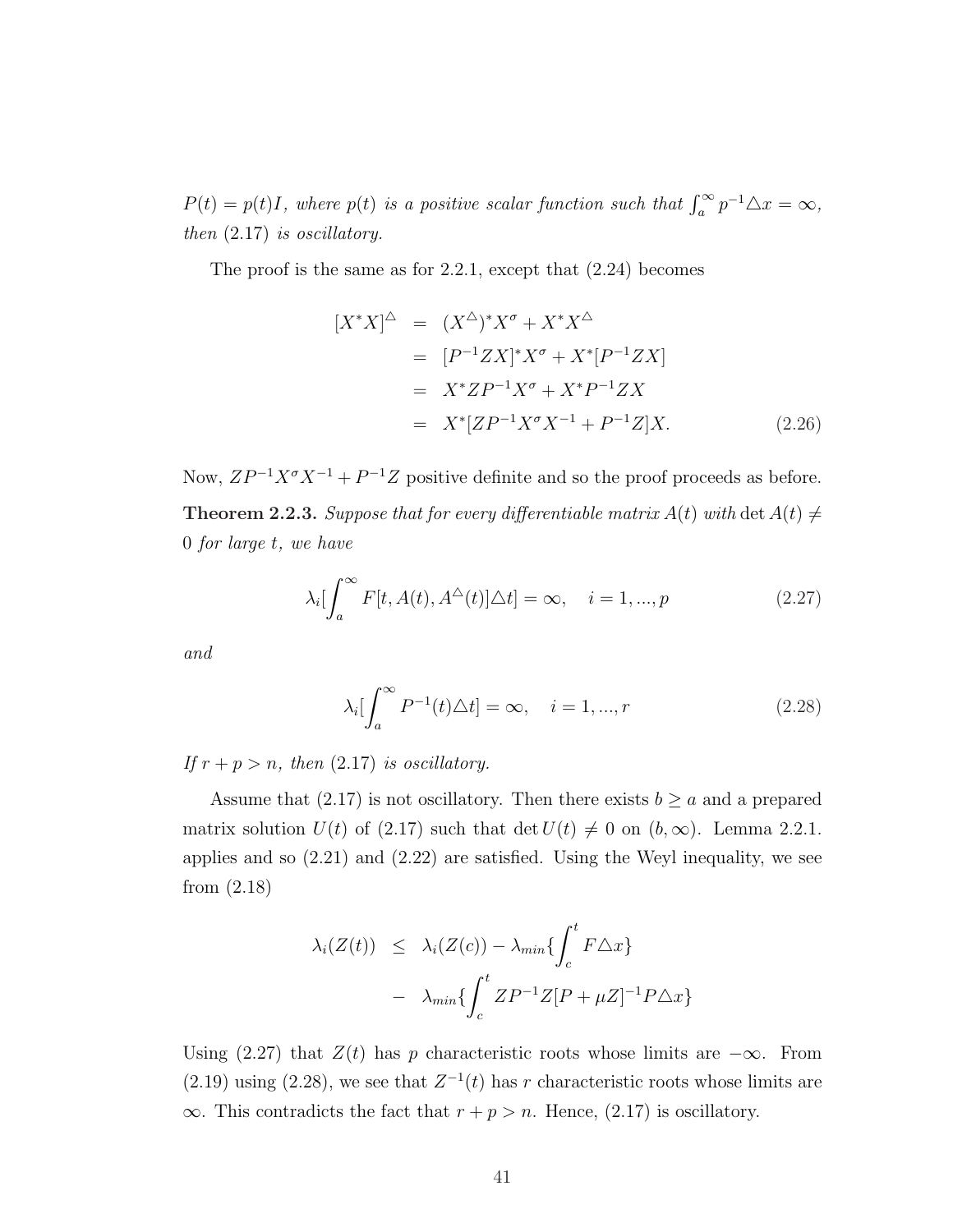# **REFERENCES**

- [1] C.D.Ahlbrandt and J. Ridenhour, Putzer algorithms for matrix exponentials, matrix powers, and matrix logarithms. 2000
- [2] F.V.Atkinson, Hans G.Kaper and Man Kam Kwong,An oscillation criterian for linear second order differential systems. Proc. Amer.Math.Soc. 94(1985),91-96
- [3] M. Bohner and A. Peterson, Dynamic Equations on Time Scales. Boston, Birkhauser, 2001.
- [4] G.J.Butler and L.H.Erbe, Oscillation results for selfadjoint differential systems. Jour. Math. Analy. Appl. 115, 470-481 (1986)
- [5] S. Chen, L. Erbe, Oscillation and nonoscillation for systems of self-adjoint second-order difference equations, SIAM J. Math. Anal. 20 (1989) 939-949
- [6] Lynn Erbe and Allan Peterson, Oscillation criteria for second order matrix dynamic equations on a time scale. J.Comp.App. Math., 141 (2002),169-185
- [7] Lynn Erbe,S.Hilger, Sturmian theory on measure chains. Differential Equations and Dynamical Systems 1(3)(1993) 223-246
- [8] G.J.Etgen, Oscillatory properties of certain nonlinear matrix differential systems of second order. Trans.Amer.Math.Soc. 122, 289-310 (1966)
- [9] S.P.Hastings, Boundary value problems in one differential equation with a discontinuity. Jour.Diff.Eqns. 1, 346-369 (1965)